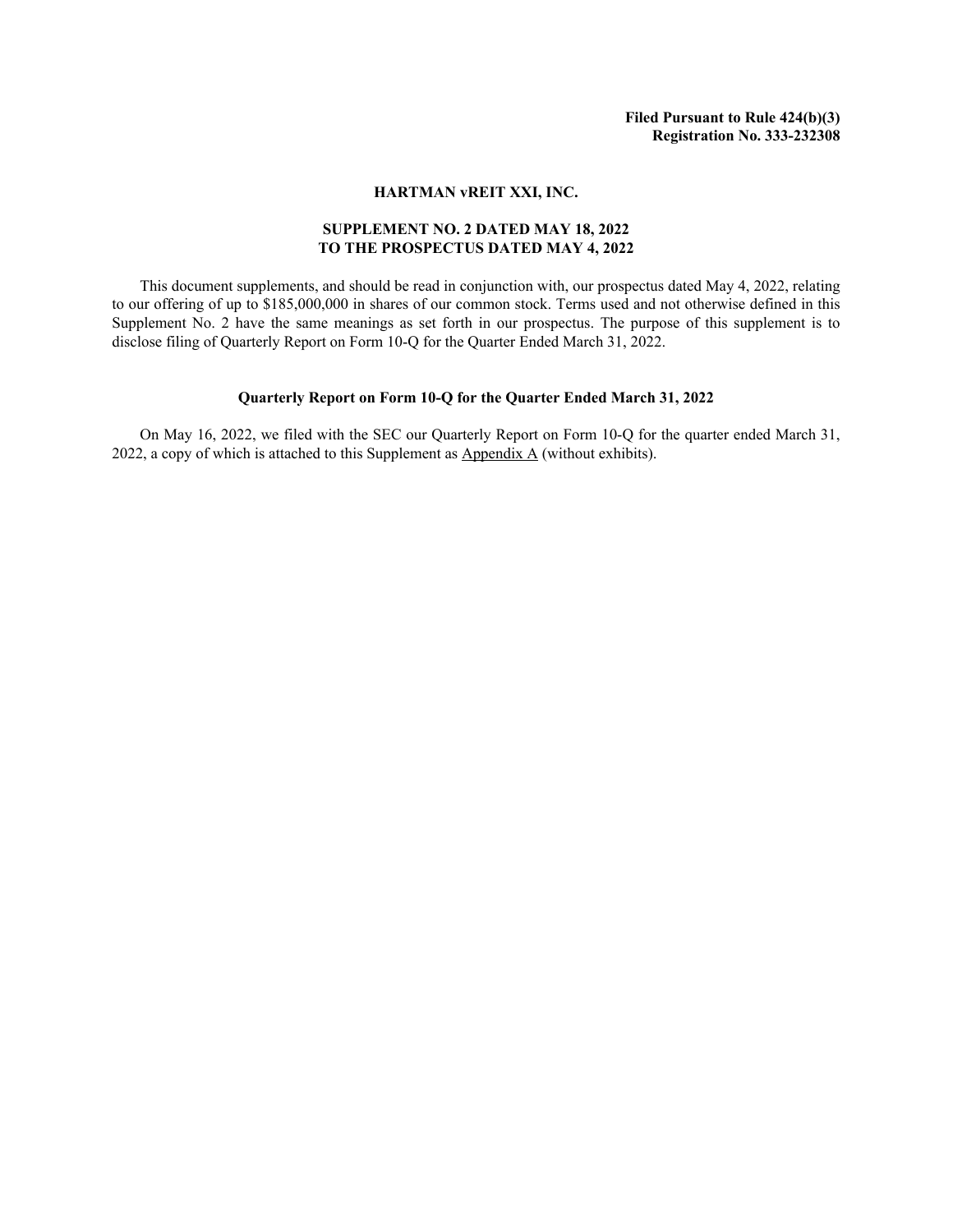## **APPENDIX A**

# **UNITED STATES SECURITIES AND EXCHANGE COMMISSION Washington, D.C. 20549**

# $\frac{1}{2}$ **FORM 10-Q**  $\mathcal{L}_\text{max}$

☒ **Quarterly report pursuant to section 13 or 15(d) of the Securities Exchange Act of 1934**

**For the quarterly period ended March 31, 2022**

☐ **Transition report pursuant to section 13 or 15(d) of the Securities Exchange Act of 1934**

**Commission File Number 333-207711**  $\frac{1}{2}$ 

# **HARTMAN vREIT XXI, INC.**

**(Exact name of registrant as specified in its charter)**

**Maryland 38-3978914 (State or Other Jurisdiction of Incorporation or of Organization) 2909 Hillcroft Suite 420 Houston Texas 77057**

**(Address of principal executive offices) (Zip Code)**

**(I.R.S. Employer Identification Number)**

## **(713) 467-2222**

**\_\_\_\_\_\_\_\_\_\_\_\_\_\_**

**(Registrant's telephone number, including area code) Securities registered pursuant to Section 12(b) of the Act:** 

| Title of each class | <b>Trading Symbol(s)</b> | Name of each exchange on which registered |
|---------------------|--------------------------|-------------------------------------------|
| None                | <b>None</b>              | None                                      |

Indicate by check mark whether the registrant (1) has filed all reports required to be filed by Section 13 or 15(d) of the Securities Exchange Act of 1934 during the preceding 12 months (or for such shorter period that the registrant was required to file such reports), and (2) has been subject to such filing requirements for the past 90 days. Yes  $\boxtimes \text{ No } \square$ 

Indicate by check mark whether the registrant has submitted electronically every Interactive Data File required to be submitted pursuant to Rule 405 of Regulation S-T (§232.405 of this chapter) during the preceding 12 months (or for such shorter period that the registrant was required to submit such files). Yes  $\boxtimes$  No  $\Box$ 

Indicate by check mark whether the registrant is a large accelerated filer, an accelerated filer, a non-accelerated filer, a smaller reporting company or an emerging growth company. See the definitions of "large accelerated filer," "accelerated filer," "smaller reporting company" and "emerging growth company" in Rule 12b-2 of the Exchange Act.

Large accelerated filer  $\Box$  Accelerated filer  $\Box$  Non-accelerated filer  $\Box$  Smaller reporting company  $\Box$  Emerging Growth Company  $\Box$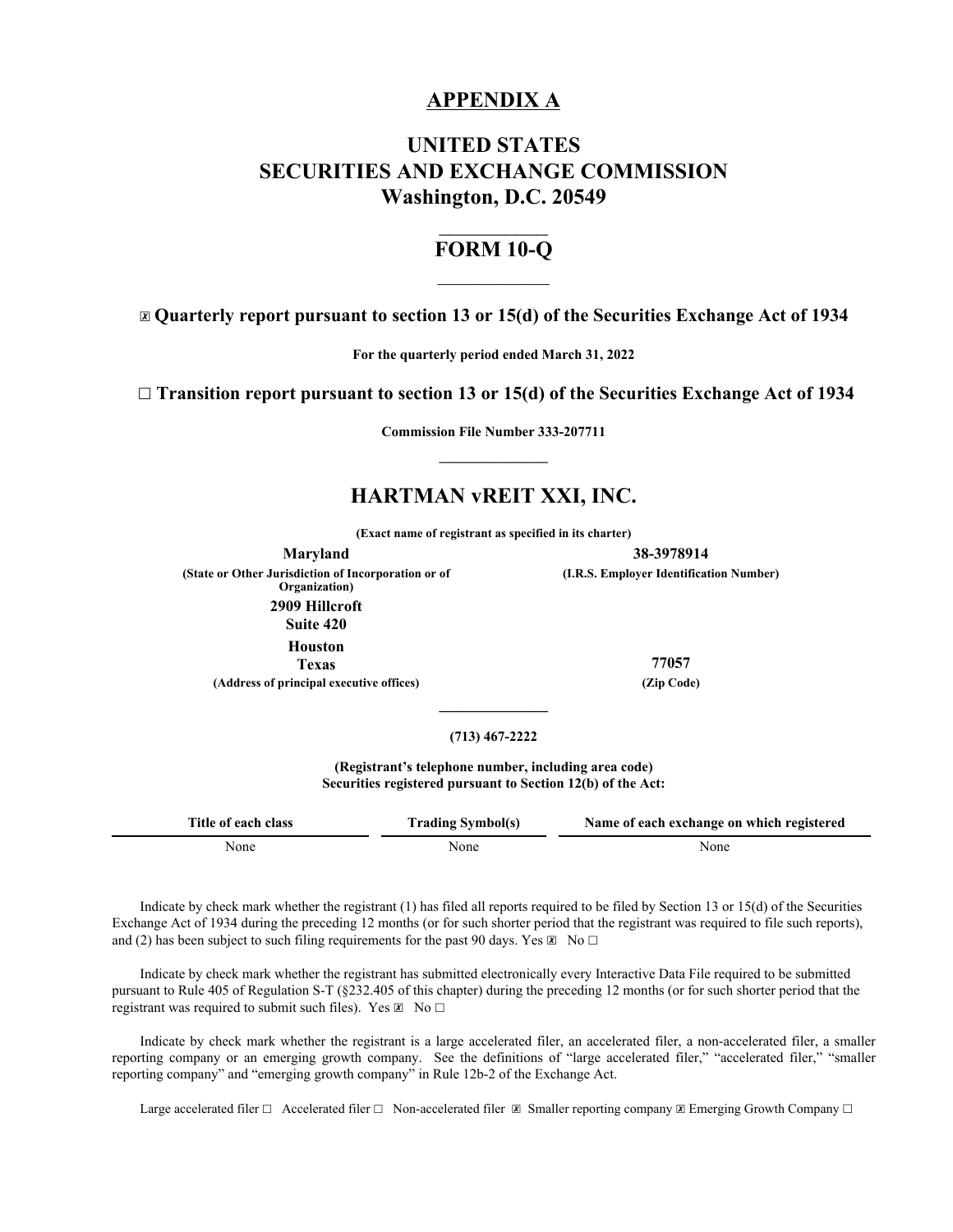If an emerging growth company, indicate by check mark if the registrant has elected not to use the extended transition period for complying with any new or revised financial accounting standards provided pursuant to Section 13(a) of the Exchange Act.  $\Box$ 

Indicate by check mark whether the registrant is a shell company (as defined in Rule 12b-2 of the Act). Yes  $\Box$  No  $\Box$ 

As of May 1, 2022, there were 9,245,535 shares of the registrant's common stock issued and outstanding, 22,100 of which were held by an affiliate of the registrant, consisting of 492,433 shares of Class T common stock, 8,698,244 shares of Class A common stock, 35,150 shares of Class I common stock and 19,708 shares of Class S common stock.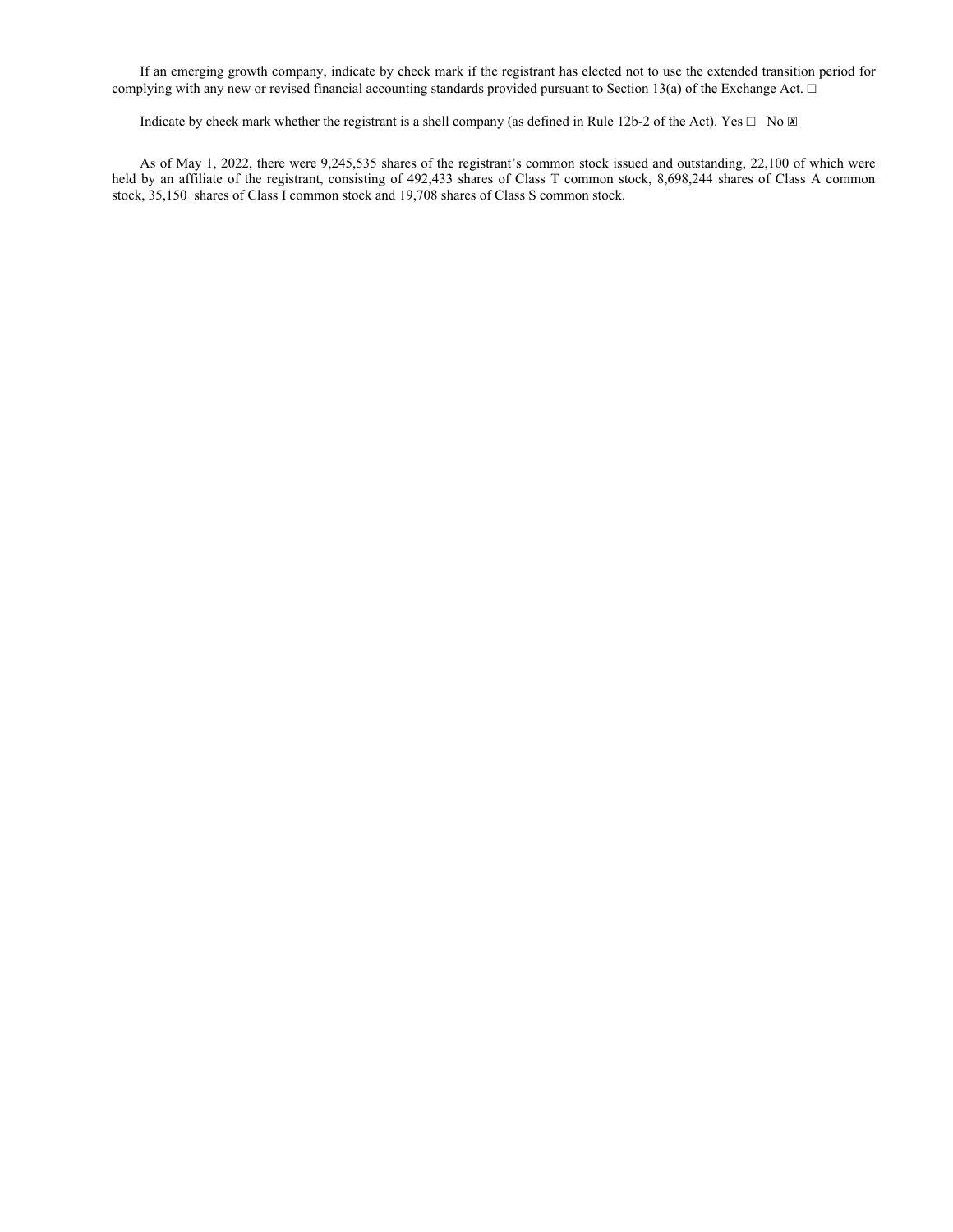## **HARTMAN vREIT XXI, INC. Table of Contents**

# **PART I FINANCIAL INFORMATION**

| <u>Item 1.</u> | <b>Financial Statements</b>                                                           |    |
|----------------|---------------------------------------------------------------------------------------|----|
| Item 2.        | Management's Discussion and Analysis of Financial Condition and Results of Operations | 24 |
| Item 3.        | <b>Ouantitative and Oualitative Disclosures About Market Risk</b>                     | 35 |
| Item 4.        | <b>Controls and Procedures</b>                                                        | 35 |
|                |                                                                                       |    |

# **PART II OTHER INFORMATION**

| Item 1.         | <b>Legal Proceedings</b>                                    | $\frac{36}{5}$ |
|-----------------|-------------------------------------------------------------|----------------|
| <b>Item 1A.</b> | <b>Risk Factors</b>                                         | $\frac{36}{5}$ |
| <u>Item 2.</u>  | Unregistered Sales of Equity Securities and Use of Proceeds | <u>38</u>      |
| <u>Item 3.</u>  | <b>Defaults Upon Senior Securities</b>                      | <u>39</u>      |
| Item 4.         | <b>Mine Safety Disclosures</b>                              | 39             |
| Item 5.         | <b>Other Information</b>                                    | <u>39</u>      |
| Item 6.         | <b>Exhibits</b>                                             | 40             |
|                 | <b>SIGNATURES</b>                                           | 41             |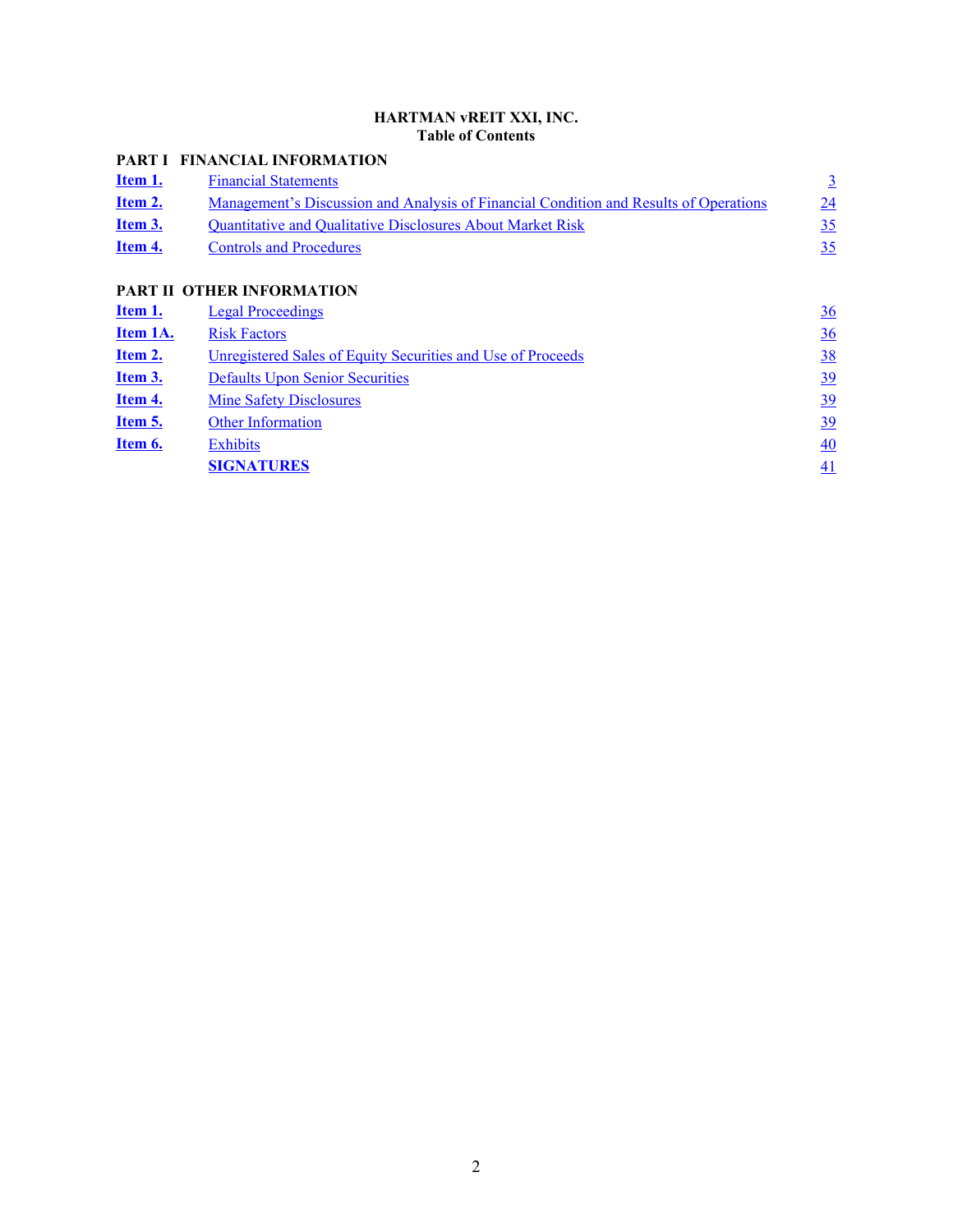## FINANCIAL INFORMATION

# **Item 1. Financial Statements**

## **HARTMAN vREIT XXI, INC. AND SUBSIDIARIES**

## **CONSOLIDATED BALANCE SHEETS**

**(in thousands, except share data)**

<span id="page-4-0"></span>

|                                                                                                                                                                                             | March 31, 2022      | December 31, 2021      |
|---------------------------------------------------------------------------------------------------------------------------------------------------------------------------------------------|---------------------|------------------------|
|                                                                                                                                                                                             | (Unaudited)         |                        |
| <b>ASSETS</b>                                                                                                                                                                               |                     |                        |
| Real estate assets, at cost                                                                                                                                                                 | \$<br>84,887 \$     | 84,012                 |
| Accumulated depreciation and amortization                                                                                                                                                   | (17, 441)           | (16,369)               |
| Real estate assets, net                                                                                                                                                                     | 67,446              | 67,643                 |
| Investment in tenant in common interest, net                                                                                                                                                | 3,295               | 3,386                  |
| Total                                                                                                                                                                                       | 70,741              | 71,029                 |
|                                                                                                                                                                                             |                     |                        |
| Cash and cash equivalents                                                                                                                                                                   | 691                 |                        |
| Restricted cash                                                                                                                                                                             | 175                 | 144                    |
| Notes receivable - related party                                                                                                                                                            | 13,063              | 11,388                 |
| Investment in unconsolidated entities                                                                                                                                                       | 11,734              | 11,734                 |
| Deferred lease commissions, net                                                                                                                                                             | 1,844               | 1,799                  |
| Accrued rent and accounts receivable, net                                                                                                                                                   | 2,280               | 1,955                  |
| Prepaid expenses and other assets                                                                                                                                                           | 200                 | 303                    |
| Acquisition deposits                                                                                                                                                                        | 125                 | 125                    |
| Due from related parties                                                                                                                                                                    | 1,248               | 1,060                  |
| <b>Total</b> assets                                                                                                                                                                         | \$<br>102,101       | $\mathbb{S}$<br>99,537 |
|                                                                                                                                                                                             |                     |                        |
| <b>LIABILITIES AND STOCKHOLDERS' EQUITY</b>                                                                                                                                                 |                     |                        |
| <b>Liabilities:</b>                                                                                                                                                                         |                     |                        |
| Notes payable, net                                                                                                                                                                          | \$<br>42,510 \$     | 37,655                 |
| Accounts payable and accrued expenses                                                                                                                                                       | 3,309               | 5,200                  |
| Tenants' security deposits                                                                                                                                                                  | 799                 | 728                    |
| <b>Total liabilities</b>                                                                                                                                                                    | 46,618              | 43,583                 |
|                                                                                                                                                                                             |                     |                        |
| Special limited partnership interests                                                                                                                                                       | $\mathbf{1}$        | $\mathbf{1}$           |
| Stockholders' equity:                                                                                                                                                                       |                     |                        |
| Common stock, Class A, \$0.01 par value, 270,000,000 shares authorized, 8,573,912<br>and 8,483,580 shares issued and outstanding at March 31, 2022 and December 31,<br>2021, respectively   | 86                  | 85                     |
| Common stock, Class T, \$0.01 par value, 70,000,000 shares authorized, 489,821<br>shares and 479,219 shares issued and outstanding at March 31, 2022 and December<br>31, 2021, respectively | 5                   | 5                      |
| Common stock, Class S, \$0.01 par value, 280,000,000 shares authorized, 19,708<br>shares and 19,708 shares issued and outstanding at March 31, 2022 and December<br>31, 2021, respectively  |                     |                        |
| Common stock, Class I, \$0.01 par value, 280,000,000 shares authorized, 35,150<br>shares and 22,442 shares issued and outstanding at March 31, 2022 and December<br>31, 2021, respectively  |                     |                        |
| Preferred stock, \$0.01 par value, 50,000,000 shares authorized, 0 shares issued and<br>outstanding at March 31, 2022 and December 31, 2021, respectively                                   |                     |                        |
| Additional paid-in capital                                                                                                                                                                  | 83,584              | 82,445                 |
| Accumulated distributions and net loss                                                                                                                                                      | (28, 193)           | (26, 582)              |
| Total stockholders' equity                                                                                                                                                                  | 55,482              | 55,953                 |
| Total liabilities and total equity                                                                                                                                                          | \$<br>$102, 101$ \$ | 99,537                 |

*The accompanying notes are an integral part of these consolidated financial statements.*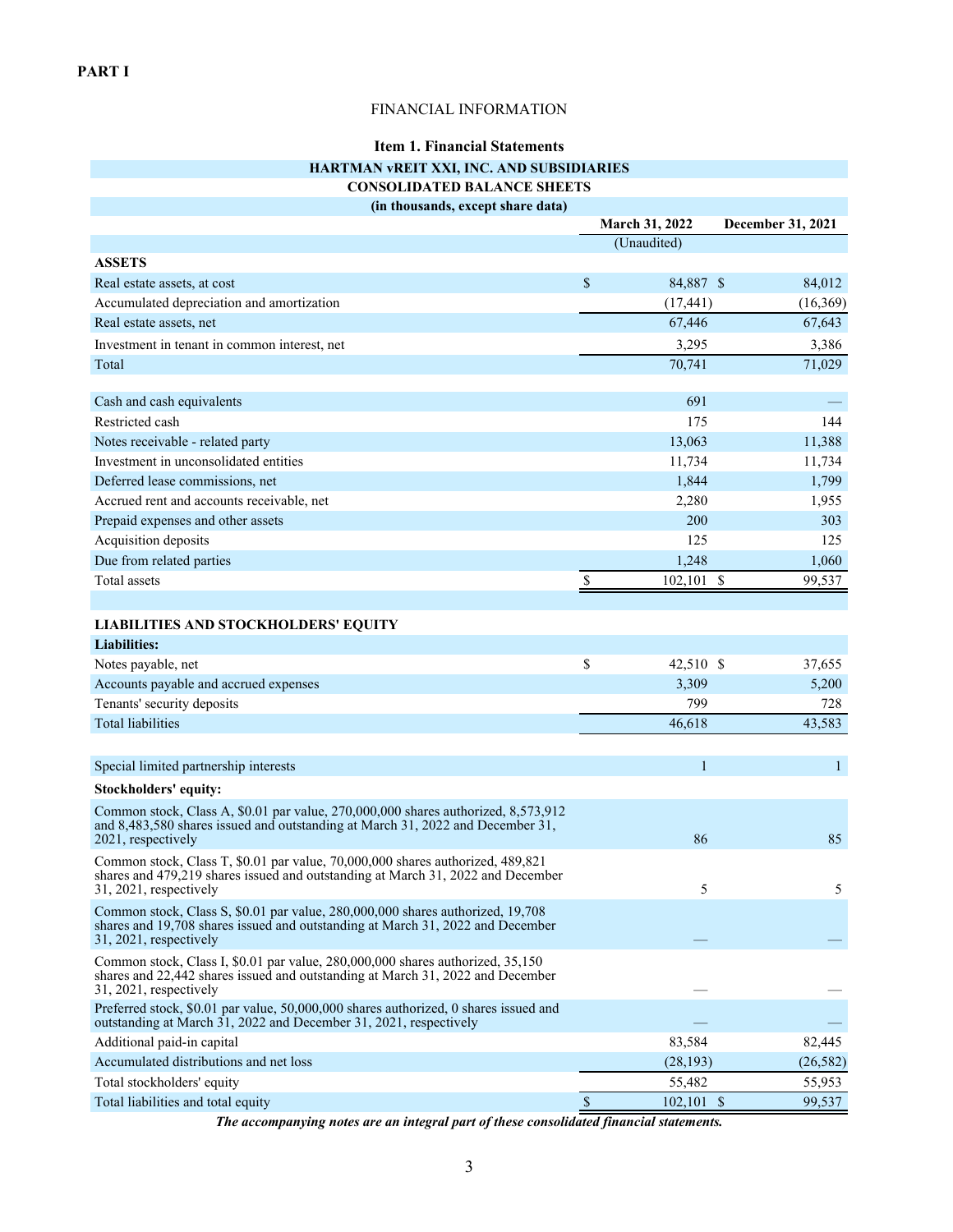# **HARTMAN vREIT XXI, INC. AND SUBSIDIARIES**

# **CONSOLIDATED STATEMENTS OF OPERATIONS**

| (Unaudited, in thousands except per share data) |  |
|-------------------------------------------------|--|
|-------------------------------------------------|--|

|                                                                         | Three months ended March 31, |             |         |
|-------------------------------------------------------------------------|------------------------------|-------------|---------|
|                                                                         | 2022                         |             | 2021    |
| <b>Revenues</b>                                                         |                              |             |         |
| Rental revenues                                                         | \$                           | 3,315 \$    | 3,296   |
| <b>Total revenues</b>                                                   |                              | 3,315       | 3,296   |
|                                                                         |                              |             |         |
| <b>Expenses (income)</b>                                                |                              |             |         |
| Property operating expenses                                             |                              | 1,205       | 1,821   |
| Asset management fees                                                   |                              | 138         | 138     |
| Organization and offering costs                                         |                              | 33          |         |
| Real estate taxes and insurance                                         |                              | 610         | 602     |
| Depreciation and amortization                                           |                              | 1,072       | 1,391   |
| General and administrative                                              |                              | 424         | 271     |
| Interest expense                                                        |                              | 297         | 284     |
| Interest and dividend income                                            |                              | (413)       | (440)   |
| Equity in net loss of tenant in common interest                         |                              | 91          | 294     |
| Total expenses, net                                                     |                              | 3,457       | 4,362   |
|                                                                         |                              |             |         |
| Net loss                                                                | <sup>\$</sup>                | $(142)$ \$  | (1,066) |
| Basic and diluted loss per common share:                                |                              |             |         |
| Net loss attributable to common stockholders                            |                              | $(0.02)$ \$ | (0.12)  |
| Weighted average number of common shares outstanding, basic and diluted |                              | 9,091       | 8,839   |

*The accompanying notes are an integral part of these consolidated financial statements.*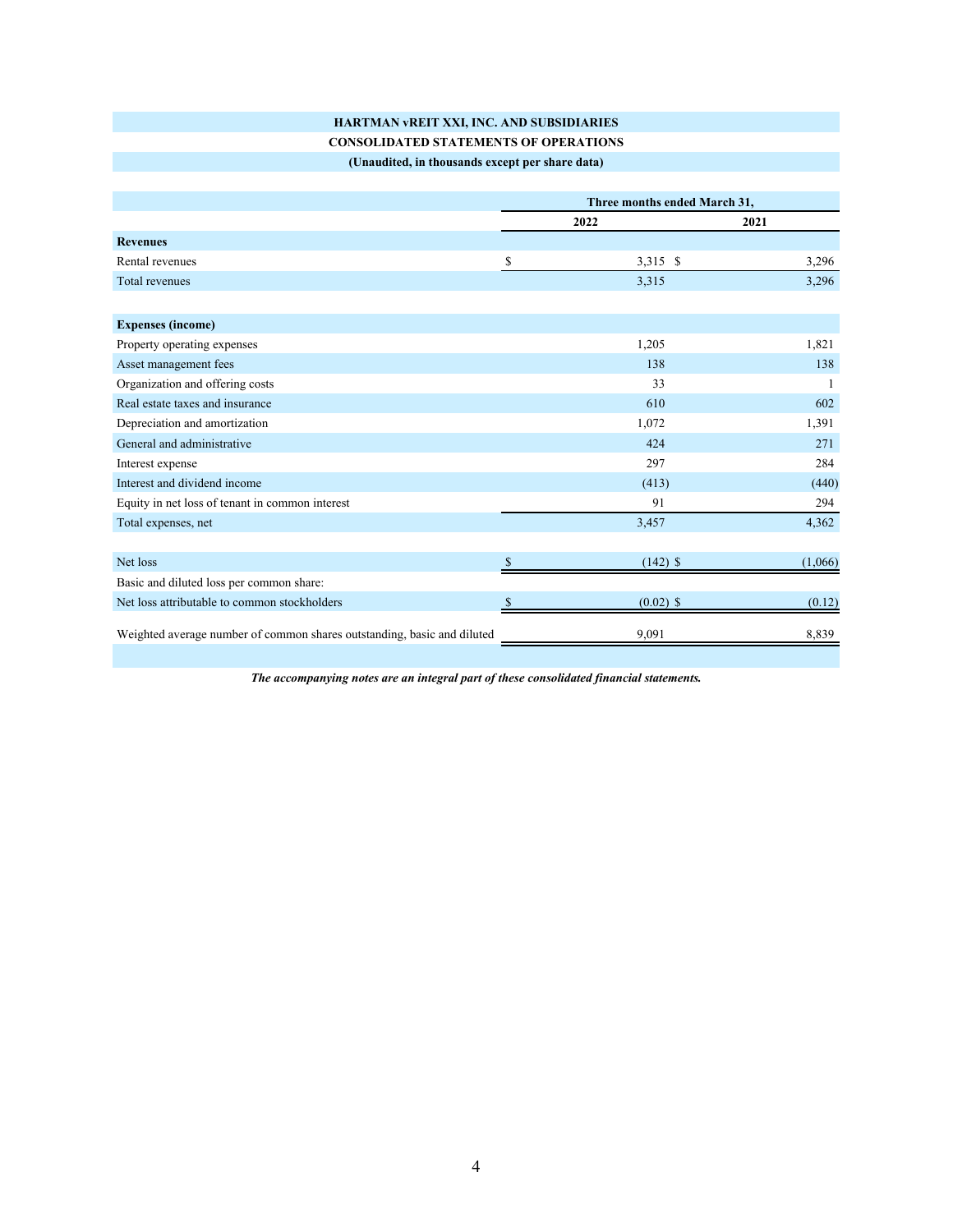## **HARTMAN vREIT XXI, INC. AND SUBSIDIARIES CONSOLIDATED STATEMENTS OF STOCKHOLDERS' EQUITY**

## **(Unaudited, in thousands)**

|                                          | C <b>ommon Stock</b> |        |                                   |                                                         |         |  |
|------------------------------------------|----------------------|--------|-----------------------------------|---------------------------------------------------------|---------|--|
|                                          | <b>Shares</b>        | Amount | <b>Additional Paid-in Capital</b> | <b>Accumulated Distributions</b><br><b>And Net Loss</b> | Total   |  |
| <b>Balance at December 31, 2020</b>      | 8,811 \$             | 88 \$  | 80,519 \$                         | $(18,620)$ \$                                           | 61,987  |  |
| Issuance of common shares                | 56                   |        | 565                               |                                                         | 565     |  |
| Redemptions                              | (5)                  |        | (47)                              |                                                         | (47)    |  |
| Selling commissions                      | __                   | __     | (3)                               | $\overline{\phantom{a}}$                                | (3)     |  |
| Dividends and distributions (DRP based)  |                      |        |                                   | (566)                                                   | (566)   |  |
| Dividends and distributions (cash based) | --                   |        |                                   | (839)                                                   | (839)   |  |
| Net loss                                 |                      |        |                                   | (1,066)                                                 | (1,066) |  |
| <b>Balance at March 31, 2021</b>         | 8,862 \$             | 88 \$  | 81,034 \$                         | $(21,091)$ \$                                           | 60,031  |  |

|                                          | C <b>ommon Stock</b> |        |                                   |                                                         |              |
|------------------------------------------|----------------------|--------|-----------------------------------|---------------------------------------------------------|--------------|
|                                          | <b>Shares</b>        | Amount | <b>Additional Paid-in Capital</b> | <b>Accumulated Distributions</b><br><b>And Net Loss</b> | <b>Total</b> |
| <b>Balance at December 31, 2021</b>      | $9,005$ \$           | 90 \$  | 82,445 \$                         | $(26,582)$ \$                                           | 55,953       |
| Issuance of common shares                | 115                  |        | 1,198                             |                                                         | 1,199        |
| Redemptions                              | (1)                  |        | (11)                              |                                                         | (11)         |
| Selling commissions                      |                      |        | (48)                              |                                                         | (48)         |
| Dividends and distributions (DRP based)  |                      |        |                                   | (583)                                                   | (583)        |
| Dividends and distributions (cash based) |                      |        |                                   | (886)                                                   | (886)        |
| Net loss                                 |                      |        |                                   | (142)                                                   | (142)        |
| <b>Balance at March 31, 2022</b>         | $9,119$ \$           | 91 \$  | 83,584 \$                         | $(28, 193)$ \$                                          | 55,482       |

*The accompanying notes are an integral part of these consolidated financial statements.*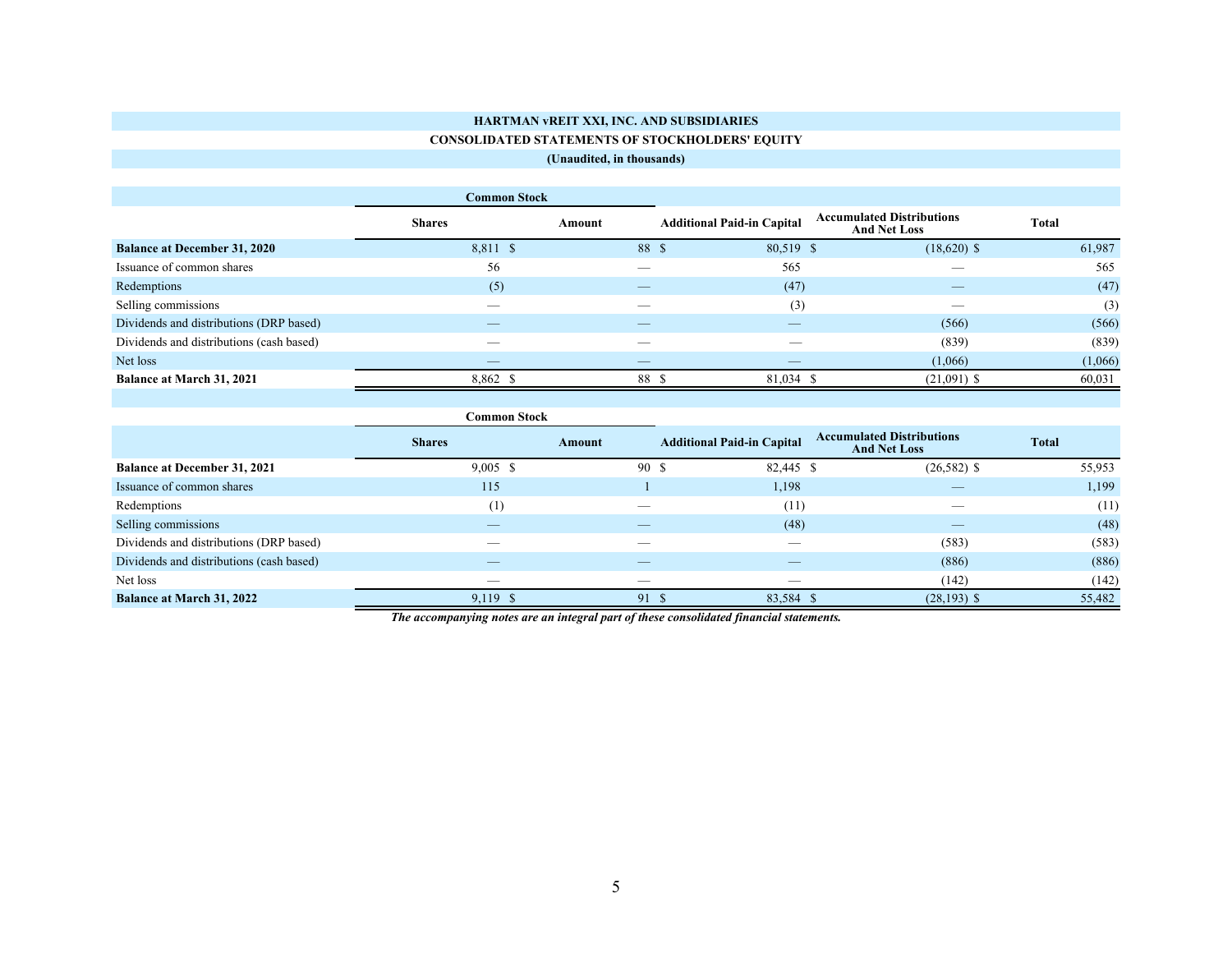| HARTMAN vREIT XXI, INC. AND SUBSIDIARIES     |
|----------------------------------------------|
| <b>CONSOLIDATED STATEMENTS OF CASH FLOWS</b> |

| (Unaudited, in thousands) |
|---------------------------|
|---------------------------|

|                                                                                         | Three months ended March 31, |            |               |                 |
|-----------------------------------------------------------------------------------------|------------------------------|------------|---------------|-----------------|
|                                                                                         |                              | 2022       |               | 2021            |
| Cash flows from operating activities:                                                   |                              |            |               |                 |
| Net loss                                                                                | $\mathcal{S}$                | (142)      | <sup>\$</sup> | (1,066)         |
| Adjustments to reconcile net loss to net cash provided by operating activities:         |                              |            |               |                 |
| Stock based compensation                                                                |                              | 25         |               | $7\phantom{.0}$ |
| Depreciation and amortization                                                           |                              | 1,072      |               | 1,391           |
| Deferred loan and lease commission costs amortization                                   |                              | 141        |               | 90              |
| Equity in net loss of tenant in common interest                                         |                              | 91         |               | 294             |
| Bad debt provision                                                                      |                              | 38         |               |                 |
| Changes in operating assets and liabilities:                                            |                              |            |               |                 |
| Accrued rent and accounts receivable                                                    |                              | (363)      |               | (532)           |
| Deferred lease commissions                                                              |                              | (159)      |               | (127)           |
| Prepaid expenses and other assets                                                       |                              | 103        |               | 140             |
| Accounts payable and accrued expenses                                                   |                              | (1, 343)   |               | (788)           |
| Due to/from related parties                                                             |                              | (188)      |               | 959             |
| Tenants' security deposits                                                              |                              | 71         |               | 18              |
| Net cash (used in) provided by operating activities                                     |                              | (654)      |               | 386             |
| Cash flows from investing activities:                                                   |                              |            |               |                 |
| Additions to real estate                                                                |                              | (875)      |               | (639)           |
| Issuance of notes receivable-related parties                                            |                              | (1,675)    |               |                 |
| Net cash used in investing activities                                                   |                              | (2,550)    |               | (639)           |
| Cash flows from financing activities:                                                   |                              |            |               |                 |
| Proceeds from issuance of common stock                                                  |                              | 616        |               |                 |
| Payment of redemption of common stock                                                   |                              | (11)       |               | (47)            |
| Distributions paid in cash                                                              |                              | (1, 459)   |               | (566)           |
| Payment of selling commissions                                                          |                              | (48)       |               | (3)             |
| Deferred loan costs paid                                                                |                              |            |               | (28)            |
| Change in subscriptions for common stock                                                |                              |            |               | (50)            |
| Proceeds from revolving credit facility                                                 |                              | 4,845      |               | 1,001           |
| Repayments of term loan                                                                 |                              | (17)       |               |                 |
| Net cash provided by financing activities                                               |                              | 3,926      |               | 307             |
|                                                                                         |                              |            |               |                 |
| Net increase in cash and cash equivalents and restricted cash                           |                              | 722        |               | 54              |
| Cash and cash equivalents and restricted cash, beginning of period                      |                              | 144        |               | 547             |
| Cash and cash equivalents and restricted cash, end of period                            | S                            | 866        | \$            | 601             |
|                                                                                         |                              |            |               |                 |
| <b>Supplemental cash flow information:</b>                                              |                              |            |               |                 |
| Cash paid for interest                                                                  | \$                           | 263        | \$            | 244             |
| Supplemental disclosures of non-cash investing and financing activities:                |                              |            |               |                 |
| Change in distributions payable                                                         | \$                           | $(573)$ \$ |               | 273             |
| Distributions paid in stock                                                             | \$                           | 583        | $\mathbb{S}$  | 566             |
| Deferred loan costs settled through increase in credit facility principal               | \$                           | 222        | $\mathbb{S}$  |                 |
| The accompanying notes are an integral part of these consolidated financial statements. |                              |            |               |                 |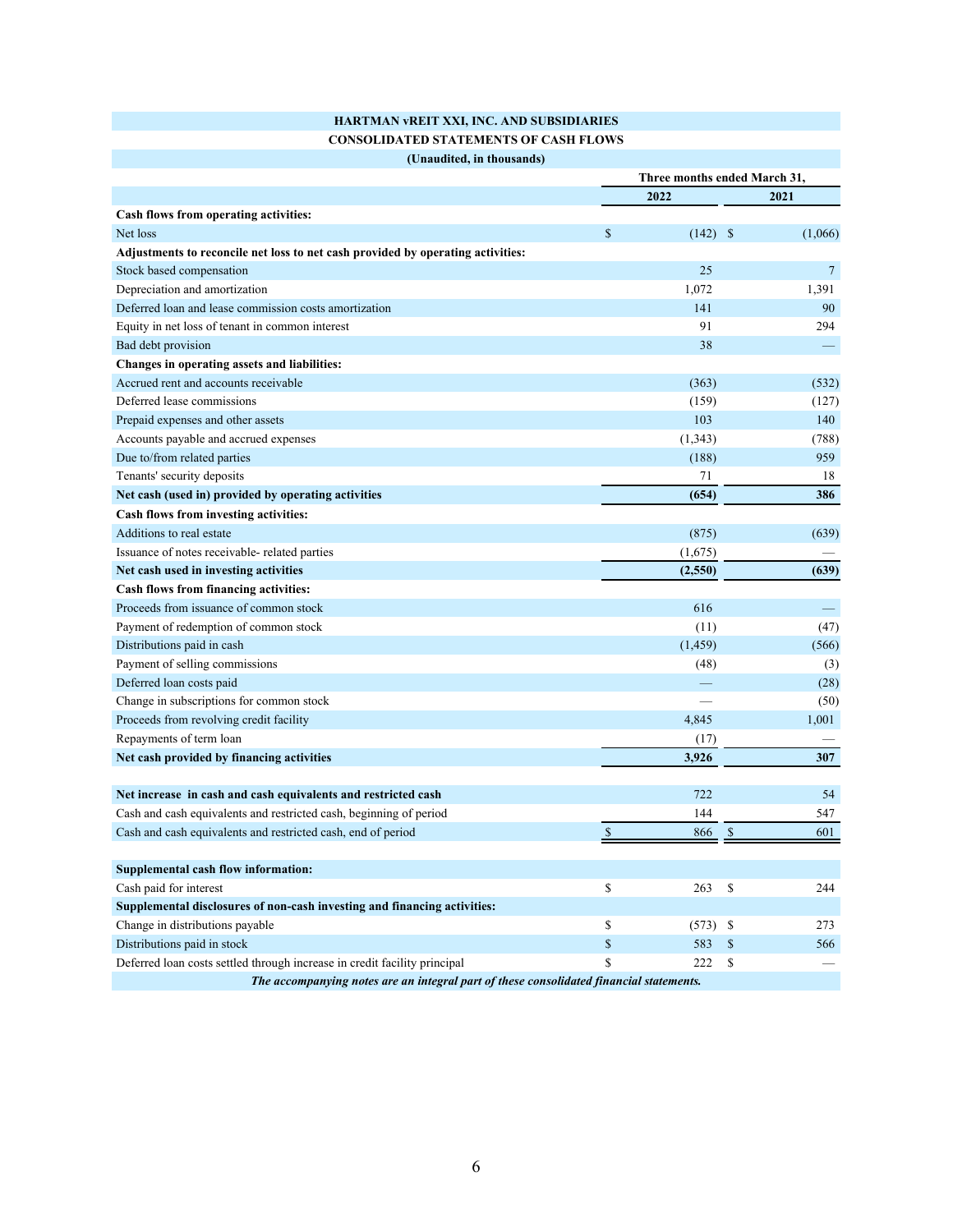## **Note 1 — Organization and Business**

Hartman vREIT XXI, Inc. (the "Company") is a Maryland corporation formed on September 3, 2015. The Company elected to be treated as a real estate investment trust ("REIT") beginning with its taxable year ended December 31, 2017. The Company's fiscal year end is December 31.

 In its initial public offering, the Company offered to the public up to \$250,000,000 in any combination of shares of Class A and Class T common stock and up to \$19,000,000 in shares of Class A and Class T common stock to stockholders pursuant to its distribution reinvestment plan.

In its follow-on offering, the Company registered \$180,000,000 in any combination of shares of Class A and Class T common stock to be offered to the public and \$5,000,000 to be offered to shareholders pursuant to the distribution reinvestment plan.

On May 12, 2020, the Company's board of directors authorized the classification and designation of Class I and Class S common stock. As of March 31, 2022, 900,000,000 shares of capital stock were classified as common stock, par value \$0.01 per share, 270,000,000 of which were classified and designated as Class A common stock ("Class A Shares"), 280,000,000 were classified and designated as Class S common stock ("Class S Shares"), 280,000,000 of which were classified as Class I common stock ("Class I Shares"), and 70,000,000 were designated as Class T Common stock ("Class T Shares").

Effective May 10, 2022, the sale price of our Class A, Class S, Class I and Class T common shares to the public is \$11.31, \$10.55, \$10.17, and \$10.83 per share, respectively, representing the net asset value per share as determined by the board of directors plus the applicable sales commissions and managing broker dealer fees. The sale price of all classes of common shares to our shareholders pursuant to the distribution reinvestment plan is \$10.17 per share.

The Company's board of directors may, in its sole discretion and from time to time, change the price at which the Company offers shares to the public in the primary offering or pursuant to its distribution reinvestment plan to reflect changes in estimated value per share and other factors that the board of directors deems relevant.

The Company's advisor is Hartman XXI Advisors, LLC (the "Advisor"), a Texas limited liability company and wholly owned subsidiary of Hartman Advisors, LLC. Hartman Income REIT Management, Inc., an affiliate of the Advisor, is the Company's sponsor and property manager ("Sponsor" and "Property Manager"). Effective July 1, 2020, the Advisor and the Property Manager are wholly owned subsidiaries of Hartman Short Term Income Properties XX, Inc. Subject to certain restrictions and limitations, the Advisor is responsible for managing the Company's affairs on a day-to-day basis and for identifying and making acquisitions and investments on behalf of the Company.

Substantially all the Company's business is conducted through Hartman vREIT XXI Operating Partnership, L.P., a Texas limited partnership (the "OP"). The Company is the sole general partner of the OP. The initial limited partners of the OP are Hartman vREIT XXI Holdings LLC, a wholly owned subsidiary of the Company ("XXI Holdings"), and Hartman vREIT XXI SLP LLC ("SLP LLC"), a wholly owned subsidiary of Hartman Advisors, LLC. SLP LLC has invested \$1,000 in the OP in exchange for a separate class of limited partnership interests (the "Special Limited Partnership Interests"). As the Company accepts subscriptions for shares, it will transfer substantially all the net proceeds of the Offering to the OP as a capital contribution. The partnership agreement provides that the OP will be operated in a manner that will enable the Company to (1) satisfy the requirements for being classified as a REIT for tax purposes, (2) avoid any federal income or excise tax liability and (3) ensure that the OP will not be classified as a "publicly traded partnership" for purposes of Section 7704 of the Internal Revenue Code of 1986, as amended (the "Internal Revenue Code"), which classification could result in the OP being taxed as a corporation, rather than as a partnership. In addition to the administrative and operating costs and expenses incurred by the OP in acquiring and operating real properties, the OP will pay all the Company's administrative costs and expenses and such expenses will be treated as expenses of the OP.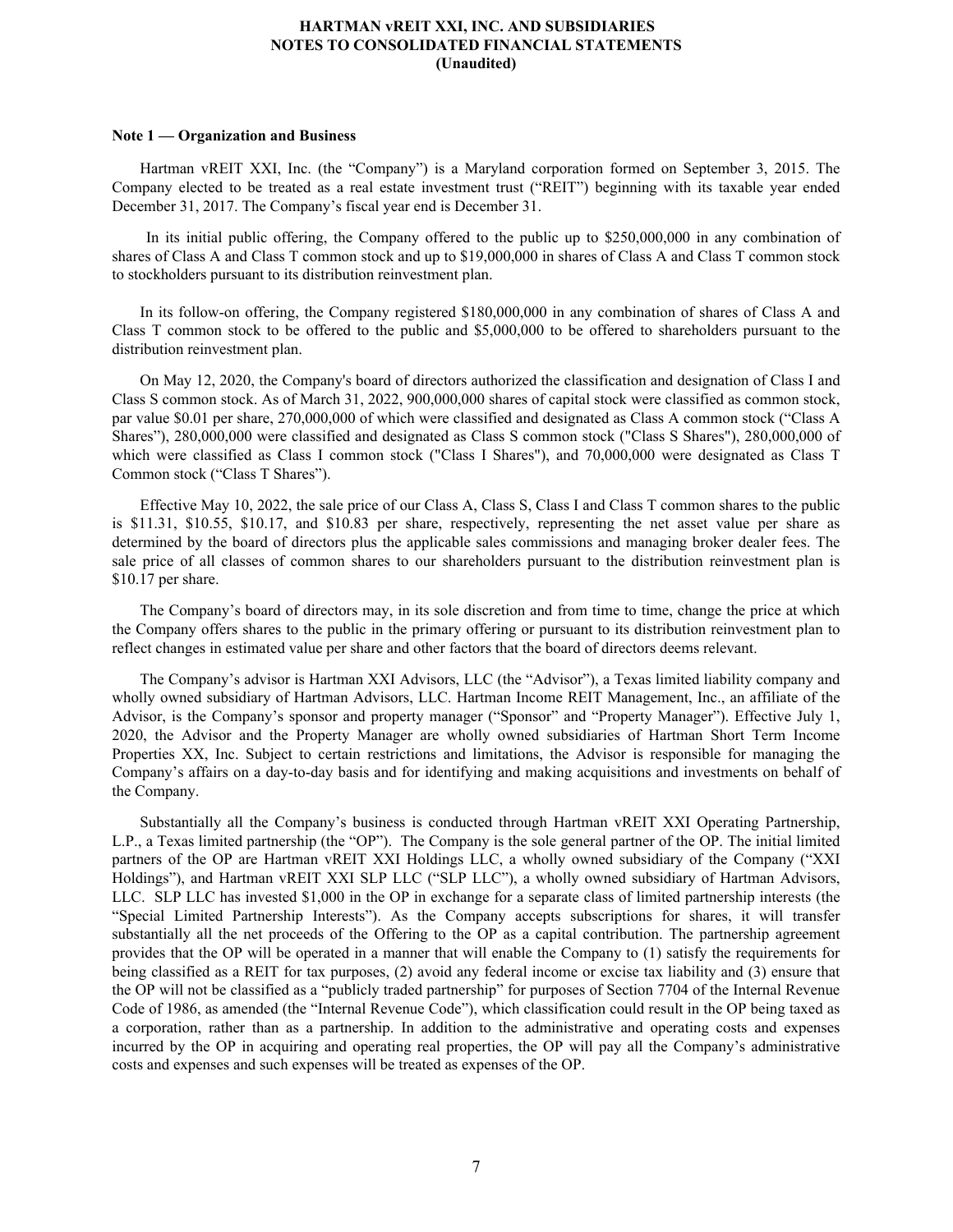As of March 31, 2022, the Company had accepted investors' subscriptions for, and issued 9,118,591 shares, net of redemptions, of its Class A, Class T, Class S, and Class I common stock in its initial public offering, including 755,005 shares issued as stock distributions and pursuant to its distribution reinvestment plan, resulting in gross proceeds of \$90,186,006.

## **Note 2 — Summary of Significant Accounting Policies**

#### *Basis of Presentation*

The accompanying consolidated financial statements included in this report are unaudited; however, amounts presented in the consolidated balance sheet as of December 31, 2021 are derived from our audited consolidated financial statements as of that date. The unaudited consolidated financial statements as of March 31, 2022, have been prepared by the Company in accordance with accounting principles generally accepted in the United States ("GAAP") and pursuant to the rules and regulations of the Securities and Exchange Commission, including Form 10-Q and Regulation S-X, on a basis consistent with the annual audited consolidated financial statements. The unaudited consolidated financial statements presented herein reflect all adjustments (consisting of normal recurring accruals and adjustments), which are, in the opinion of management, necessary to fairly present the financial position of the Company as of March 31, 2022, and the results of its consolidated operations, consolidated statements of stockholders' equity, and consolidated statements of cash flows for the three months ended March 31, 2022 and 2021. The results for the three months ended March 31, 2022 are not necessarily indicative of the results to be expected for the year ending December 31, 2022.

The consolidated financial statements herein are condensed and should be read in conjunction with the consolidated financial statements and notes thereto included in the Company's Annual Report on Form 10-K for the year ended December 31, 2021.

The Company's consolidated financial statements include the Company's accounts and the accounts of its subsidiaries over which the Company has control. All intercompany balances and transactions are eliminated in consolidation.

## *Use of Estimates*

The preparation of financial statements in conformity with generally accepted accounting principles in the United States requires management to make estimates and assumptions that affect the reported amounts of assets and liabilities and disclosures of contingent liabilities at the date of the consolidated financial statements and the reported amounts of revenues and expenses during the reporting period. Actual results could differ from those estimates.

#### *Cash and Cash Equivalents*

All highly liquid investments with original maturities of three months or less are considered to be cash equivalents. Cash and cash equivalents as of March 31, 2022 and December 31, 2021 consisted of demand deposits at commercial banks. As of December 31, 2021, the Company had a bank overdraft of \$184,000. The overdraft is recorded as a liability in accounts payable and accrued expenses on the consolidated balance sheets.

## *Restricted Cash*

Restricted cash on the accompanying consolidated balance sheets consists of amounts escrowed for future real estate taxes, insurance, capital expenditures and debt service, as required by certain of our mortgage debt agreements.

## *Financial Instruments*

 The accompanying consolidated balance sheets include the following financial instruments: cash and cash equivalents, restricted cash, notes receivable, accrued rent and accounts receivable, accounts payable and accrued expenses, notes payable, net and balances with related parties. The Company considers the carrying value, other than notes payable, net, to approximate the fair value of these financial instruments based on the short duration between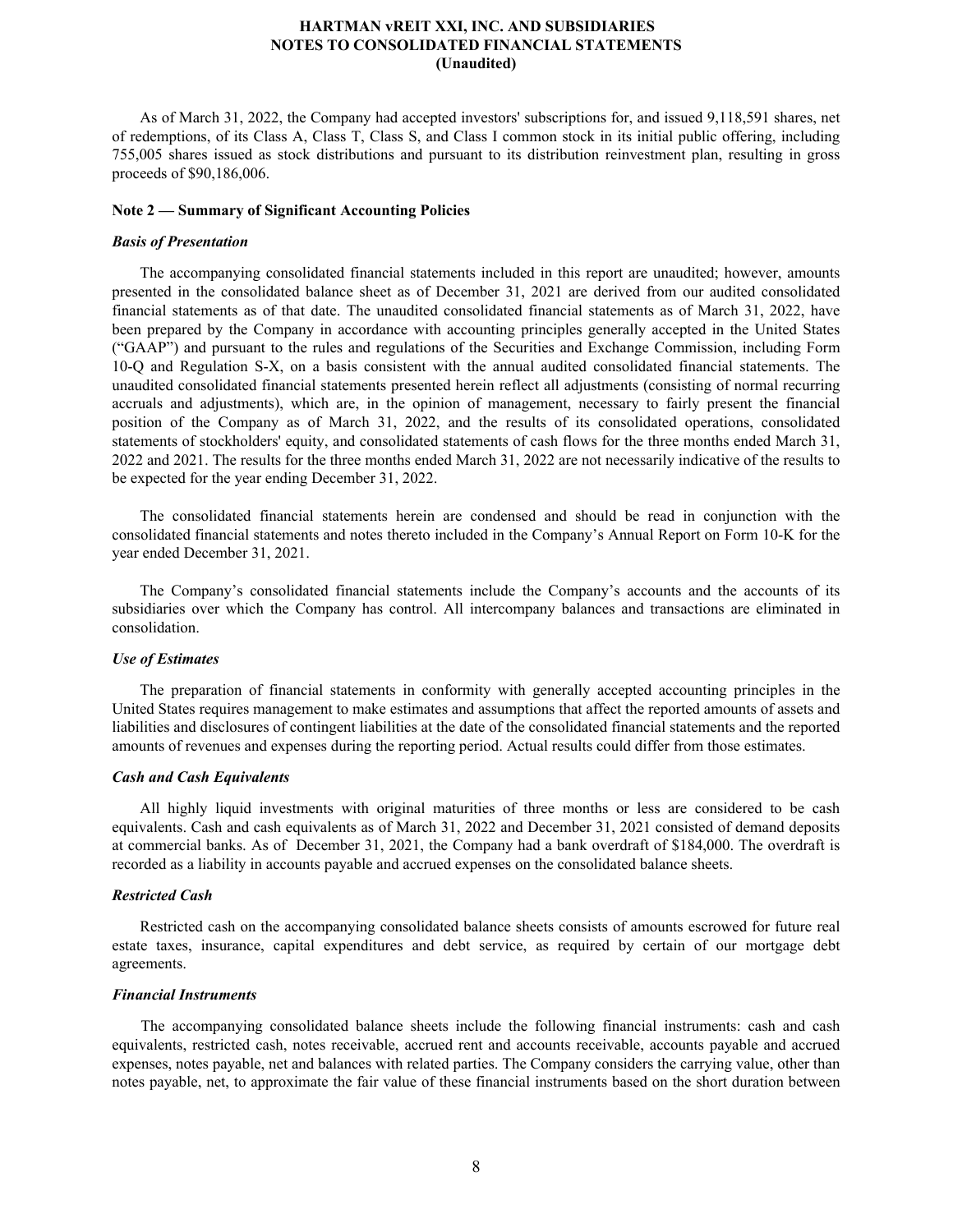origination of the instruments and their expected realization. Based on borrowing rates currently available to the Company for loans with similar terms, the carrying value of its notes payable approximates fair value.

#### *Revenue Recognition*

 The Company's leases are accounted for as operating leases. Certain leases provide for tenant occupancy during periods for which no rent is due and/or for increases or decreases in the minimum lease payments over the terms of the leases. Revenue is recognized on a straight-line basis over the terms of the individual leases. Revenue recognition under a lease begins when the tenant takes possession of or controls the physical use of the leased space. When the Company acquires a property, the term of existing leases is considered to commence as of the acquisition date for the purposes of this calculation. The Company's accrued rents are included in accrued rent and accounts receivable, net, on the accompanying consolidated balance sheets. The Company will defer the recognition of contingent rental income, such as percentage rents, until the specific target that triggers the contingent rental income is achieved.

The Company's revenue is primarily derived from leasing activities, which is specifically excluded from ASC 606 - Revenue from Contracts with Customers ("ASC 606"). The Company's revenue is also comprised of tenant reimbursements for real estate taxes, insurance, common area maintenance, and operating. Reimbursements from real estate taxes and certain other expenses are also excluded from ASC 606 and accounted for under ASC 842 - Leases. The Company elected to utilize the practical expedient provided by Accounting Standards Update ("ASU") 2018-11 related to the separation of lease and non-lease components and as a result, revenues related to leases are reported on one line in the presentation within the consolidated statement of operations.

#### *Investment in Real Estate Joint Ventures and Partnerships*

 To determine the method of accounting for partially owned real estate joint ventures and partnerships, management determines whether an entity is a VIE and, if so, determines which party is the primary beneficiary by analyzing whether we have both the power to direct the entity's significant economic activities and the obligation to absorb potentially significant losses or receive potentially significant benefits. Significant judgments and assumptions inherent in this analysis include the design of the entity structure, the nature of the entity's operations, future cash flow projections, the entity's financing and capital structure, and contractual relationships and terms. We consolidate a VIE when we have determined that we are the primary beneficiary.

Primary risks associated with our involvement with our VIEs include the potential funding of the entities' debt obligations or making additional contributions to fund the entities' operations or capital activities.

Partially owned, non-variable interest real estate joint ventures and partnerships over which we have a controlling financial interest are consolidated in our consolidated financial statements. In determining if we have a controlling financial interest, we consider factors such as ownership interest, authority to make decisions, kick-out rights and substantive participating rights. Partially owned real estate joint ventures and partnerships where we do not have a controlling financial interest, but have the ability to exercise significant influence, are accounted for using the equity method.

Management continually analyzes and assesses reconsideration events, including changes in the factors mentioned above, to determine if the consolidation or equity method treatment remains appropriate.

The Company's investments in Hartman SPE, LLC and Hartman XX are accounted for in accordance with accounting standards for equity securities. Management has determined that the Hartman SPE, LLC and Hartman XX investments do not have readily determinable fair values and are recorded at cost minus impairment. The Company's investment in 3100 Weslayan is accounted for as an equity method investment.

The Company evaluates its investment in real estate joint ventures and partnerships for impairment each reporting period. The Company evaluates various factors, including operating results of the investee, ability and intent to hold the investment and views on current market and economic conditions, when determining if there is a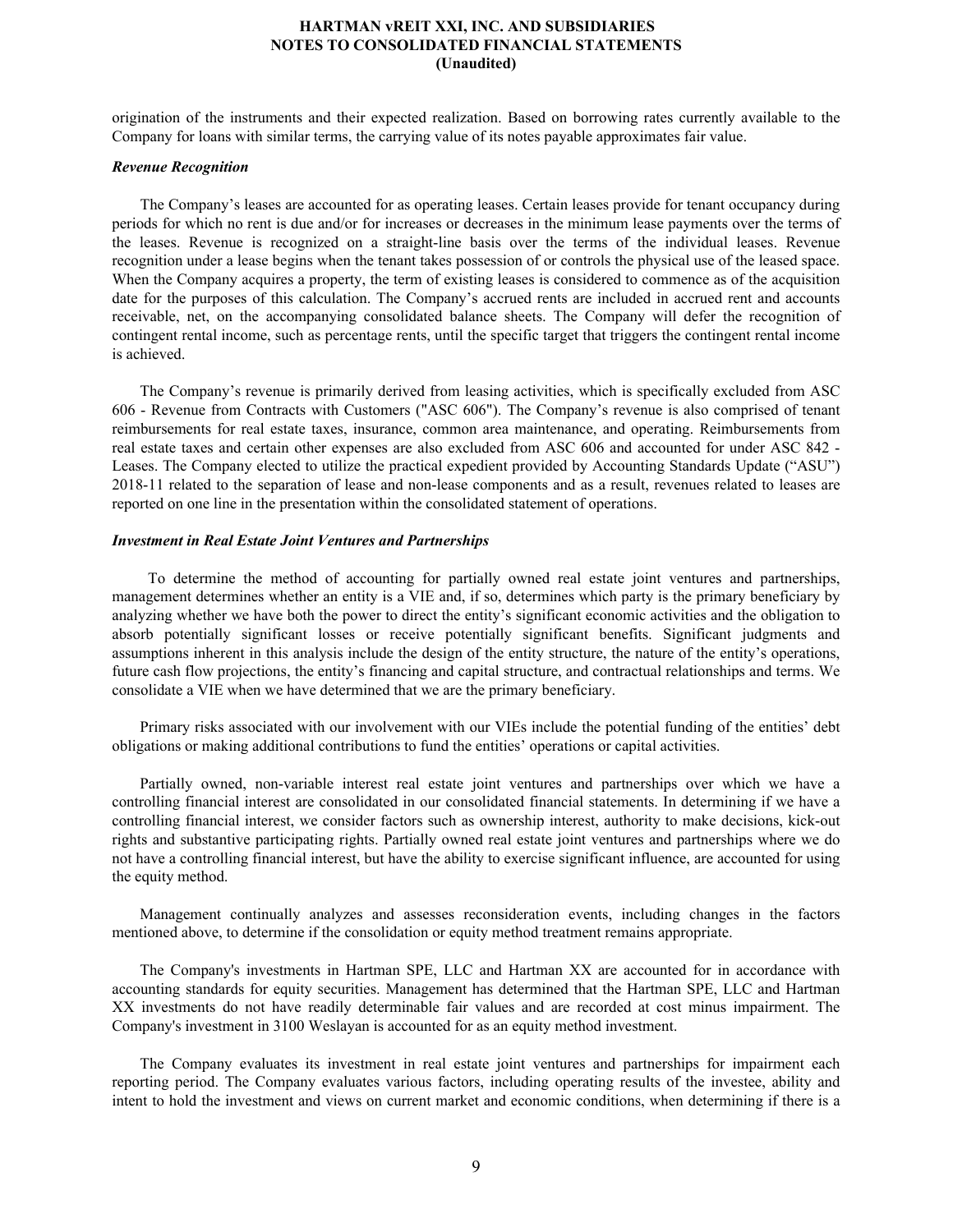decline in the investment value. The Company will record an impairment charge if it's determined that a decline in the estimated fair value of an investment below its carrying amount is other than temporary. The ultimate realization is dependent on a number of factors, including the performance of each investment and market conditions. There is no certainty that impairments will not occur in the future if market conditions decline or if management's plans for these investments change.

## *Allocation of Purchase Price of Acquired Assets*

Acquisitions of integrated assets and activities that do not meet the definition of a business are accounted for as asset acquisitions. The Company believes most of its future acquisitions of operating properties will qualify as asset acquisitions. Third party transaction costs, including acquisition fees paid to Advisor, associated with asset acquisitions will be capitalized while internal acquisition costs will continue to be expensed as incurred.

Upon acquisition, the purchase price of properties is allocated to the tangible assets acquired, consisting of land, buildings and improvements, any assumed debt and asset retirement obligations, if any, based on their relative fair values. Acquisition costs, including acquisition fees paid to our advisor, are capitalized as part of the purchase price.

Land and building and improvement fair values are derived based upon the Company's estimate of fair value after giving effect to estimated replacement cost less depreciation or estimates of the relative fair value of these assets using discounted cash flow analysis or similar methods.

The fair values of above-market and below-market in-place lease values, including below-market renewal options for which renewal has been determined to be reasonably assured, are recorded based on the present value (using an interest rate which reflects the risks associated with the leases acquired) of the difference between (a) the contractual amounts to be paid pursuant to the in-place leases and (b) an estimate of fair market lease rates for the corresponding in-place leases and below-market renewal options, which is generally obtained from independent appraisals, measured over a period equal to the remaining non-cancelable term of the lease. The above-market and below-market lease and renewal option values are capitalized as intangible lease assets or liabilities and amortized as an adjustment of rental income over the remaining expected terms of the respective leases.

The fair values of in-place leases include direct costs associated with obtaining a new tenant, opportunity costs associated with lost rentals which are avoided by acquiring an in-place lease, and tenant relationships. Direct costs associated with obtaining a new tenant include commissions, tenant improvements, and other direct costs and are estimated based on independent appraisals and management's consideration of current market costs to execute a similar lease. These direct costs are included in intangible lease assets and are amortized to expense over the remaining terms of the respective leases. The value of opportunity costs is calculated using the contractual amounts to be paid pursuant to the in-place leases over a market absorption period for a similar lease. Customer relationships are valued based on expected renewal of a lease or the likelihood of obtaining a particular tenant for other locations. These intangibles are included in real estate assets in the consolidated balance sheets and are being amortized to expense over the remaining term of the respective leases.

The Company determines the fair value of any assumed debt by calculating the net present value of the scheduled mortgage payments using interest rates for debt with similar terms and remaining maturities that the Company believes it could obtain at the date of acquisition. Any difference between the fair value and stated value of the assumed debt is recorded as a discount or premium and amortized over the remaining life of the loan as interest expense.

In allocating the purchase price of each of the Company's acquired or purchased properties, the Company makes assumptions and uses various estimates, including, but not limited to, the estimated useful lives of the assets, the cost of replacing certain assets and discount rates used to determine present values. The Company uses Level 3 inputs to estimate fair value of the acquired properties. Many of these estimates are obtained from independent thirdparty appraisals; however, the Company is responsible for the source and use of these estimates. These estimates require judgment and are subject to being imprecise; accordingly, if different estimates and assumptions were derived, the valuation of the various categories of the Company's properties or related intangibles could in turn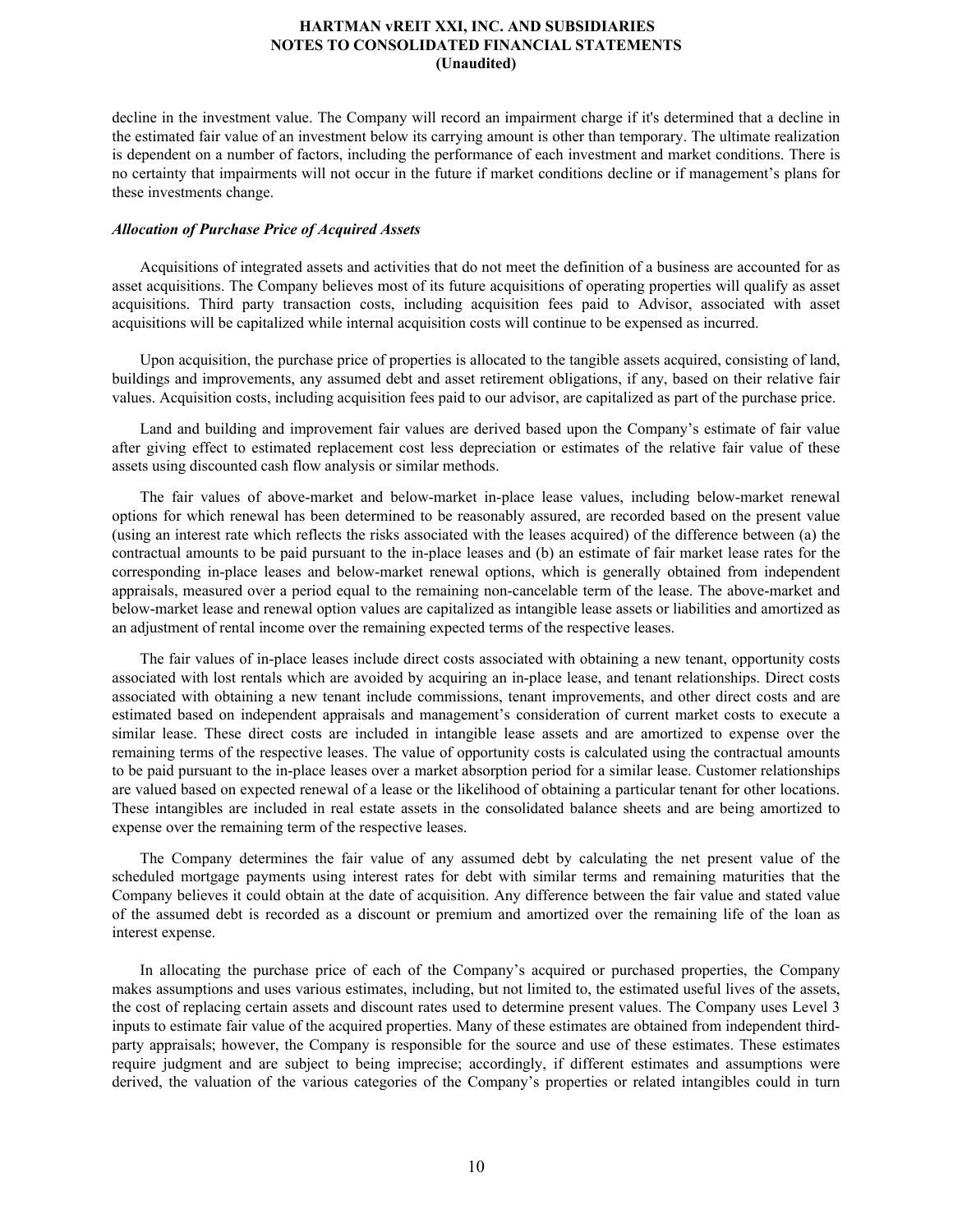result in a difference in the depreciation or amortization expense recorded in the Company's consolidated financial statements. These variances could be material to the Company's results of operations and financial condition.

## *Depreciation and amortization*

 Depreciation is computed using the straight-line method over the estimated useful lives of 5 to 39 years for buildings and improvements. Tenant improvements are depreciated using the straight-line method over the lesser of the life of the improvement or the remaining term of the lease. In-place leases are amortized using the straight-line method over the weighted average years' remaining calculated on terms of all of the leases in-place when acquired.

## *Impairment*

 The Company reviews its real estate and other assets for impairment at least annually or whenever events or changes in circumstances indicate that the carrying amount of the assets, including accrued rental income, may not be recoverable through operations. The Company determines whether an impairment in value has occurred by comparing the estimated future cash flows (undiscounted and without interest charges), including the estimated residual value of the property, with the carrying cost of the property. If impairment is indicated, a loss will be recorded for the amount by which the carrying value of the property exceeds its fair value. Management has determined that there is no impairment indicated in the carrying value of the Company's real estate assets as of March 31, 2022.

Projections of expected future cash flows require management to estimate future market rental income amounts subsequent to the expiration of current lease agreements, property operating expenses, discount rates, the number of months it takes to re-lease the property and the number of years the property is held for investment. The use of inappropriate assumptions in the future cash flow analysis would result in an incorrect assessment of the property's future cash flow and fair value and could result in the overstatement of the carrying value of the Company's real estate and related intangible assets and net income.

## *Fair Value Measurement*

Fair value measures are classified into a three-tiered fair value hierarchy, which prioritizes the inputs used in measuring fair value as follows:

| Level 1: | Observable inputs such as quoted prices in active markets.                                                                          |
|----------|-------------------------------------------------------------------------------------------------------------------------------------|
| Level 2: | Directly or indirectly observable inputs, other than quoted prices in active markets.                                               |
| Level 3: | Unobservable inputs in which there is little or no market data, which require a<br>reporting entity to develop its own assumptions. |
|          | Assets and liabilities measured at fair value are based on one or more of the following valuation techniques:                       |
|          |                                                                                                                                     |

| Market Approach: | Prices and other relevant information generated by market transactions involving<br>identical or comparable assets or liabilities.                                  |
|------------------|---------------------------------------------------------------------------------------------------------------------------------------------------------------------|
| Cost Approach:   | Amount required to replace the service capacity of an asset (replacement cost).                                                                                     |
| Income Approach: | Techniques used to convert future amounts to a single amount based on market<br>expectations (including present-value, option-pricing, and excess-earnings models). |

The Company's estimates of fair value were determined using available market information and appropriate valuation methods. Considerable judgment is necessary to interpret market data and develop estimated fair value. The use of different market assumptions or estimation methods may have a material effect on the estimated fair value amounts. The Company classifies assets and liabilities in the fair value hierarchy based on the lowest level of input that is significant to the fair value measurement.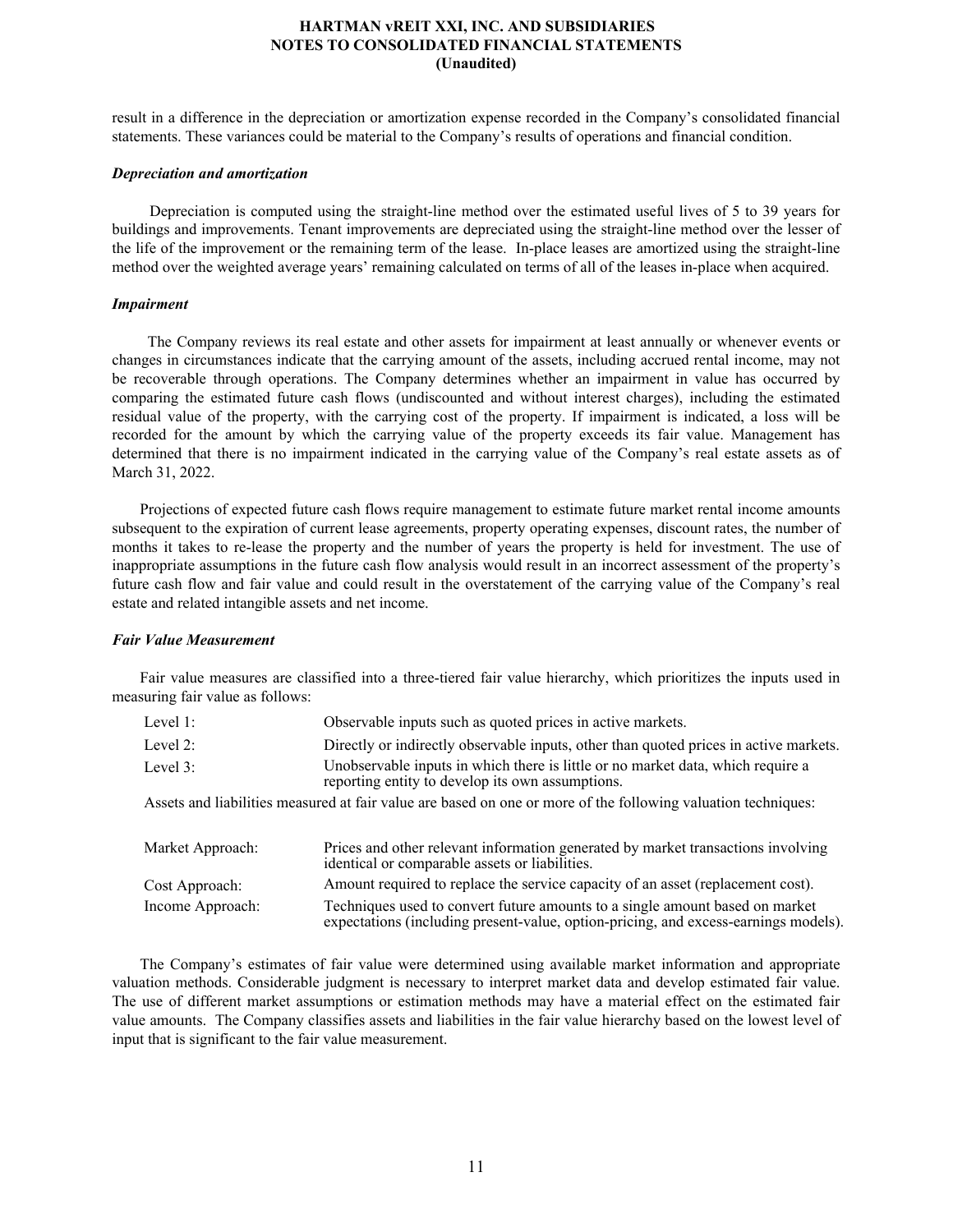## *Accrued Rent and Accounts Receivable*

Accrued rent and accounts receivable include base rents, tenant reimbursements and receivables attributable to recording rents on a straight-line basis. An allowance for the uncollectible portion of accrued rent and accounts receivable is determined based upon customer credit-worthiness (including expected recovery of our claim with respect to any tenants in bankruptcy), historical bad debt levels, and current economic trends.

## *Deferred Leasing Commissions Costs, net*

Leasing commissions are amortized using the straight-line method over the term of the related lease agreements.

#### *Prepaid expenses and other assets*

Prepaid expenses and other assets include prepaid insurance, subscription receivable, and miscellaneous other assets and prepayments. As of March 31, 2022 and December 31, 2021, the Company had \$200,000 and \$303,000, respectively, in prepaid expenses and other assets.

#### *Acquisition Deposits*

Acquisition deposits represent funds placed in escrow or advanced to a seller of property which the Company plans to acquire. As of March 31, 2022 and December 31, 2021, the Company had acquisition deposits of \$125,000 which are included in the consolidated balance sheets.

## *Organization and Offering Costs*

As of March 31, 2022, total organization and offering costs incurred for the Offering amounted to \$8,396,000. The total organizational and offering costs incurred by the Company (including selling commissions, dealer manager fees and all other underwriting compensation) will not exceed 15% of the aggregate gross proceeds from the sale of the shares of common stock sold in the Offering.

Organization costs, when recorded by the Company, are expensed as incurred, and offering costs, which include selling commissions, dealer manager fees and all other underwriting compensation, are deferred and charged to stockholders' equity as such amounts are reimbursed or paid by the Advisor, the dealer manager or their affiliates from gross offering proceeds.

For the three months ended March 31, 2022 and 2021, such costs totaled \$81,000 and \$4,000, respectively.

#### *Income Taxes*

 The Company elected to be taxed as a REIT under Sections 856 through 860 of the Internal Revenue Code, commencing in the taxable year ended December 31, 2017. If the Company qualifies for taxation as a REIT, the Company generally will not be subject to federal corporate income tax to the extent it distributes its REIT taxable income to its stockholders, so long as it distributes at least 90 percent of its REIT taxable income (which is computed without regard to the dividends paid deduction or net capital gain and which does not necessarily equal net income as calculated in accordance with GAAP). REITs are subject to a number of other organizational and operational requirements. Even if the Company qualifies for taxation as a REIT, it may be subject to certain state and local taxes on its income and property, and federal income and excise taxes on its undistributed income. Prior to qualifying to be taxed as a REIT, the Company is subject to normal federal and state corporation income taxes.

For the three months ended March 31, 2022 and 2021, the Company had a net loss of \$142,000 and a net loss of \$1,066,000, respectively. The Company formed a taxable REIT subsidiary which may generate future taxable income which may offset by the net loss carry forward. The Company considers that any deferred tax benefit and corresponding deferred tax asset which may be recorded in light of the net loss carry forward would be properly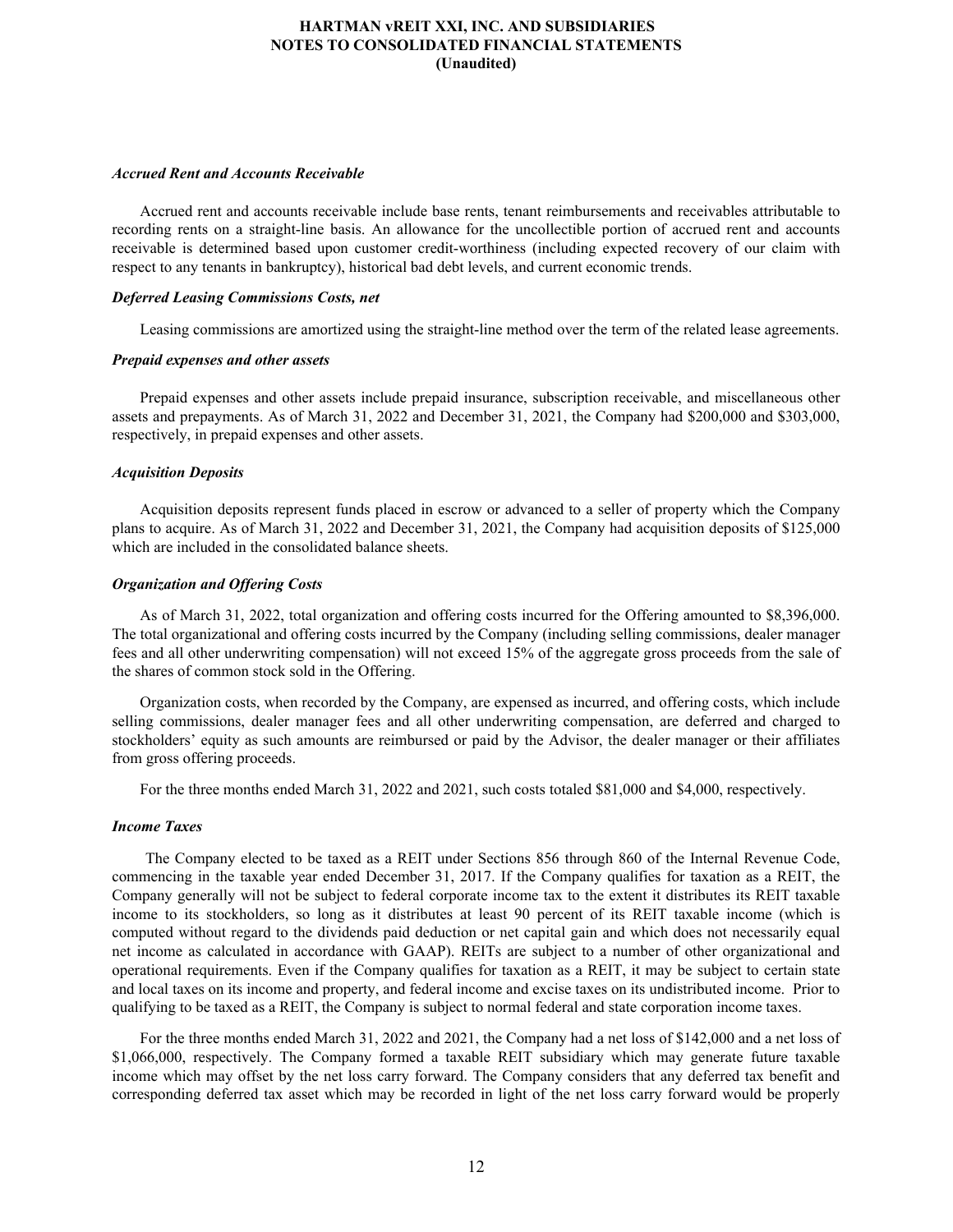offset by an equal valuation allowance. Accordingly, no deferred tax benefit or deferred tax asset has been recorded in the consolidated financial statements.

The Company is required to recognize in its consolidated financial statements the financial effects of a tax position only if it is determined that it is more likely than not that the tax position will not be sustained upon examination, including resolution of any related appeals or litigation processes, based on the technical merits of the position. Management has reviewed the Company's tax positions and is of the opinion that material positions taken by the Company would more likely than not be sustained upon examination. Accordingly, the Company has not recognized a liability related to uncertain tax positions as of March 31, 2022 and December 31, 2021, respectively.

## *Loss Per Share*

The computations of loss per common share are based upon the weighted average number of common shares outstanding and potentially dilutive securities. The Company's potentially dilutive securities include special limited partnership interests – see Note 13. For the three months ended March 31, 2022 and 2021, there were no shares issuable in connection with these potentially dilutive securities. These potentially dilutive securities were excluded from the computations of diluted net loss per share for the three months ended March 31, 2022 and 2021.

## *Concentration of Risk*

 The Company maintains cash accounts in one U.S. financial institution. The terms of the Company's deposits are on demand to minimize risk. The balances of the Company's depository accounts may exceed the federally insured limit. No losses have been incurred in connection with these deposits.

The geographic concentration of the Company's real estate assets makes it susceptible to adverse economic developments in the State of Texas. Any adverse economic or real estate developments in these markets, such as business layoffs or downsizing, relocations of businesses, increased competition or any other changes, could adversely affect the Company's operating results and its ability to make distributions to stockholders.

Major tenants are defined as those tenants which individually comprise more than 10% of the Company's total rental revenues. One tenant of the Spectrum Building represents 18% of the Company's total rental revenues for the three months ended March 31, 2021, respectively. There are no tenants representing 10% of total rental revenues for the three months ended March 31, 2022.

## *Going Concern Evaluation*

Pursuant to ASC 205-40, "Presentation of Financial Statements – Going Concern," management is required to evaluate the Company's ability to continue as a going concern within one year after the date that these consolidated financial statements are issued. The Company's has a \$35 million revolving credit loan with a maturity date of March 27, 2023. The Company has a second \$20 million revolving credit loan with a maturity date of March 9, 2023. In order to renew or extend the revolving credit loan, the Company must meet the lenders underwriting criteria at the time of such renewal or extension request. The Company has a \$2,448,000 term loan with an extended maturity date of March 14, 2023. In order to further extend the term loan maturity date, the Company must meet the second extension criteria set forth in the term loan agreement.

Management has concluded that there is substantial doubt about the Company's ability to continue as a going concern within one year of the issuance date of these consolidated financial statements due to the fact of the uncertainty regarding the loan maturities. Management believes that the Company will be able to extend the maturity date or renew the loans for one year or longer which will mitigate the maturity dates issue within one year of the issuance date of these consolidated financial statements.

#### *Recent Accounting Pronouncements Not Yet Adopted*

In June 2016, the FASB issued ASU No. 2016-13, *Financial Instruments—Credit Losses (Topic 326): Measurement of Credit Losses on Financial Instruments*. The updated guidance requires measurement and recognition of expected credit losses for financial assets, including trade and other receivables, held at the reporting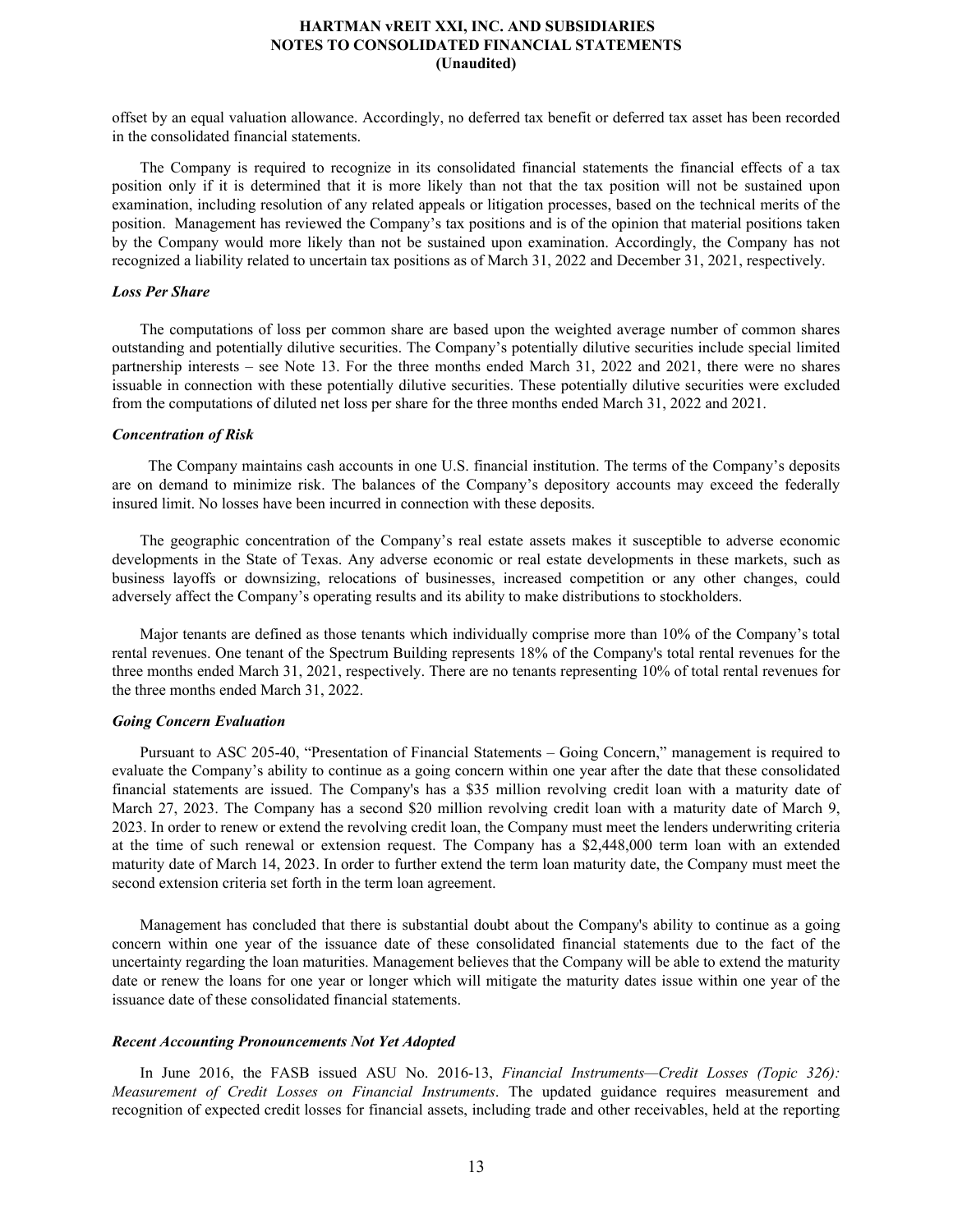date based on historical experience, current conditions, and reasonable and supportable forecasts. This is different from the current guidance as this will require immediate recognition of estimated credit losses expected to occur over the remaining life of many financial assets. Generally, the pronouncement requires a modified retrospective method of adoption. This guidance is effective for fiscal years and interim periods within those years beginning after January 2023, with early adoption permitted. The Company is currently evaluating the impact this guidance will have on the consolidated financial statements when adopted.

In March 2020, issued ASU No. 2020-04, *Reference Rate Reform (Topic 848): Facilitation of the Effects of Reference Rate Reform on Financial Reporting*. ASU 2020-04 provides optional expedients for a limited period of time to ease the potential burden in accounting for (or recognizing the effects of) reference rate reform on financial reporting. ASU 2020-04 provides optional expedients and exceptions for applying GAAP to contracts, hedging relationships, and other transactions affected by reference rate reform if certain criteria are met. The standard is effective for all entities as of March 12, 2020 through December 31, 2022. An entity can elect to apply the amendments as of any date from the beginning of an interim period that includes or is subsequent to March 12, 2020, or prospectively from a date within an interim period that includes or is subsequent to March 12, 2020, up to that date that the financial statements are available to be issued. The Company is currently evaluating the impact this guidance will have on the consolidated financial statements when adopted.

## **Note 3 – Real Estate**

The Company's real estate assets consisted of the following, in thousands:

|                                                | <b>March 31, 2022</b> | <b>December 31, 2021</b> |
|------------------------------------------------|-----------------------|--------------------------|
| Land                                           | 16,816 \$             | 16,816                   |
| Buildings and improvements                     | 60,594                | 59,719                   |
| In-place lease value intangible                | 7.477                 | 7,477                    |
|                                                | 84,887                | 84,012                   |
| Less accumulated depreciation and amortization | (17, 441)             | (16, 369)                |
| Total real estate assets                       | 67,446 \$             | 67,643                   |

Depreciation expense for the three months ended March 31, 2022 and 2021 was \$821,000 and \$902,000, respectively. Amortization expense for the three months ended March 31, 2022 and 2021 was \$251,000 and \$489,000, respectively.

The Company identifies and records the value of acquired lease intangibles at the property acquisition date. Such intangibles include the value of acquired in-place leases and above and below-market leases. Acquired lease intangibles are amortized over the leases' remaining terms. With respect to all properties owned by the Company, the Company considers all of the in-place leases to be market rate leases.

The amount of total in-place lease intangible assets and the respective accumulated amortization are as follows, in thousands:

|                                                | <b>March 31, 2022</b> | <b>December 31, 2021</b> |
|------------------------------------------------|-----------------------|--------------------------|
| In-place lease value intangible                | 7.477 S               | 7.477                    |
| In-place leases – accumulated amortization     | (6.897)               | (6,646)                  |
| Acquired in-place lease intangible assets, net | 580                   |                          |

Acquisition fees incurred were \$0 for the three months ended March 31, 2022 and 2021. The acquisition fees have been capitalized and added to the real estate assets, at cost, in the accompanying consolidated balance sheets. Asset management fees incurred were \$138,000 and \$138,000 for the three months ended March 31, 2022 and 2021, respectively. Asset management fees are captioned as such in the accompanying consolidated statements of operations.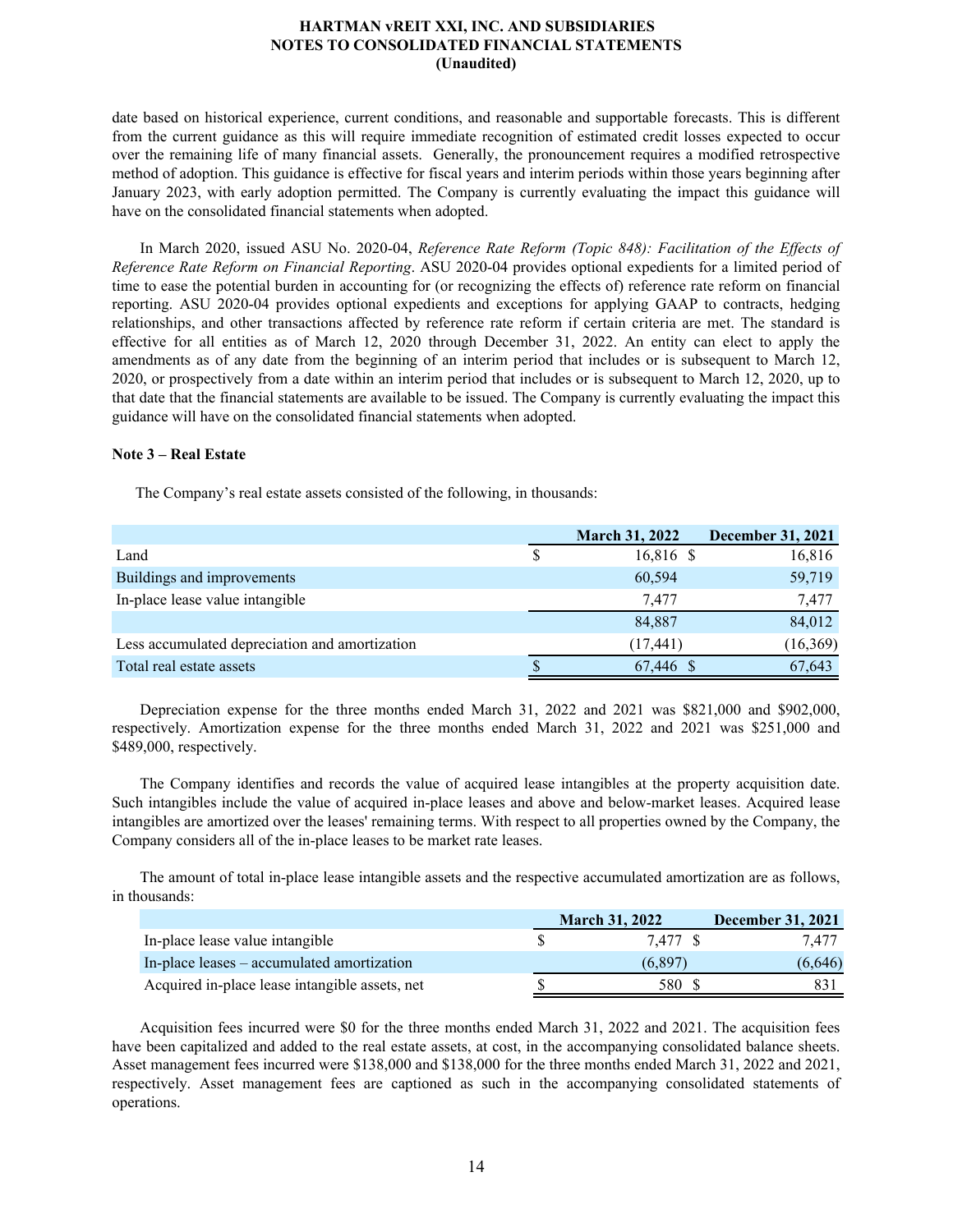The Company owns an approximately 83% tenant in common interests of an office building located at 3100 Weslayan, Houston, Texas. The property comprises approximately 78,289 rentable square feet and is commonly referred to as Weslayan. The remaining 17% TIC ownership is owned by Allen Hartman. The Company is party to a loan agreement where it is jointly and severally liable with the other TIC owner, Allen Hartman. The Weslayan property is collateral for the loan. As of March 31, 2022, the loan had an outstanding principal balance of \$3,890,000 and a current interest rate of 4.66%. The maturity date of the loan is August 6, 2024. Installments of principal and interest are payable monthly. The Company exercises significant influence as a result of the Weslayan TIC ownership interest, but the Company does not have financial and operating control. Weslayan is accounted for as an equity method investment and presented on the consolidated balance sheet within the "Investment in tenant in common interest, net" line item. The Company recognized equity in net loss of tenant in common interest of \$91,000 and \$294,000 for the three months ended March 31, 2022 and 2021, respectively, related to the Weslayan TIC interest.

## **Note 4 — Investment in unconsolidated entities**

Effective March 1, 2019, the Company's board of directors approved the exchange of 3.42% of the Company's 5.89% ownership interest in Hartman SPE, LLC for 700,302 shares of common stock of Hartman Short Term Income Properties XX, Inc. ("Hartman XX"). The exchange reduced the Company's ownership interest in Hartman SPE, LLC from 5.89% to 2.47%.

On April 14, 2020, the Company made a tender offer to shareholders of Hartman Income REIT, Inc. ("HIREIT") to acquire up to 500,000 shares of HIREIT common stock at a price of \$4.00 per share. On May 1, 2020, the Company extended the term of the tender offer until May 13, 2020 and modified the offer to purchase up to 500,000 shares of HIREIT common stock at a price of \$5.00 per share.

As of September 24, 2020, the Company completed the acquisition of 661,940 HIREIT common shares and 80,000 Hartman Income REIT Operating Partnership ("HIROP") OP units for consideration of \$3,709,703.

The HIREIT common shares and HIROP OP units contemporaneously converted to 497,926 Hartman XX common shares and 60,178 Hartman XX Operating Partnership OP units.

The Company's investment in Hartman SPE, LLC and Hartman XX do not have a readily determinable fair value and are recorded at cost minus impairment. The aggregate carrying amount for the investments is \$11,734,000. The Company did not receive any distributions from Hartman SPE, LLC for the three months ended March 31, 2022 and 2021. For the three months ended March 31, 2022 and 2021, the Company recognized dividend income of \$142,000 and \$110,000, respectively, from Hartman Short Term Income Properties XX, Inc.

#### **Note 5 — Accrued Rent and Accounts Receivable, net**

Accrued rent and accounts receivable, net, consisted of the following, in thousands:

|                                            | <b>March 31, 2022</b> | <b>December 31, 2021</b> |
|--------------------------------------------|-----------------------|--------------------------|
| Tenant and other receivables               | 392 \$                | 321                      |
| Accrued interest receivable                | 1,306                 | 1,154                    |
| Accrued rent                               | 803                   | 663                      |
| Allowance for doubtful accounts            | (221)                 | (183)                    |
| Accrued rents and accounts receivable, net | 2,280 \$              | .955                     |

As of March 31, 2022 and December 31, 2021, the Company had an allowance for uncollectible accounts of \$221,000 and \$183,000, related to tenant receivables that the Company has specifically identified as potentially uncollectible based on assessment of each tenant's credit-worthiness. For the three months ended March 31, 2022 and 2021, the Company recorded bad debt expense in the amount of \$38,000 and \$0, respectively. Bad debt expense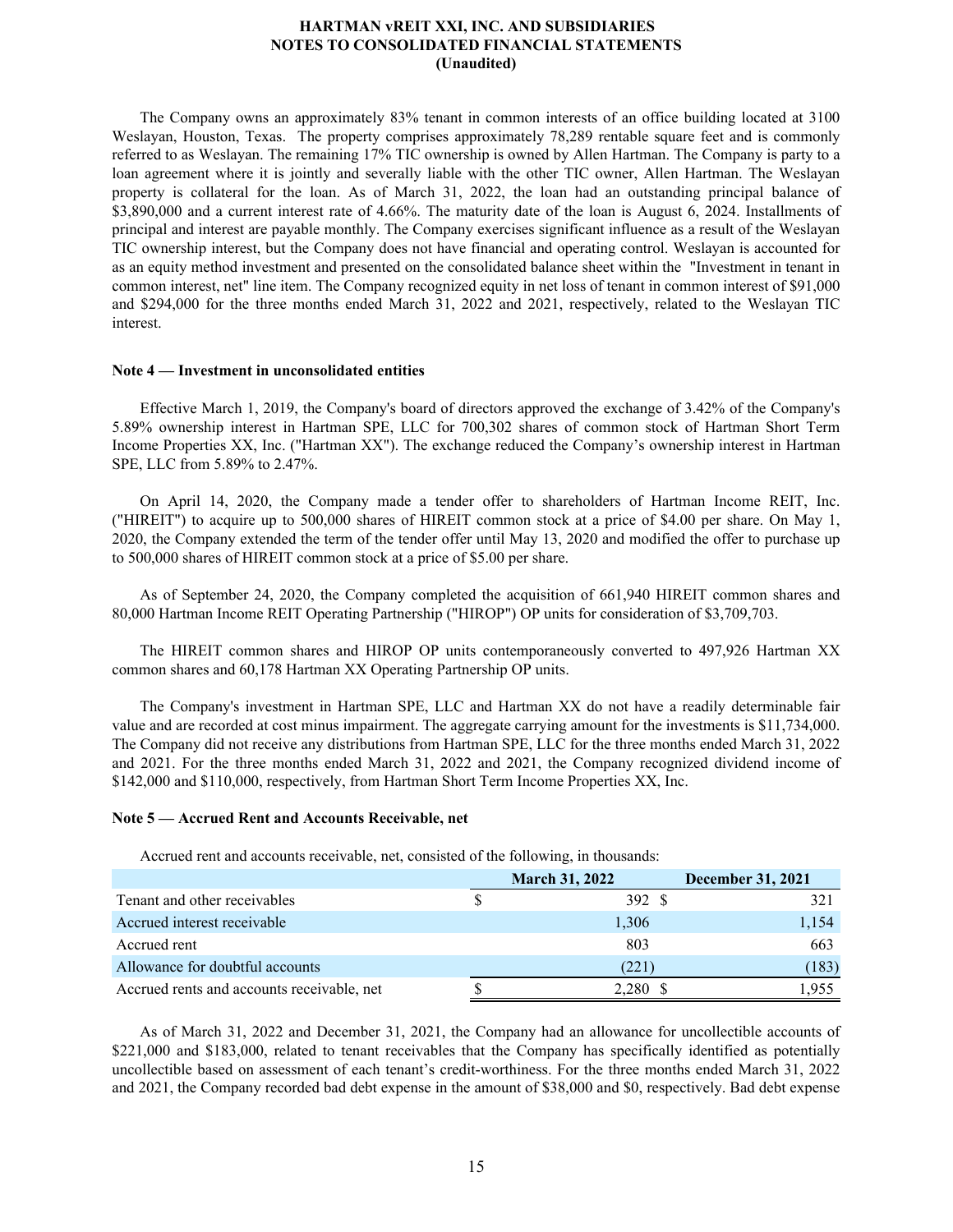and any related recoveries are included in property operating expenses in the accompanying consolidated statements of operations.

## **Note 6 — Deferred Leasing Commission Costs, net**

Costs which have been deferred consists of the following, in thousands:

|                                        | <b>March 31, 2022</b> | <b>December 31, 2021</b> |
|----------------------------------------|-----------------------|--------------------------|
| Deferred leasing commissions           | 2,366 \$              | 2.206                    |
| Less: accumulated amortization         | (522)                 | (407)                    |
| Deferred leasing commission costs, net | .844                  | 799                      |

## **Note 7 — Future Minimum Rents**

The Company leases the majority of its properties under noncancellable operating leases which provide for minimum base rentals. A summary of future rentals to be received (exclusive of renewals, tenant reimbursements, and contingent rentals) under noncancellable operating leases in existence at March 31, 2022 is as follows, in thousands:

| March 31,  | <b>Minimum Future Rents</b> |        |  |
|------------|-----------------------------|--------|--|
| 2022       | \$                          | 10,449 |  |
| 2023       |                             | 9,020  |  |
| 2024       |                             | 5,742  |  |
| 2025       |                             | 3,795  |  |
| 2026       |                             | 2,184  |  |
| Thereafter |                             | 1,102  |  |
| Total      |                             | 32,292 |  |

## **Note 8 — Notes Payable, net**

The following table summarizes the Company's outstanding notes payable, net in thousands:

| <b>Property/Facility</b>                   | <b>Current Maturity</b> | Rate(1)     | <b>March 31, 2022</b>    | December 31,<br>2021 |
|--------------------------------------------|-------------------------|-------------|--------------------------|----------------------|
| Richardson Tech Center (2)                 | March, 2023             | $P+275bps$  | 2,448 \$<br><sup>8</sup> | 2,466                |
| Master Credit Facility Agreement - EWB (3) | March, 2023             | $P - 10bps$ | 24,722                   | 19,954               |
| Master Credit Facility Agreement - EWB (4) | March, 2023             | $P - 50bps$ | 15,625                   | 15,325               |
|                                            |                         |             | 42,795                   | 37,745               |
| Less unamortized loan costs                |                         |             | (285)                    | (90)                 |
|                                            |                         |             | 42.510 S                 | 37,655               |

(1) Prime ("P")

(2) Payable in monthly installments of principal and interest until the maturity date. The interest rate as of March 31, 2022 was 3.50%.

(3) The Company is a party to an amended \$35 million master credit facility agreement ("MCFA") with East West Bank. The borrowing base of the MCFA may be adjusted from time to time subject to the lender's underwriting with respect to real , property collateral which secure the amount available to be borrowed. On March 18, 2022 the Company entered into an amendment to the MCFA which increased the face amount of the MCFA from \$20 million to \$35 million and extended the term of the MCFA to March 27, 2023. As of March 31, 2022, the MCFA is secured by the Spectrum Building, the 11211 Katy Freeway Building, the 1400 Broadfield Building, the 16420 Park Ten Building and the 7915 FM 1960 Building. The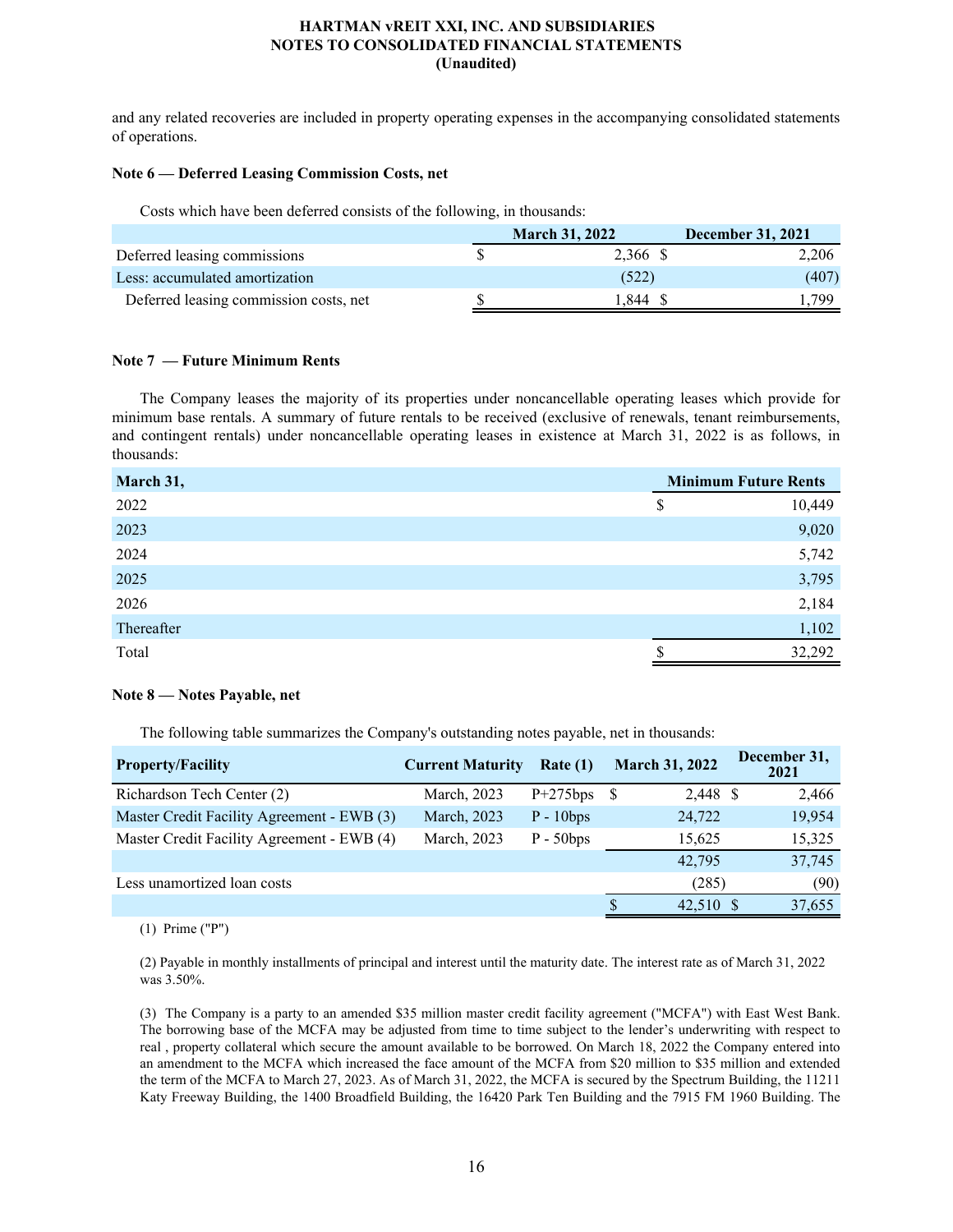interest rate as of March 31, 2022 was 3.40%. The outstanding balance under the MCFA was \$24,722,000 as of March 31, 2022 and the amount available to be borrowed was \$10,278,000. The amended credit facility matures on March 27, 2023.

(4) On March 10, 2020, the Company entered into a second \$20 million master credit facility agreement ("MCFA II") with East West Bank. The Village Pointe and Accesso Portfolio properties are collateral security for the credit facility. The initial loan availability under the credit agreement is \$13,925,000. The company entered into a joinder and amendment to the MCFA II facility dated March 29, 2021 which added an office property located in Houston, Texas and owned by Hartman Income REIT Property Holdings, LLC ("HIRPH"), a wholly owned subsidiary of Hartman XX Operating Partnership, LP., to the collateral security for the credit facility. The Company is a guarantor under the MCFA II credit facility. The borrowing base of the credit facility is \$15,630,000. The credit agreement matures on March 9, 2023. The interest rate as of March 31, 2022 was 3.00%. The outstanding balance under the MCFA II was \$15,625,000 as of March 31, 2022 and the amount available to be borrowed was \$5,000.

In connection with the Weslayan TIC purchase, the Company became party to a loan agreement where it is jointly and severally liable with the other TIC owner, Allen Hartman. The 3100 Weslayan property is collateral for the loan. The loan had an outstanding balance of \$3,890,000 as of March 31, 2022 and interest rate of 4.66%.

Interest expense for three months ended March 31, 2022 and 2021 was \$297,000 and \$284,000, respectively, including \$27,000 and \$43,000 of deferred loan cost amortization. Unamortized deferred loan costs were \$285,000 and \$90,000 as of March 31, 2022 and December 31, 2021, respectively. Interest expense of \$95,000 and \$88,000 was payable as of March 31, 2022 and December 31, 2021, respectively, and is included in accounts payable and accrued expenses in the accompanying consolidated balance sheets.

#### **Note 9 — Related Party Arrangements**

The Advisor is a wholly owned subsidiary of Hartman Advisors, LLC. The Property Manager is Hartman Income REIT Management, Inc., which was a wholly owned by Hartman Income REIT, Inc. Effective July 1, 2020 Hartman Advisors, LLC and Hartman Income REIT Management, Inc. are wholly owned by Hartman Short Term Income Properties XX, Inc.

The Advisor and certain affiliates of the Advisor receive fees and compensation in connection with the offering, and the acquisition, management and sale of the Company's real estate investments. In addition, in exchange for \$1,000, the OP has issued the Advisor a separate, special limited partnership interest, in the form of Special Limited Partnership Interests. See Note 13 ("Special Limited Partnership Interest") below.

The Advisor receives reimbursement for organizational and offering expenses incurred on the Company's behalf, but only to the extent that such reimbursements do not exceed actual expenses incurred by the Advisor and would not cause the cumulative selling commission, the dealer manager fee and other organization and offering expenses borne by the Company to exceed 15.0% of gross offering proceeds from the sale of shares in the offering.

The Advisor, or its affiliates, receives an acquisition fee equal to 2.5% of the cost of each investment the Company acquires, which includes the amount actually paid or allocated to fund the purchase, development, construction or improvement of each investment, including acquisition expenses and any debt attributable to each investment. Acquisition fees of \$0 were earned by the Advisor for the three months ended March 31, 2022 and 2021.

The Advisor, or its affiliates, will receive a debt financing fee equal to 1.0% of the amount available under any loan or line of credit originated or assumed, directly or indirectly, in connection with the acquisition, development, construction, improvement of properties or other permitted investments, which will be in addition to the acquisition fee paid to the Advisor. No debt financing fees were earned by Advisor for the three months ended March 31, 2022 and 2021.

 The Company pays the Property Manager, an affiliate of the Advisor, property management fees equal to 3% of the effective gross revenues of the managed property. The Company pays and expects to pay the Property Manager leasing fees in an amount equal to the leasing fees charged by unaffiliated persons rendering comparable services in the same geographic location of the applicable property, provided that such fees will only be paid if a majority of the Company's board of directors, including a majority of its independent directors, determines that such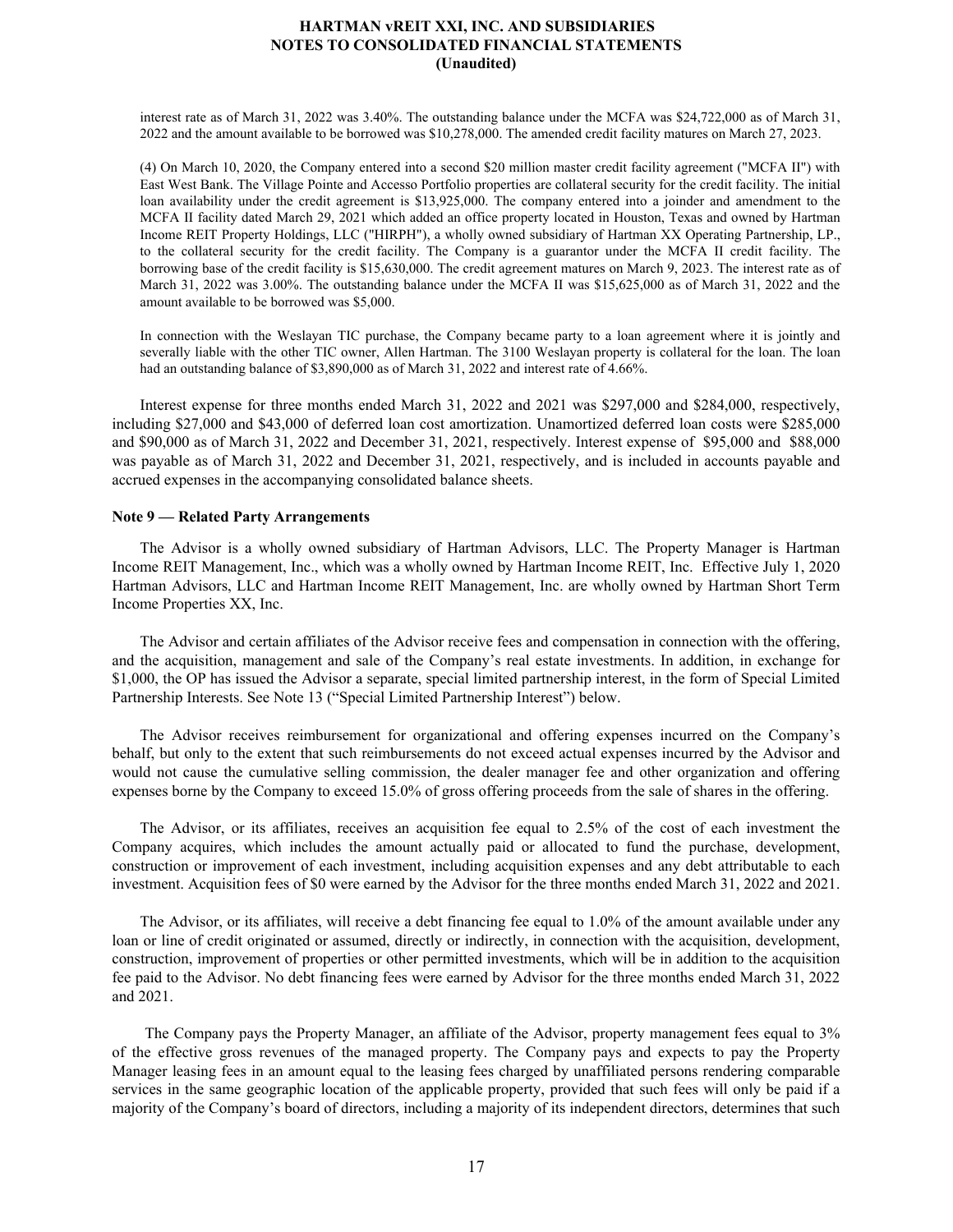fees are fair and reasonable in relation to the services being performed. The Property Manager may subcontract the performance of its property management and leasing duties to third parties and the Property Manager will pay a portion of its property management fee to the third parties with whom it subcontracts for these services. The Company will reimburse the costs and expenses incurred by the Property Manager on the Company's behalf, including the wages and salaries and other employee-related expenses of all employees of the Property Manager or its subcontractors who are engaged in the operation, management, maintenance or access control of our properties, including taxes, insurance and benefits relating to such employees, and travel and other out-of-pocket expenses that are directly related to the management of specific properties. Other charges, including fees and expenses of thirdparty professionals and consultants, will be reimbursed, subject to the limitations on fees and reimbursements contained in the Company's Articles of Amendment and Restatement (as amended and restated, the "Charter").

If the Property Manager provides construction management services related to the improvement or finishing of tenant space in the Company's real estate properties, the Company pays the Property Manager a construction management fee in an amount that is usual and customary for comparable services rendered to similar projects in the geographic market of the project; provided, however, that the Company will only pay a construction management fee if a majority of the Company's board of directors, including a majority of its independent directors, determines that such construction management fee is fair and reasonable and on terms and conditions not less favorable than those available from unaffiliated third parties.

The Company pays the Advisor a monthly asset management fee equal to one-twelfth of 0.75% of the higher of (i) the cost or (ii) the value of all real estate investments the Company acquires.

If Advisor or affiliate provides a substantial amount of services, as determined by the Company's independent directors, in connection with the sale of one or more assets, the Company will pay the Advisor a disposition fee equal to (1) in the case of the sale of real property, the lesser of: (A) one-half of the aggregate brokerage commission paid (including the disposition fee) or, if none is paid, the amount that customarily would be paid, or (B) 3% of the sales price of each property sold, and (2) in the case of the sale of any asset other than real property, 3% of the sales price of such asset.

The Company will reimburse the Advisor for all expenses paid or incurred by the Advisor in connection with the services provided to the Company, subject to the limitation that, commencing four fiscal quarters after the Company's acquisition of its first asset, the Company will not reimburse the Advisor for any amount by which its operating expenses (including the asset management fee) at the end of the four preceding fiscal quarters exceeds the greater of: (1) 2% of the Company's average invested assets (as defined in the Charter), or (2) 25% of the Company's net income determined without reduction for any additions to reserves for depreciation, bad debts or other similar non-cash reserves and excluding any gain from the sale of the Company's assets for that period. Notwithstanding the above, the Company may reimburse the Advisor for expenses in excess of this limitation if a majority of the Company's independent directors determines that such excess expenses are justified based on unusual and non-recurring factors.

On November 1, 2019, the Company received an unsecured promissory note from Hartman Short Term Income Properties XX, Inc., an affiliate of the Advisor and the Property Manager, in the face amount of \$10,000,000 with an interest rate of 10% annually. The outstanding balance of the note is \$7,688,000 and \$6,012,000 as of March 31, 2022 and December 31, 2021, respectively. The amended maturity date of the note is October 31, 2022.

Effective August 4, 2020, the Company transferred the balance due from Hartman Short Term Income Properties XX, Inc. in the amount of \$8,200,000 together with additional advances in the amount of \$2,412,000 for a total of \$10,611,000, to a newly formed taxable REIT subsidiary, Hartman vREIT XXI TRS, Inc. The total amount is represented by two underlying notes from Hartman Retail III Holdings LLC and Hartman Ashford Bayou LLC. Each of the notes receivable bear interest at an annual interest rate of 10%. The outstanding balance of the Hartman Retail III Holdings LLC note is \$1,547,000 and \$1,547,000 as of March 31, 2022 and December 31, 2021, respectively. The maturity date of the Hartman Retail III Holdings LLC note is December 31, 2021.The outstanding balance of the Hartman Ashford Bayou LLC note is \$3,829,000 as of March 31, 2022 and December 31, 2021. The amended maturity date of the Hartman Ashford Bayou LLC note is December 31, 2022.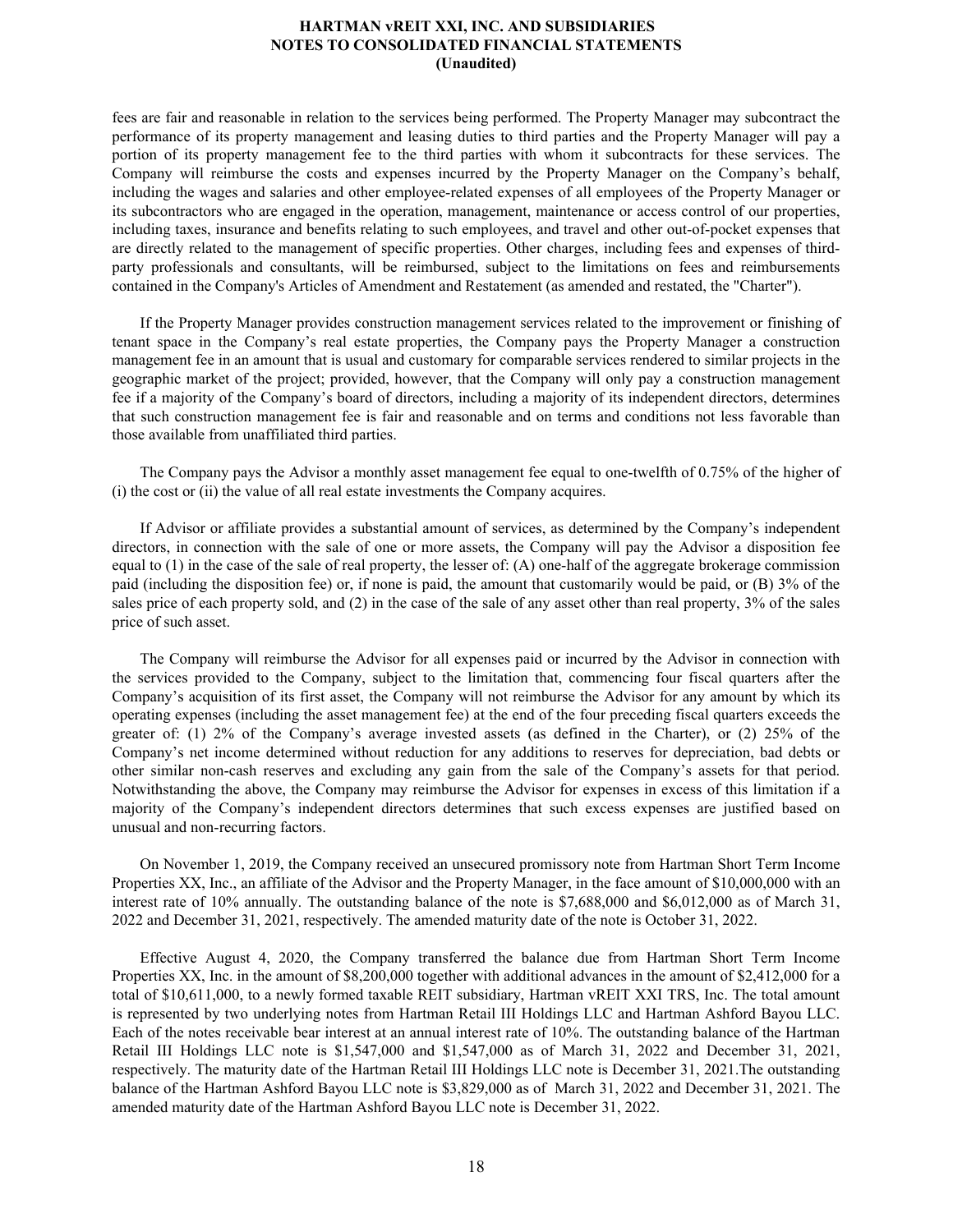VIEs are defined as entities with a level of invested equity that is not sufficient to fund future operations on a stand-alone basis, or whose equity holders lack certain characteristics of a controlling financial interest. For identified VIEs, an assessment must be made to determine which party to the VIE, if any, has both the power to direct the activities of the VIE that most significantly impacts the performance of the VIE and the obligation to absorb losses or the right to receive benefits from the VIE that could potentially be significant to the VIE.

The Company is not deemed to be the primary beneficiary of Hartman Retail III Holdings LLC or Hartman Ashford Bayou LLC, each of which qualifies as a VIE. Accordingly, the assets and liabilities and revenues and expenses of Retail III Holdings and Ashford Bayou have not been included in the accompanying consolidated financial statements.

For the three months ended March 31, 2022 and 2021, the Company incurred property management fees and reimbursable costs of \$345,000 and \$331,000, respectively, payable to the Property Manager and asset management fees of \$138,000 and \$138,000, respectively. Property management fees and reimbursable costs paid to the Property Manager are included in property operating expenses in the accompanying consolidated statements of operations. Asset management fees paid to the Advisor are included in asset management fees in the accompanying consolidated statements of operations.

The Company pays construction management fees and leasing commissions to the Property Manager in connection with the construction management and leasing of the Company's properties. For the three months ended March 31, 2022 and 2021, the Company incurred construction management fees of \$13,000 and \$27,000, respectively, and \$159,000 and \$127,000, respectively, for leasing commissions. Construction management fees are capitalized and included in real estate assets in the consolidated balance sheets. Leasing commissions are capitalized and reported net of the amortized amount in the consolidated balance sheets.

As of March 31, 2022, the Company had \$0 and \$2,000 due to the Advisor and Property Manager, respectively, and \$0 and \$1,250,000 due from Hartman Short Term Income Properties XX, Inc., and other Hartman affiliates, respectively. As of December 31, 2021, the Company had \$0 and \$0 due to the Advisor and Property Manager, respectively, and \$0 and \$1,060,000 due from Hartman Short Term Income Properties XX, Inc., and other Hartman affiliates.

## **Note 10 — Loss Per Share**

 Basic loss per share is computed using net loss attributable to common stockholders and the weighted average number of common shares outstanding.

|                                                             | Three months ended March 31, |         |  |
|-------------------------------------------------------------|------------------------------|---------|--|
|                                                             | 2022                         | 2021    |  |
| Numerator:                                                  |                              |         |  |
| Net loss attributable to common stockholders (in thousands) | $(142)$ \$                   | (1,066) |  |
| Denominator:                                                |                              |         |  |
| Basic weighted average shares outstanding (in thousands)    | 9,091                        | 8,839   |  |
| Basic loss per common share                                 | $(0.02)$ \$                  | (0.12)  |  |

## **Note 11 – Stockholders' Equity**

Under the Charter, the Company has the authority to issue 900,000,000 shares of common stock, \$0.01 per share par value, and 50,000,000 shares of preferred stock with a par value of \$0.01 per share. The Company's board of directors is authorized to amend the Charter, without the approval of the Company's stockholders, to increase the aggregate number of authorized shares of capital stock or the number of shares of any class or series that the Company has authority to issue.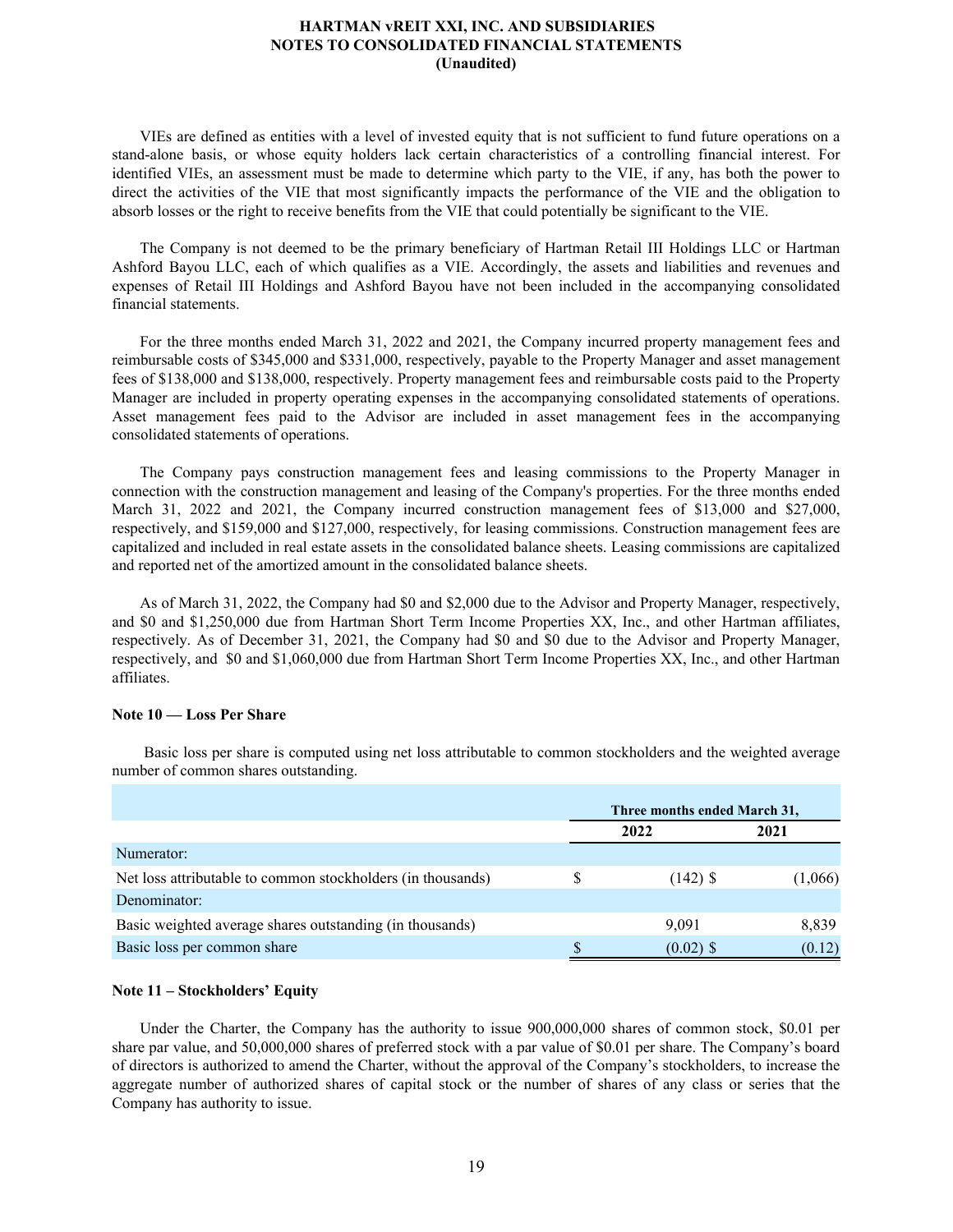On May 12, 2020, the board of directors authorized the classification and designation of Class I and Class S common stock. As of March 31, 2022, 900,000,000 shares of capital stock were classified as common stock, par value \$0.01 per share, 270,000,000 of which were classified and designated as Class A common stock ("Class A Shares"), 280,000,000 were classified and designated as Class S common stock ("Class S Shares"), 280,000,000 of which were classified as Class I common stock ("Class I Shares"), and 70,000,000 were designated as Class T Common stock ("Class T Shares"). The additional share classes have been included in an amendment to the Company's registration statement and prospectus which was declared effective by the Securities and Exchange Commission on July 27, 2020.

#### *Common Stock*

Shares of all classes of common stock entitle the holders to one vote per share on all matters which stockholders are entitled to vote, to receive dividends and other distributions as authorized by the Company's board of directors in accordance with the Maryland General Corporation Law and to all rights of a stockholder pursuant to the Maryland General Corporation Law. No classified or designated class of common stock has any preferences or preemptive conversion or exchange rights.

On September 30, 2015, the Company sold 22,100 shares of common stock to Hartman Advisors, LLC at a purchase price of \$9.05 per share for an aggregate purchase price of \$200,005, which was paid in cash.

## *Preferred Stock*

The board of directors, with the approval of a majority of the entire board of directors and without any action by the stockholders, may amend the Charter from time to time to increase or decrease the aggregate number of authorized shares of capital stock or the number of authorized shares of capital stock of any class or series. If the Company were to create and issue preferred stock or convertible stock with a distribution preference over common stock, payment of any distribution preferences of outstanding preferred stock or convertible stock would reduce the amount of funds available for the payment of distributions on our common stock. Further, holders of preferred stock are normally entitled to receive a preference payment in the event we liquidate, dissolve or wind up before any payment is made to our common stockholders, likely reducing the amount common stockholders would otherwise receive upon such an occurrence. In addition, under certain circumstances, the issuance of preferred stock or a separate class or series of common stock may render more difficult or tend to discourage a merger, tender offer or proxy contest, the assumption of control by a holder of a large block of our securities and the removal of incumbent management. As of March 31, 2022, 50,000,000 shares were classified as preferred stock, par value \$0.01 per share.

#### *Stock-Based Compensation*

The Company awards vested restricted common shares to non-employee directors as compensation in part for their service as members of the board of directors of the Company. For the three months ended March 31, 2022 and 2021, the Company granted 2,444 and 710 shares of restricted common stock to independent directors as compensation for services. The Company recognized \$25,000 and \$7,313 as stock-based compensation expense for the three months ended March 31, 2022 and 2021, respectively.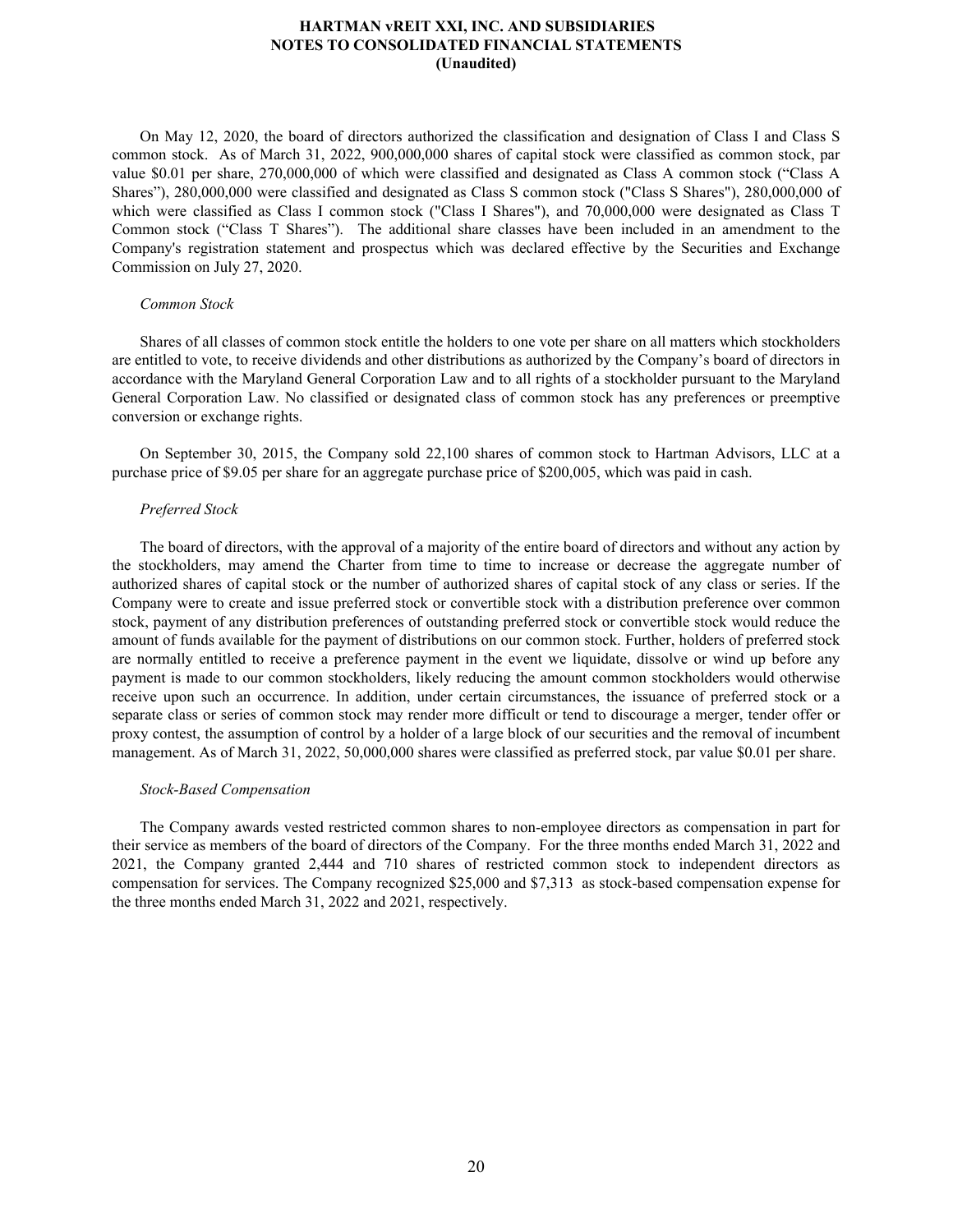## *Distributions*

 The following table reflects the total distributions paid in cash and issued in shares of our common stock for the period from January 2017 (the month the Company first paid distributions) through March 31, 2022 (in thousands):

| <b>Period</b>           | Cash (1)                          | DRP $\&$ Stock (2)   | <b>Total</b> |
|-------------------------|-----------------------------------|----------------------|--------------|
| First Quarter 2017      | \$<br>27                          | $\mathcal{S}$<br>19S | 46           |
| Second Quarter 2017     | 62                                | 72                   | 134          |
| Third Quarter 2017      | 105                               | 115                  | 220          |
| Fourth Quarter 2017     | 127                               | 163                  | 290          |
| First Quarter 2018      | 154                               | 192                  | 346          |
| Second Quarter 2018     | 182                               | 245                  | 427          |
| Third Quarter 2018      | 215                               | 293                  | 508          |
| Fourth Quarter 2018     | 237                               | 346                  | 583          |
| First Quarter 2019      | 305                               | 388                  | 693          |
| Second Quarter 2019     | 388                               | 484                  | 872          |
| Third Quarter 2019      | 498                               | 646                  | 1,144        |
| Fourth Quarter 2019     | 746                               | 629                  | 1,375        |
| First Quarter 2020      | 771                               | 543                  | 1,314        |
| Second Quarter 2020     | 790                               | 605                  | 1,395        |
| Third Quarter 2020      | 798                               | 605                  | 1,403        |
| Fourth Quarter 2020     | 821                               | 620                  | 1,441        |
| First Quarter 2021      | 566                               | 566                  | 1,132        |
| Second Quarter 2021     | 1,117                             | 578                  | 1,695        |
| Third Quarter 2021      | 862                               | 581                  | 1,443        |
| Fourth Quarter 2021 (3) | 286                               | 605                  | 891          |
| First Quarter 2022      | 1,459                             | 583                  | 2,042        |
| Total                   | $\frac{S}{\sqrt{2}}$<br>10,516 \$ | 8,878 \$             | 19,394       |

(1) Distributions are paid on a monthly basis. Distributions for all record dates of a given month are paid approximately 30 days following the end of such month.

(2) Amount of distributions paid in shares of common stock pursuant to our distribution reinvestment plan and stock dividend distribution.

(3) Dividends declared for the months of October and November 2021 were paid in January 2022. The Company transitioned stock transfer agents during the fourth quarter of 2021.

## **Note 12 — Incentive Plans**

The Company has adopted a long-term incentive plan (the "Incentive Award Plan") that provides for the grant of equity awards to employees, directors and consultants and those of the Company's affiliates. The Incentive Award Plan authorizes the granting of restricted stock, stock options, stock appreciation rights, restricted or deferred stock units, dividend equivalents, other stock-based awards, and cash-based awards to directors, officers, employees and consultants of the Company and the Company's affiliates' selected by the board of directors for participation in the Incentive Award Plan. Stock options and shares of restricted common stock granted under the Incentive Award Plan will not, in the aggregate, exceed an amount equal to 5.0% of the outstanding shares of the Company's common stock on the date of grant or award of any such stock options or shares of restricted stock. Stock options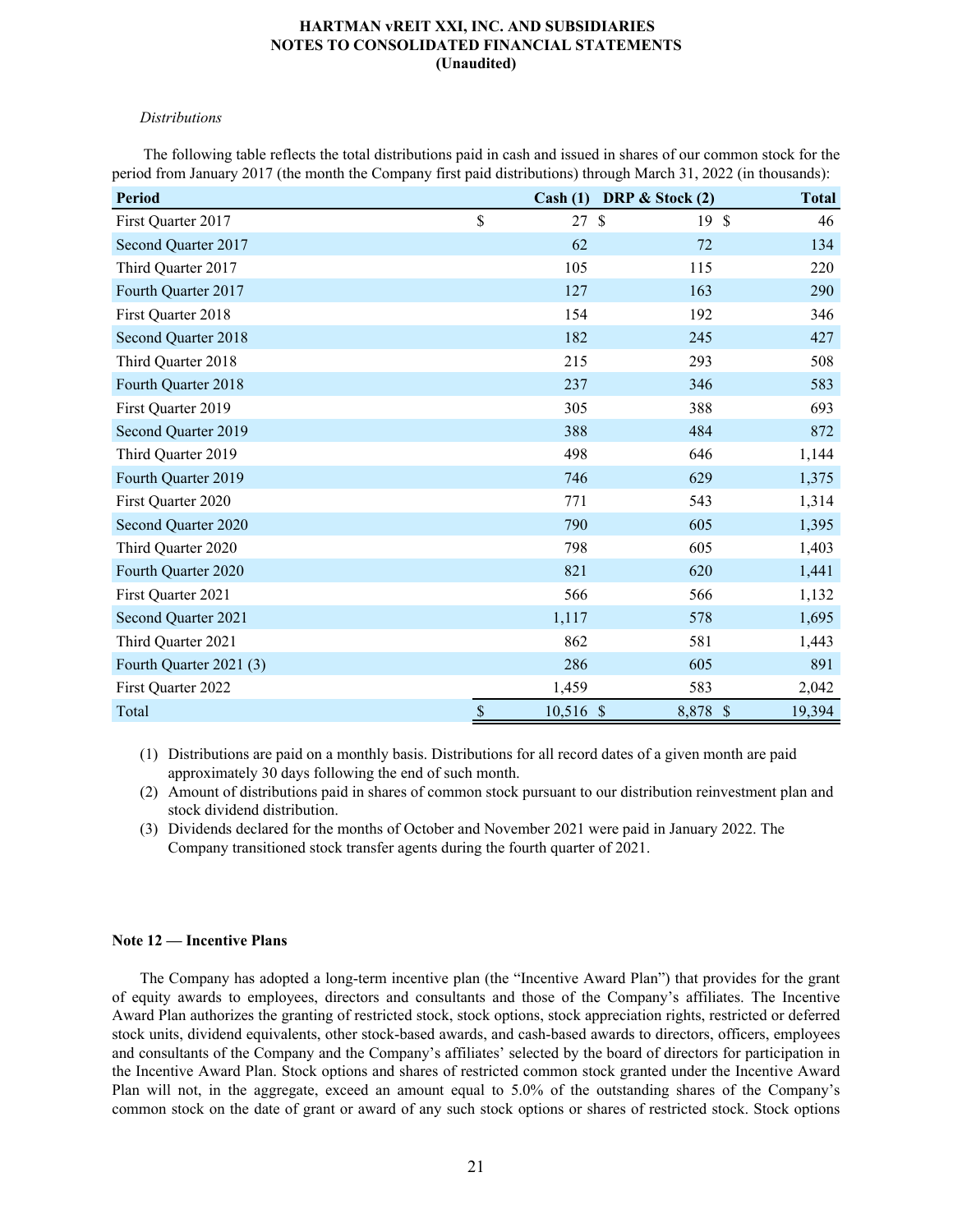may not have an exercise price that is less than the fair market value of a share of the Company's common stock on the date of grant. Shares of common stock will be authorized and reserved for issuance under the Incentive Award Plan. The Company has adopted an independent directors' compensation plan (the "Independent Directors Compensation Plan") pursuant to which each of the Company's independent directors will be entitled, subject to the plan's conditions and restrictions, to receive an initial grant of 3,000 shares of restricted stock when the Company raises the minimum offering amount of \$1,000,000 in the Offering. Each new independent director that subsequently joins the Company's board of directors will receive a grant of 3,000 shares of restricted stock upon his or her election to the Company's board of directors. The shares of restricted common stock granted to independent directors fully vest upon the completion of the annual term for which the director was elected. Subject to certain conditions, the non-vested shares of restricted stock granted pursuant to the Independent Directors Compensation Plan will become fully vested on the earlier to occur of (1) the termination of the independent director's service as a director due to his or her death or disability, or (2) a change in control of the Company. Awards under the Independent Directors Compensation Plan for the three months ended March 31, 2022 and 2021, respectively, consisted of 2,444 and 710 restricted, Class A common shares to our independent directors, valued at \$10.23 and \$10.30 per share based on the Offering price. The stock-based compensation expense is included in general and administrative expense in the accompanying consolidated statements of operations.

## **Note 13 — Special Limited Partnership Interest**

Pursuant to the limited partnership agreement for the OP, SLP LLC, the holder of the Special Limited Partnership Interest, will be entitled to receive distributions equal to 15.0% of the OP's net sales proceeds from the disposition of assets, but only after the Company's stockholders have received, in the aggregate, cumulative distributions equal to their total invested capital plus a 6.0% cumulative, non-compounded annual pre-tax return on such aggregated invested capital. In addition, the holder of the Special Limited Partnership Interest is entitled to receive a payment upon the redemption of the Special Limited Partnership Interests. Pursuant to the limited partnership agreement for the OP, the Special Limited Partnership Interests will be redeemed upon: (1) the listing of the Company's common stock on a national securities exchange; (2) the occurrence of certain events that result in the termination or non-renewal of the Company's advisory agreement with the Advisor ("Advisory Agreement") other than by the Company for "cause" (as defined in the Advisory Agreement); or (3) the termination of the Advisory Agreement by the Company for cause. In the event of the listing of the Company's shares of common stock or a termination of the Advisory Agreement other than by the Company for cause, the Special Limited Partnership Interests will be redeemed for an aggregate amount equal to the amount that the holder of the Special Limited Partnership Interests would have been entitled to receive, as described above, if the OP had disposed of all of its assets at their fair market value and all liabilities of the OP had been satisfied in full according to their terms as of the date of the event triggering the redemption. Payment of the redemption price to the holder of the Special Limited Partnership Interests will be paid, at the holder's discretion, in the form of (i) limited partnership interests in the OP, (ii) shares of the Company's common stock, or (iii) a non-interest bearing promissory note. If the event triggering the redemption is a listing of the Company's shares on a national securities exchange only, the fair market value of the assets of the OP will be calculated taking into account the average share price of the Company's shares for a specified period. If the event triggering the redemption is an underwritten public offering of the Company's shares, the fair market value will take into account the valuation of the shares as determined by the initial public offering price in such offering. If the triggering event of the redemption is the termination or non-renewal of the Advisory Agreement other than by the Company for cause for any other reason, the fair market value of the assets of the OP will be calculated based on an appraisal or valuation of the Company's assets. In the event of the termination or non-renewal of the Advisory Agreement by the Company for cause, all of the Special Limited Partnership Interests will be redeemed by the OP for the aggregate price of \$1.

#### **Note 14 – Commitments and Contingencies**

#### *Economic Dependency*

The Company is dependent on the Sponsor and the Advisor for certain services that are essential to the Company, including the identification, evaluation, negotiation, purchase and disposition of properties, management of the daily operations of the Company's real estate portfolio, and other general and administrative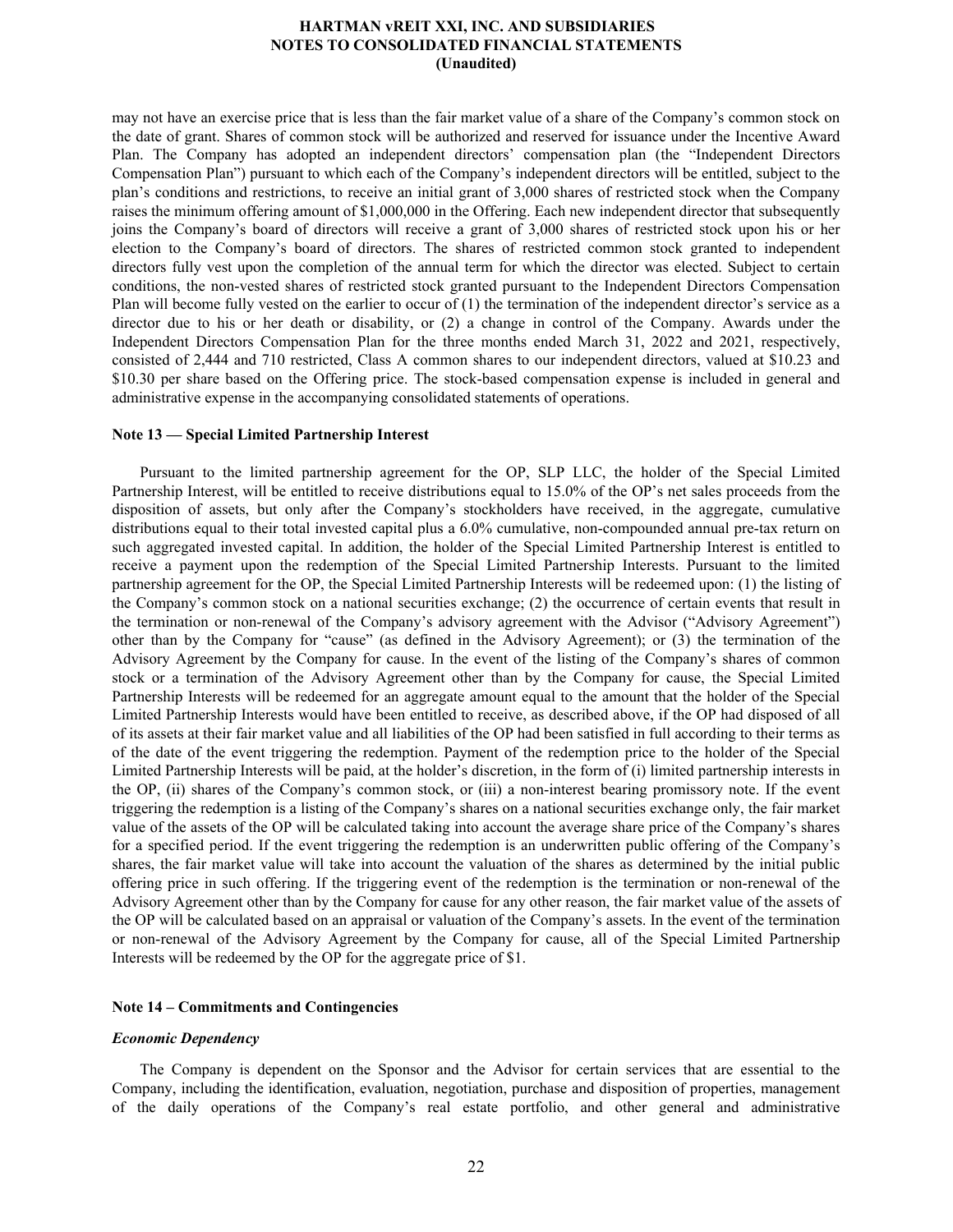responsibilities. In the event that these companies are unable to provide the respective services, the Company will be required to obtain such services from other providers.

#### *Litigation*

During February 2021, the state of Texas experienced a severe winter storm, unofficially referred to as Winter Storm Uri, which resulted in power outages and electrical grid failures across the state. Wholesale prices for electricity increased significantly during this period. As a result, the Company experienced a substantial increase in electricity charges for some of our properties during the month of and after the storm.

On May 26, 2021, Summer Energy LLC ("Summer") filed a lawsuit against the Property Manager, an affiliate of the Company that manages our properties, in state court in Harris County, Texas. In this lawsuit, Summer seeks to collect approximately \$8.4 million from the Property Manager that Summer claims that the Property Manager owes Summer under one or more electricity sales agreements ("Agreements") related to Winter Storm Uri. Of the approximately \$8.4 million claimed in the lawsuit, approximately \$0.8 million relates to wholly owned properties of the Company. Under the Agreements, Summer provided electricity to buildings managed by the Property Manager at indexed prices.

On March 24, 2022, the court entered a judgment in favor of Summer against the Property Manager in the amount of \$7,871,000 plus customary pre- and post-judgment interest and attorney's fees. The Property Manager continues to dispute the amount of liability to Summer and intends to appeal the judgment. The outcome of the pending appeal is subject to significant uncertainty and we cannot provide any assurance that the Property Manager will ultimately prevail. The Company had recognized its applicable share of the judgment amount, approximately \$750,000, within the Company's consolidated statement of operations for fiscal year 2021. Many of the Company's leases contain provisions that require tenants to pay their allocable share of operating expenses, including utilities. At this time, the Company is unable to reasonably estimate an amount expected to be recovered from its tenants.

## *Contingencies*

Events related to the COVID-19 pandemic and the actions taken to contain it have created substantial uncertainty for all businesses, including the Company. The Company's consolidated financial statements as of and for the three months ended March 31, 2022 have been prepared in light of these circumstances.

## *Proposed merger with Hartman XX*

On November 6, 2020, the board of directors of the Company and the board of directors of Hartman XX each approved a merger of Hartman XX with and into the Company. On January 26, 2021, the respective boards determined to delay the proposed merger transaction. On October 26, 2021, the respective boards determined to proceed with the proposed merger transaction.

#### **Note 15 – Subsequent Events**

The Company has evaluated subsequent events through the filing of this Quarterly Report on Form 10-Q, and determined that no events have occurred, other than as disclosed herein above, that would require adjustments to our disclosures in these consolidated financial statements.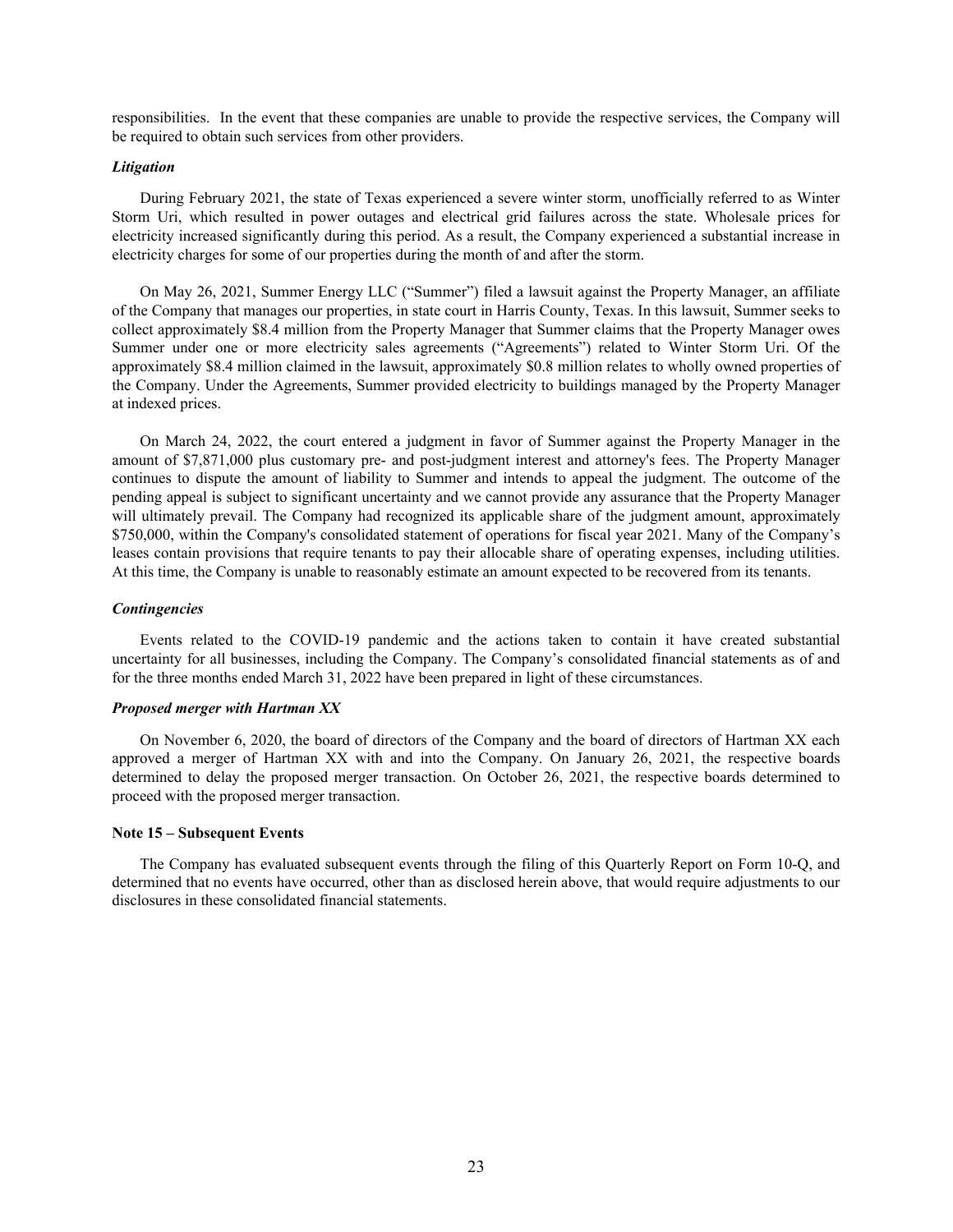#### <span id="page-25-0"></span>**Item 2. Management's Discussion and Analysis of Financial Condition and Results of Operations**

## **Cautionary Note Regarding Forward-Looking Statements**

*As used herein, the terms "we," "us" or "our" refer to Hartman vREIT XXI, Inc. and, as required by context, Hartman vREIT XXI Operating Partnership L.P., which we refer to as our "operating partnership," and their respective subsidiaries.*

Certain statements included in this quarterly report on Form 10-Q (this "Quarterly Report") that are not historical facts (including statements concerning investment objectives, other plans and objectives of management for future operations or economic performance, or assumptions, or forecasts related thereto) are forward-looking statements within the meaning of Section 27A of the Securities Act of 1933, as amended, and Section 21E of the Securities Exchange Act of 1934, as amended. These statements are only predictions. We caution that forwardlooking statements are not guarantees. Actual events on our investments and results of operations could differ materially from those expressed or implied in any forward-looking statements. Forward-looking statements are typically identified by the use of terms such as "may," "should," "expect," "could," "intend," "plan," "anticipate," "estimate," "believe," "continue," "predict," "potential" or the negative of such terms and other comparable terminology.

The forward-looking statements included herein are based upon our current expectations, plans, estimates, assumptions and beliefs which involve numerous risks and uncertainties. Assumptions relating to the foregoing involve judgments with respect to, among other things, future economic, competitive and market conditions and future business decisions, all of which are difficult or impossible to predict accurately and many of which are beyond our control. Although we believe that the expectations reflected in such forward-looking statements are based on reasonable assumptions, our actual results and performance could differ materially from those set forth in the forward-looking statements.

Among the most significant factor that could cause actual outcomes to differ materially from those expressed or implied in our forward-looking statements continues to be the adverse effect of the pandemic of a novel strain of coronavirus which causes the disease known as COVID-19 ("COVID-19"), including variants thereof, on our business, financial performance and condition, operating results and cash flows, the commercial real estate market and the global economy and financial markets generally. The extent and duration of the continued impacts caused by the COVID-19 pandemic on our company will depend on future developments, which are highly uncertain and cannot be predicted with confidence at this time, including without limitation the scope, severity and duration of the pandemic, the extent and effectiveness of the actions taken to contain the pandemic or mitigate its impact, the speed of the development and distribution of vaccines for COVID-19 and variants thereof and the efficacy and availability of such vaccines, the willingness of the general population to be vaccinated, the duration of associated immunity and efficacy of the currently available vaccines against emerging variants of COVID-19, the potential for business closures that may be mandated or advisable, whether based on increased COVID-19 cases, the continued spread of more contagious variants or other factors, the reduction or reversal of containment measures in certain communities, and the direct and indirect economic effects of the pandemic.

In addition to COVID-19, other factors that could have a material adverse effect on our operations and prospects include, but are not limited to:

- our ability to raise capital in our ongoing public offering;
- our ability to effectively deploy the proceeds raised in our public offering;
- our ability to obtain financing on acceptable terms, satisfy our existing debt service obligations and negotiate maturity date extensions or other modifications to the terms of our existing financing arrangements to the extent necessary;
- our ability to continue as a going concern due to the approaching maturity dates of certain of our outstanding loans;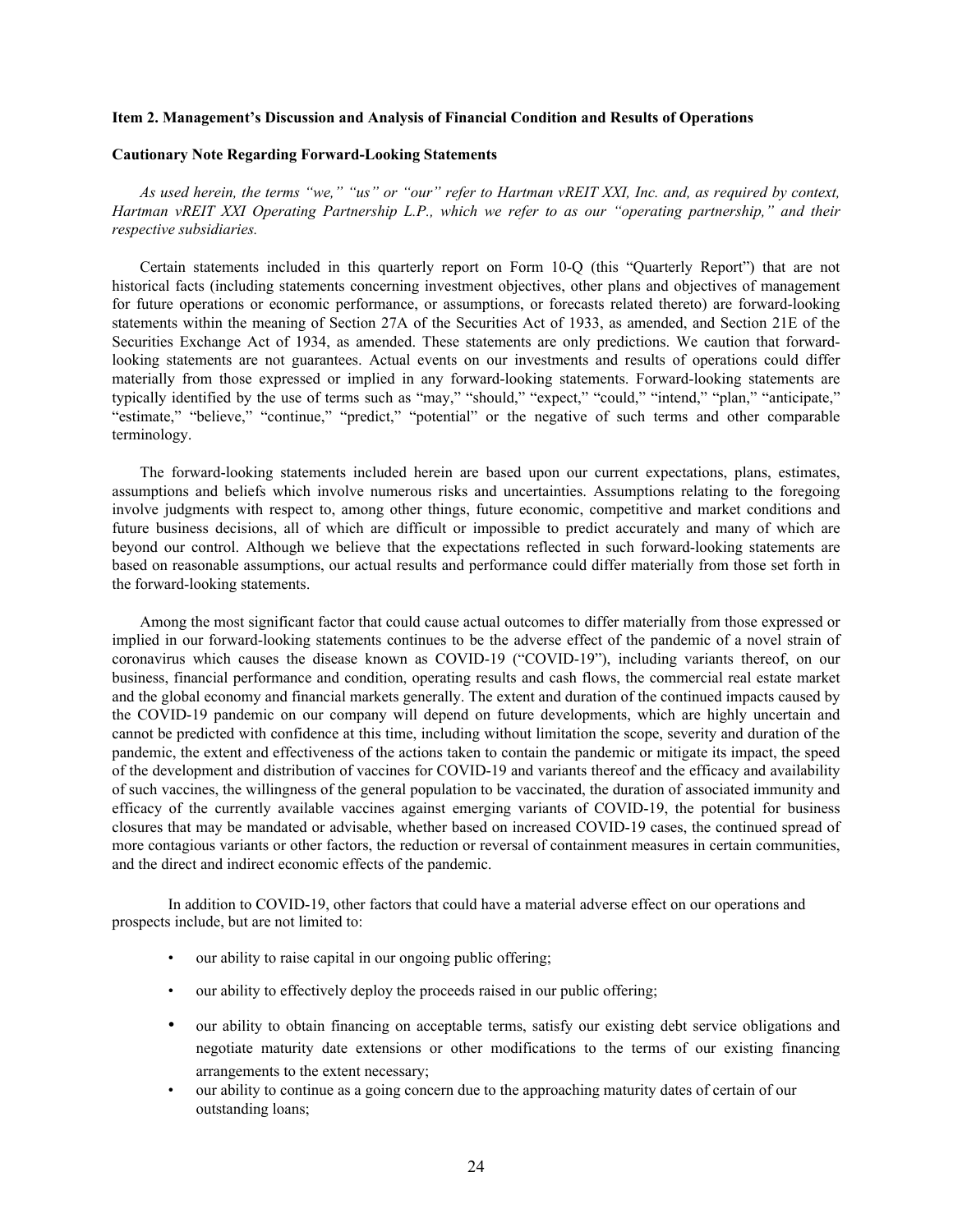- the imposition of federal taxes if we fail to qualify as a REIT in any taxable year or forego an opportunity to ensure REIT status;
- uncertainties related to the national economy, the real estate industry in general and in our specific markets;
- legislative or regulatory changes, including changes to laws governing REITs;
- construction costs that may exceed estimates or construction delays;
- increases in interest rates:
- availability of credit or significant disruption in the credit markets;
- litigation risks;
- risks inherent to the real estate business, including tenant defaults, potential liability related to environmental matters and the lack of liquidity of real estate investments;
- inability to obtain new tenants upon the expiration of existing leases at our properties;
- inability to generate sufficient cash flows due to market conditions, competition, uninsured losses, changes in tax or other applicable laws;
- the potential need to fund tenant improvements or other capital expenditures out of operating cash flow;
- conflicts of interest arising out of our relationship with our advisor and its affiliates;
- our ability to generate sufficient cash flows to pay distributions to our stockholders;
- our ability to retain our executive officers and other key personnel of our advisor and other affiliates of our advisor; and
- changes to generally accepted accounting principles, or GAAP.

Any of the assumptions underlying the forward-looking statements included herein could be inaccurate, and undue reliance should not be placed upon any forward-looking statements included herein. All forward-looking statements are made as of the date of this Quarterly Report, and the risk that actual results will differ materially from the expectations expressed herein will increase with the passage of time. Except as otherwise required by the federal securities laws, we undertake no obligation to publicly update or revise any forward-looking statements made after the date of this Quarterly Report, whether as a result of new information, future events, changed circumstances or any other reason.

All forward-looking statements included in this Quarterly Report should be read in light of the factors identified in the "Risk Factors" section of our Annual Report on Form 10-K for the year ended December 31, 2021, filed with the SEC on March 30, 2022.

## **Overview**

We were formed as a Maryland corporation on September 3, 2015, to acquire, develop and operate a diverse portfolio of value-oriented commercial properties, including office, retail, industrial and warehouse properties, located primarily in Texas. We intend to acquire properties in which there is a significant potential for growth in income and value from re-tenanting, repositioning, redevelopment, and operational enhancements. We believe that real estate, and in particular commercial real estate, provides an excellent investment for those investors looking for diversification, income and wealth preservation and growth in their portfolio. We believe that we have significant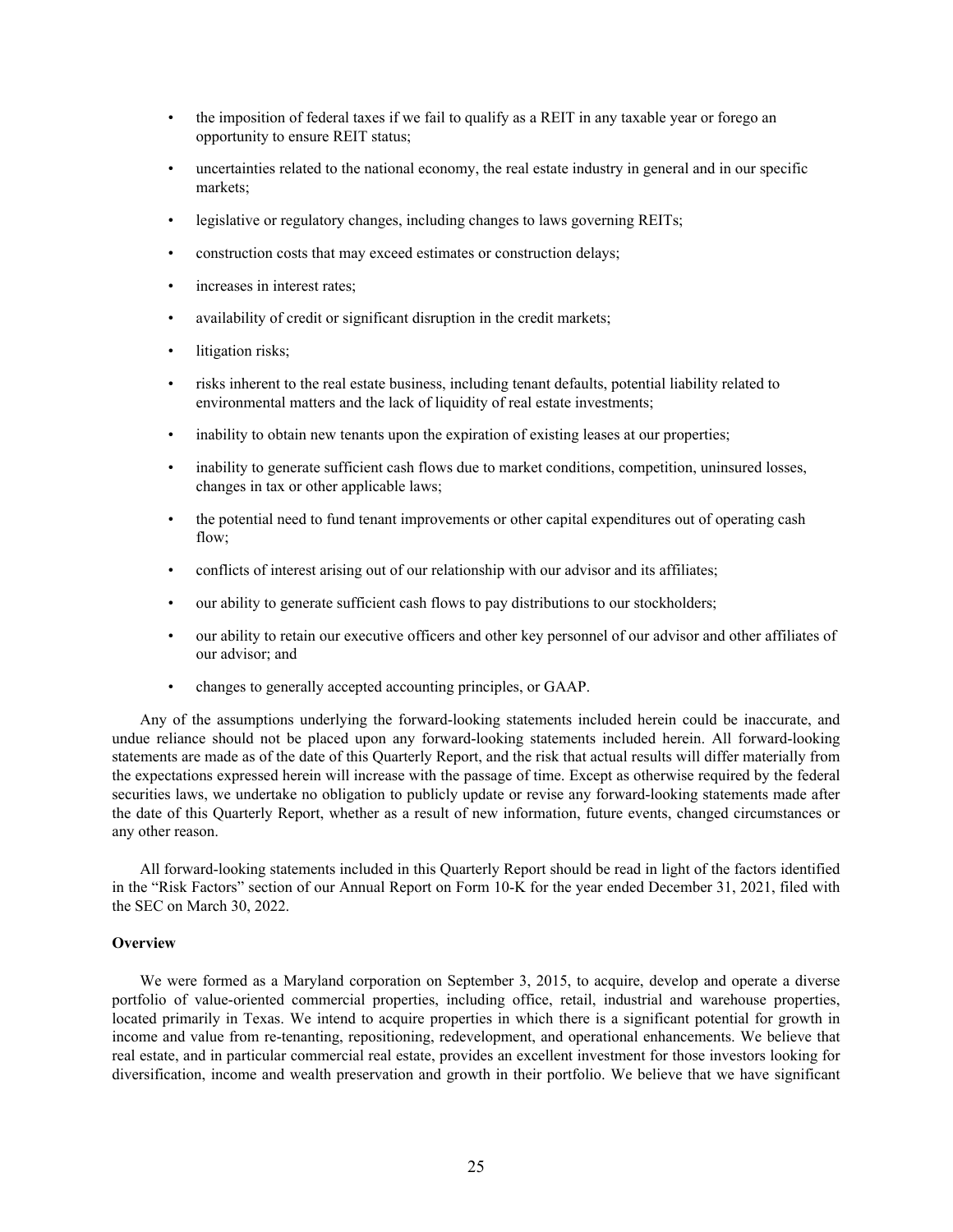experience in acquiring and managing these types of properties, largely through our relationships with our sponsor and other affiliates.

On June 24, 2016, we commenced our initial public offering of up to \$269 million in shares of common stock, consisting of up to \$250 million in shares of our common stock offered to the public and up to \$19 million in shares offered to our stockholders pursuant to our distribution reinvestment plan.

Effective January 14, 2020, the SEC declared effective our registration statement (Registration No. 333- 232308) and we commenced our follow-on public offering of up to \$180,000,000 in any combination of our Class A and Class T shares of our common stock to the public and up to \$5,000,000 in any combination of our shares of our common stock to our stockholders pursuant to our distribution reinvestment plan.

On May 12, 2020, our board of directors authorized the classification and designation of Class I and Class S shares of our common stock. Effective July 27, 2020, we amended the registration statement with respect to our follow-on public offering to include the offer and sale of Class I and Class S shares of our common stock, in addition to Class A and Class T shares, in our follow-on public offering.

Effective May 10, 2022, the sale price of our Class A, Class S, Class I and Class T common shares to the public is \$11.31, \$10.55, \$10.17 and \$10.83 per share, respectively, representing the net asset value per share as determined by the board of directors plus the applicable sales commissions and managing broker dealer fees. The sale price of all classes of common shares to our shareholders pursuant to the distribution reinvestment plan is \$10.17 per share.

Our board of directors may, in its sole discretion and from time to time, change the price at which we offer shares to the public in the primary offering or pursuant to our distribution reinvestment plan to reflect changes in our estimated value per share and other factors that our board of directors deems relevant. If we revise the price at which we offer our shares of common stock based upon changes in our estimated value per share, we do not anticipate that we will do so more frequently than quarterly. Our estimated value per share will be approved by our board of directors and calculated by our advisor based upon current available information which may include valuations of our assets obtained by independent third-party appraisers or qualified independent valuation experts.

As of March 31, 2022, we had accepted subscriptions for and issued 8,573,912 shares, net of redemptions, of our Class A common stock, including 720,912 shares issued pursuant to our distribution reinvestment plan and stock distributions, 489,821 shares, net of redemptions, of our Class T common stock, including 34,093 shares issued pursuant to our distribution reinvestment plan and stock distributions, 19,708 shares, of our Class S common stock, and 35,150 shares of our Class I common stock, resulting in gross proceeds of \$90,186,006. We intend to use the net proceeds from our public offerings to continue to acquire commercial real estate properties located primarily in Texas. We intend to offer shares of our common stock on a continuous basis in our follow-on public offering until January 14, 2023, three years from the commencement of our follow-on offering. We reserve the right to terminate our public offering at any time. D.H. Hill Securities, LLP is the dealer manager for our public offerings and is responsible for the distribution of our common stock in our ongoing follow-on public offering.

Hartman XXI Advisors, LLC, which we refer to as our advisor, manages our day-to-day operations and our portfolio of properties and real estate-related assets, subject to certain limitations and restrictions. Our advisor sources and presents investment opportunities to our board of directors. Our advisor also provides investment management, marketing, investor relations, and other administrative services on our behalf.

Substantially all of our business is conducted through Hartman vREIT XXI Operating Partnership, L.P., a Texas limited partnership, which we refer to as our operating partnership. We are the sole general partner of our operating partnership and Hartman vREIT XXI Holdings LLC, and Hartman vREIT XXI SLP, LLC, affiliates of our advisor, are the initial limited partners of our operating partnership. As we accept subscriptions for shares of our common stock, we will transfer substantially all of the net proceeds of the offering to our operating partnership as a capital contribution. The limited partnership agreement of our operating partnership provides that our operating partnership will be operated in a manner that will enable us to (1) satisfy the requirements for being classified as a REIT for federal income tax purposes, (2) avoid any federal income or excise tax liability, and (3) ensure that our operating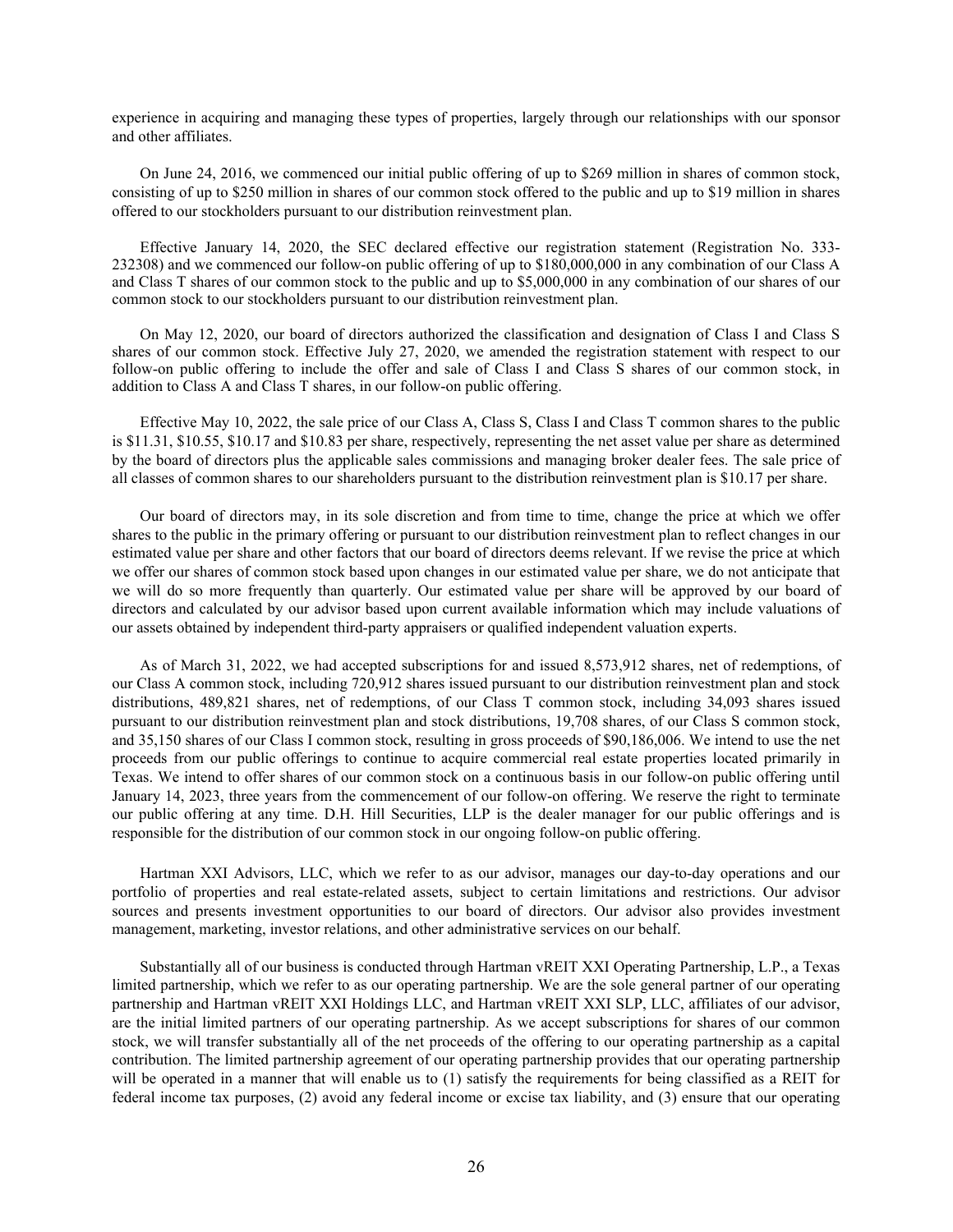partnership will not be classified as a "publicly traded partnership" for purposes of Section 7704 of the Internal Revenue Code of 1986, as amended, which classification could result in our operating partnership being taxed as a corporation rather than as a partnership. In addition to the administrative and operating costs and expenses incurred by our operating partnership in acquiring and operating our investments, our operating partnership will pay all of our administrative costs and expenses, and such expenses will be treated as expenses of our operating partnership. We will experience a relative increase in liquidity as additional subscriptions for shares of our common stock are received and a relative decrease in liquidity as offering proceeds are used to acquire and operate our assets.

We elected to be taxed as a REIT under the Internal Revenue Code beginning with our taxable year ended December 31, 2017. As a REIT for federal income tax purposes, we generally will not be subject to federal income tax on income that we distribute to our stockholders. If we fail to qualify as a REIT in any taxable year after the taxable year in which we initially elect to be taxed as a REIT, we will be subject to federal income tax on our taxable income at regular corporate rates and will not be permitted to qualify for treatment as a REIT for federal income tax purposes for four years following the year in which qualification is denied. Failing to qualify as a REIT could materially and adversely affect our net income.

## **Impact of Coronavirus Outbreak**

Since the beginning of 2020, the COVID-19 pandemic has significantly impacted the global and U.S. economies. The Company's properties are all located in Texas in the metropolitan areas of Houston, Dallas and San Antonio. The operation of tenant businesses is subject to the business judgement of tenant business owners and the direction of government authorities and public health officials. In accordance with the advice of the CDC due to the threat presented by the ongoing COVID-19 pandemic, some of the Company's office property tenants adopted remote working for their office employees, and we increased our janitorial cleaning protocols in our buildings. The rental obligations under our leases have not been materially affected by the COVID-19 pandemic to date, and any requests for rent adjustments are addressed on a case-by-case basis. During 2021, many of our tenants began to bring employees back to the office at least a few days a week, decreasing the time their teams were working remotely and increasing the physical occupancy at our properties.

Although the impact of the COVID-19 pandemic on our business has not been severe to date, the long-term impact of the pandemic on our tenants or prospective tenants and the world-wide economy is uncertain and will depend on the scope, severity, and duration of the pandemic. A prolonged economic downturn resulting from the pandemic could adversely affect many of our tenants or prospective tenants, which could, in turn, adversely impact our business, financial condition, and results of operations.

## **Investment Objectives and Strategy: Hartman Advantage**

Our primary investment objectives are to:

- realize growth in the value of our investments;
- preserve, protect and return stockholders' capital contributions; and
- grow net cash from operations and pay regular cash distributions to our stockholders.

We cannot assure our stockholders that we will achieve these objectives.

The cornerstone of our investment strategy is our advisor's discipline in acquiring a portfolio of real estate properties, specifically properties that are located in Texas, that offer a blend of current and potential income based on in place occupancy plus relatively significant potential for growth in income and value from re-tenanting, repositioning or redevelopment. We refer to this strategy as "value add" or the "Hartman Advantage." We rely upon the value add or Hartman Advantage strategy to evaluate numerous potential commercial real estate acquisition and investment opportunities per completed acquisition or investment.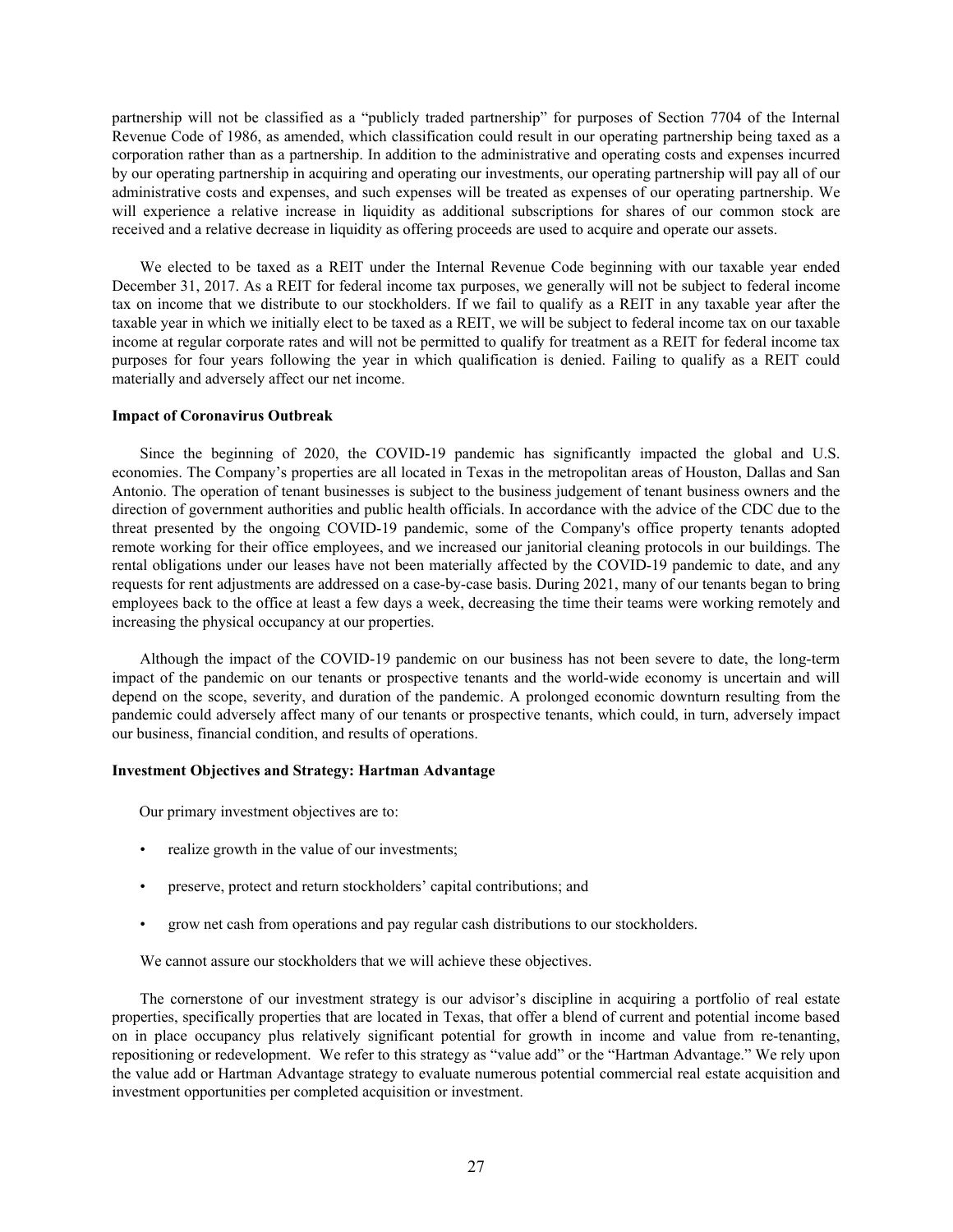We intend continue to acquire, develop and operate a diverse portfolio of value-oriented commercial properties, including office, retail, industrial and warehouse properties located primarily in Texas. The commercial properties we acquire may be existing income-producing properties, properties developed by an affiliate of our advisor, newly constructed properties or properties under development or construction. We target properties that are located in high traffic areas, have adequate parking, have good curb appeal, have occupancy rates of at least 50%, and have a diversified tenant mix of creditworthy tenants.

We may also invest a portion of the offering proceeds available for investment in unimproved land upon which improvements are to be constructed or completed. However, we may not invest more than 10% of the aggregate cost of the real property assets within our portfolio in unimproved land or real properties which are not expected to produce income within two years of their acquisition. Development of real properties is subject to risks relating to a builder's ability to control construction costs or to build in conformity with plans, specifications and timetables.

#### **Our Investments**

As of March 31, 2022, our investments in real estate assets consist of (i) 10 wholly-owned properties (ii) an approximately 83% tenant in common interest in an office property, (iii) a 2.47% interest in a special purpose entity which is co-owned by affiliates of our Advisor, and (iv) an equity investment in an affiliated REIT.

| <b>Property Name</b>          | <b>Space Type</b> | Location    | <b>Gross</b><br>Leasable<br><b>Area SF</b> | Percent<br>Occupied | Annualized<br><b>Base Rental</b><br>Revenue (in<br>thousands) | <b>Average Base</b><br>Rental<br>Revenue per<br><b>Occupied SF</b> | <b>Average Net</b><br><b>Effective</b><br><b>Annual Base</b><br><b>Rent per</b><br><b>Occupied SF</b> |
|-------------------------------|-------------------|-------------|--------------------------------------------|---------------------|---------------------------------------------------------------|--------------------------------------------------------------------|-------------------------------------------------------------------------------------------------------|
| Village Pointe                | Retail            | San Antonio | 54,246                                     | $94 \%$             | 741 S                                                         | $14.46$ \$                                                         | 14.21                                                                                                 |
| <b>Richardson Tech Center</b> | Flex/R&D          | Dallas      | 96,660                                     | $95\%$              | 837                                                           | 9.15                                                               | 9.13                                                                                                  |
| Spectrum                      | Office            | San Antonio | 175,390                                    | 59 %                | 2,467                                                         | 23.83                                                              | 23.38                                                                                                 |
| 11211 Katy Freeway            | Office            | Houston     | 78,642                                     | 95 %                | 782                                                           | 10.48                                                              | 10.24                                                                                                 |
| 1400 Broadfield               | Office            | Houston     | 102,893                                    | 88 %                | 1,608                                                         | 17.81                                                              | 17.46                                                                                                 |
| 16420 Park Ten Place          | Office            | Houston     | 83,760                                     | $71\%$              | 952                                                           | 16.01                                                              | 16.01                                                                                                 |
| Willowbrook Building          | Office            | Houston     | 67,581                                     | $71\%$              | 502                                                           | 10.49                                                              | 10.49                                                                                                 |
| Timberway II                  | Office            | Houston     | 130,828                                    | $71\%$              | 1,503                                                         | 16.18                                                              | 15.61                                                                                                 |
| One Park Ten                  | Office            | Houston     | 34,089                                     | $100\%$             | 377                                                           | 11.06                                                              | 11.06                                                                                                 |
| Two Park Ten                  | Office            | Houston     | 56,443                                     | $91\%$              | 924                                                           | 17.96                                                              | 17.84                                                                                                 |
| $3100$ Weslayan $(1)$         | Office            | Houston     | 78,289                                     | $67\%$              | 1,022                                                         | 19.39                                                              | 19.39                                                                                                 |
| <b>Grand Total</b>            |                   |             | 958,821                                    | 78 % \$             | 11,714 \$                                                     | $15.63 \text{ }$ \$                                                | 15.40                                                                                                 |

The following table sets forth information regarding our property portfolio as of March 31, 2022.

(1) We own an approximately 83% tenant in common interest in this office property.

## **REIT Compliance**

We elected to be taxed as a REIT under the Internal Revenue Code beginning with the taxable year ended December 31, 2017. As a REIT we generally are not subject to federal income tax on income that we distribute to our stockholders. If we fail to qualify as a REIT in any taxable year after the year in which we initially elected to be treated as a REIT, we will be subject to federal income tax on our taxable income at regular corporate rates and will not be permitted to qualify for treatment as a REIT for federal income tax purposes for four years following the year in which our qualification is denied. Such an event could materially and adversely affect our net income. However, we believe that we are organized and will operate in a manner that will enable us to qualify for treatment as a REIT for federal income tax purposes.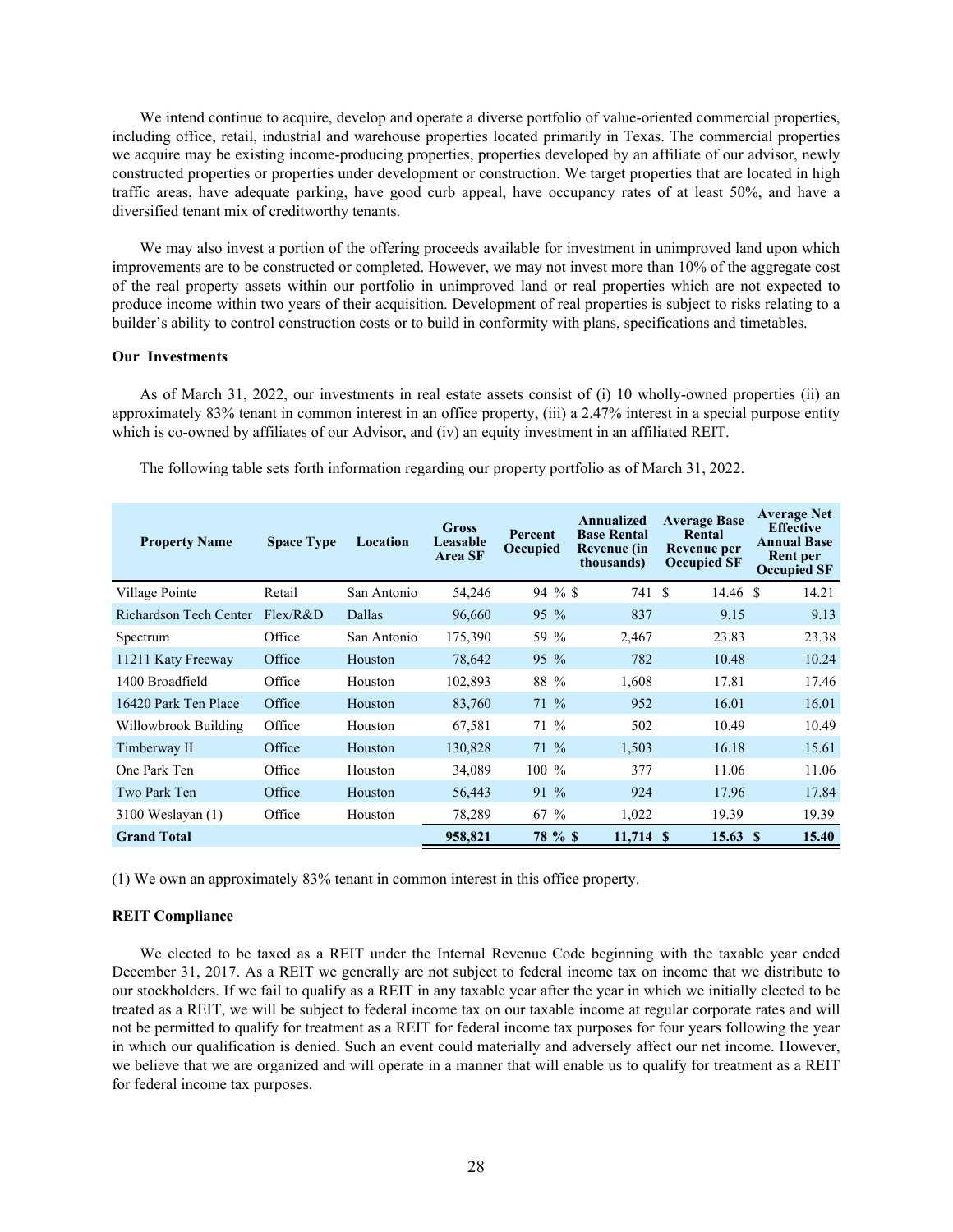#### **CRITICAL ACCOUNTING POLICIES AND ESTIMATES**

Our results of operations and financial condition, as reflected in the accompanying consolidated financial statements and related notes, require us to make estimates and assumptions that are subject to management's evaluation and interpretation of business conditions, changing capital market conditions and other factors related to the ongoing viability of our customers. With different estimates or assumptions, materially different amounts could be reported in our consolidated financial statements. There have been no material changes to our critical accounting policies and estimates other than as set forth in the Annual Report for the year ended December 31, 2021. See Note 2 to our consolidated financial statements in this Quarterly Report for a discussion of our currently adopted accounting policies.

## **RESULTS OF OPERATIONS**

## **Comparison of the three months ended March 31, 2022 versus March 31, 2021.**

As of March 31, 2022 and 2021, we owned 10 properties comprising approximately 880,532 square feet, a 2.47% interest in an affiliate special purpose entity which owns 39 office, retail and light industrial properties in Houston, Dallas, and San Antonio, Texas, which is referred to as the Hartman SPE interest, and an approximately 83% tenant in common interest in an office property comprising approximately 78,289 square feet located at 3100 Weslayan in Houston, Texas.

*Revenues –* The primary source of our revenue is rental revenues form our tenants. For the three months ended March 31, 2022 and 2021, we had total rental revenues of \$3,315,000 and \$3,296,000, respectively. The increase is attributable to, excluding tenant in common interest, an increase in overall occupancy from 68% to 79% and offset by decrease in average net effective base rent per occupied square foot from \$19.23 to \$15.10.

*Property Operating expenses –* Property operating expenses consist of labor, contract services, repairs and maintenance, utilities and management fees. For the three months ended March 31, 2022 and 2021, we had property operating expenses of \$1,205,000 and \$1,821,000, respectively. The decrease in property operating expenses is primarily due to the increase in electricity expenses as a direct result of the severe winter storm in Texas during February 2021, also known as Winter Storm Uri. See Part II - Item 1. Legal Proceedings and Note 14 (Commitments and Contingencies) for additional information regarding Winter Storm Uri.

 *Fees to affiliates –* We pay asset management fees to our advisor in connection with the management of our company. Asset management fees to our advisor were \$138,000 and \$138,000 for the three months ended March 31, 2022 and 2021, respectively.

*Real estate taxes and insurance –* Real estate taxes and insurance were \$610,000 and \$602,000 for the three months ended March 31, 2022 and 2021, respectively.

*Depreciation and amortization –* Depreciation and amortization were \$1,072,000 and \$1,391,000 for the three months ended March 31, 2022 and 2021, respectively. The decrease is primarily related to a decrease in amortization expense of our in-place lease value intangibles, which typically have a shorter useful life compared to other real estate asset components.

*Equity in net loss of tenant in common interest -* Equity in net loss of tenant in common interest was \$91,000 and \$294,000 for the three months ended March 31, 2022 and 2021, respectively. The decrease in net loss of tenant in common interest is due to Winter Storm Uri. The Weslayan property was impacted by the storm and experienced an increase in electricity utility billings for the months of February and March 2021.

*General and administrative expenses -* General and administrative expenses were \$424,000 and \$271,000 for the three months ended March 31, 2022 and 2021, respectively. General and administrative expenses consist primarily of audit fees, transfer agent fees, other professional fees, and independent director's compensation.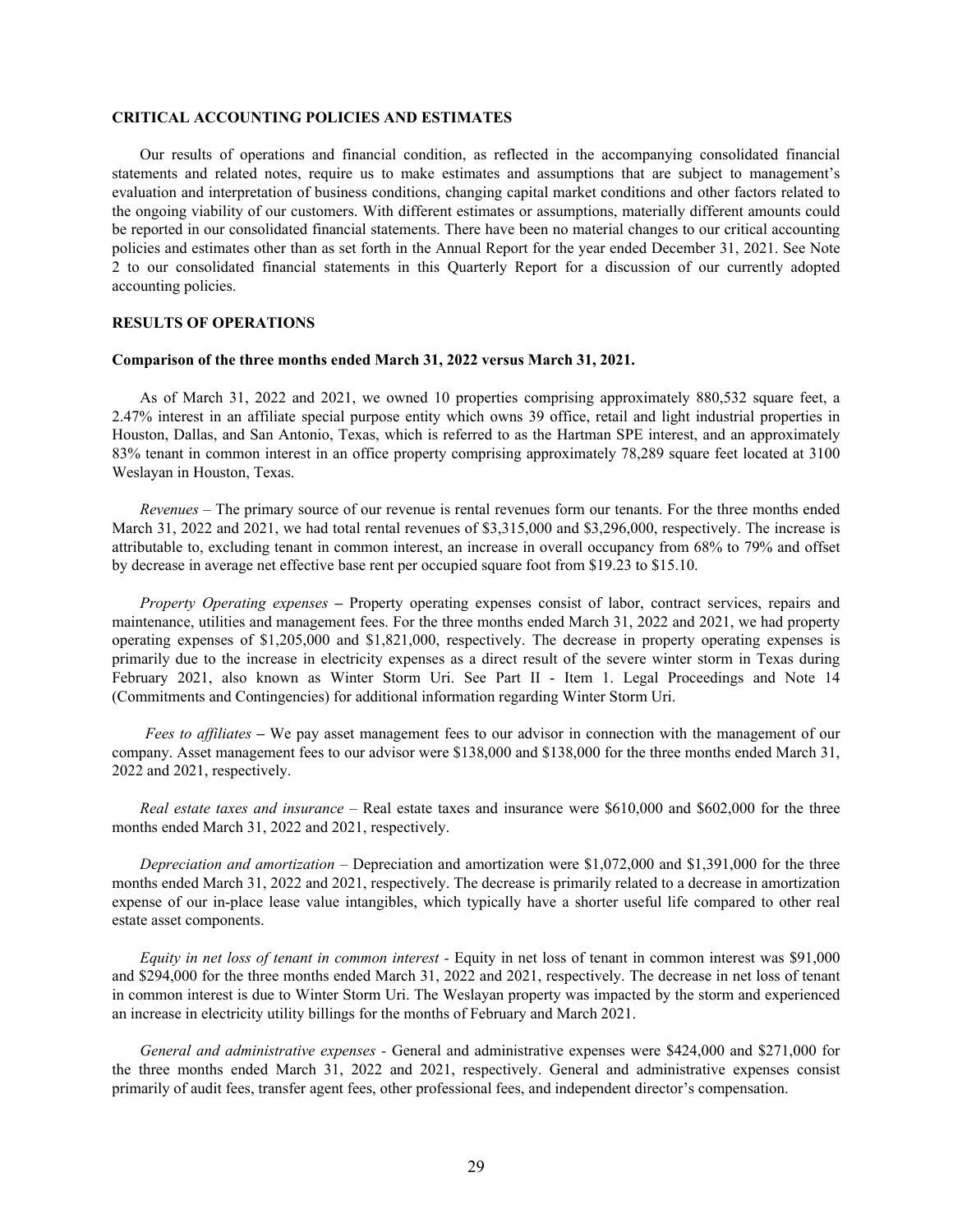*Interest expense -* Interest expense was \$297,000 and \$284,000 for the three months ended March 31, 2022 and 2021, respectively.

*Interest and dividend income* - Interest and dividend income was \$413,000 and \$440,000 for the three months ended March 31, 2022 and 2021, respectively.

*Net loss –* We generated a net loss of \$142,000 and \$1,066,000 for the three months ended March 31, 2022 and 2021. The decrease in net loss over the three month period is primarily due to the increase in electricity expenses in February 2021 as a direct result of Winter Storm Uri referenced in the property operating expenses section above.

#### **Funds From Operations and Modified Funds From Operations**

 Funds From Operations, or FFO, is a non-GAAP financial measure defined by the National Association of Real Estate Investment Trusts ("NAREIT"), an industry trade group, which we believe is an appropriate supplemental measure to reflect the operating performance of a real estate investment trust, or REIT in conjunction with net income. FFO is used by the REIT industry as a supplemental performance measure. FFO is not equivalent to our net income or loss as determined under GAAP.

We define FFO, a non-GAAP measure, consistent with the standards established by the White Paper on FFO approved by the Board of Governors of NAREIT, as revised in February 2004, or the White Paper. The White Paper defines FFO as net income or loss computed in accordance with GAAP, excluding gains or losses from sales of property and asset impairment write-downs, plus depreciation and amortization, and after adjustments for unconsolidated partnerships and joint ventures. Adjustments for unconsolidated partnerships and joint ventures are calculated to reflect FFO. Our FFO calculation complies with NAREIT's policy described above.

We define Modified Funds from Operations, or MFFO, a non-GAAP measure, consistent with the IPA's Guideline 2010-01, Supplemental Performance Measure for Publicly Registered, Non-Listed REITs: Modified Funds from Operations, or the Practice Guideline, issued by the IPA in November 2010. The Practice Guideline defines MFFO as FFO further adjusted for the following items, as applicable, included in the determination of GAAP net income: acquisition fees and expenses; amounts relating to deferred rent receivables and amortization of above and below market leases and liabilities (which are adjusted in order to reflect such payments from a GAAP accrual basis to a cash basis of disclosing the rent and lease payments); accretion of discounts and amortization of premiums on debt investments; mark-to-market adjustments included in net income; nonrecurring gains or losses included in net income from the extinguishment or sale of debt, hedges, foreign exchange, derivatives or securities holdings where trading of such holdings is not a fundamental attribute of the business plan, unrealized gains or losses resulting from consolidation from, or deconsolidation to, equity accounting, and after adjustments for consolidated and unconsolidated partnerships and joint ventures, with such adjustments calculated to reflect MFFO on the same basis. The accretion of discounts and amortization of premiums on debt investments, nonrecurring unrealized gains and losses on hedges, foreign exchange, derivatives or securities holdings, unrealized gains and losses resulting from consolidations, as well as other listed cash flow adjustments are adjustments made to net income in calculating the cash flows provided by operating activities and, in some cases, reflect gains or losses which are unrealized and may not ultimately be realized.

Presentation of this information is intended to provide useful information to investors as they compare the operating performance of different REITs, although it should be noted that not all REITs calculate FFO and MFFO the same way, so comparisons with other REITs may not be meaningful. FFO and MFFO are not necessarily indicative of cash flow available to fund cash needs and should not be considered as an alternative to net income (loss) or income (loss) from continuing operations as an indication of our performance, as an alternative to cash flows from operations as an indication of its liquidity, or indicative of funds available to fund its cash needs including its ability to make distributions to its stockholders. FFO and MFFO should be reviewed in conjunction with other GAAP measurements as an indication of our performance. MFFO is useful in assisting management and investors in assessing the sustainability of operating performance in future operating periods, and in particular, after the offering and acquisition stages are complete and net asset value is disclosed. FFO and MFFO are not useful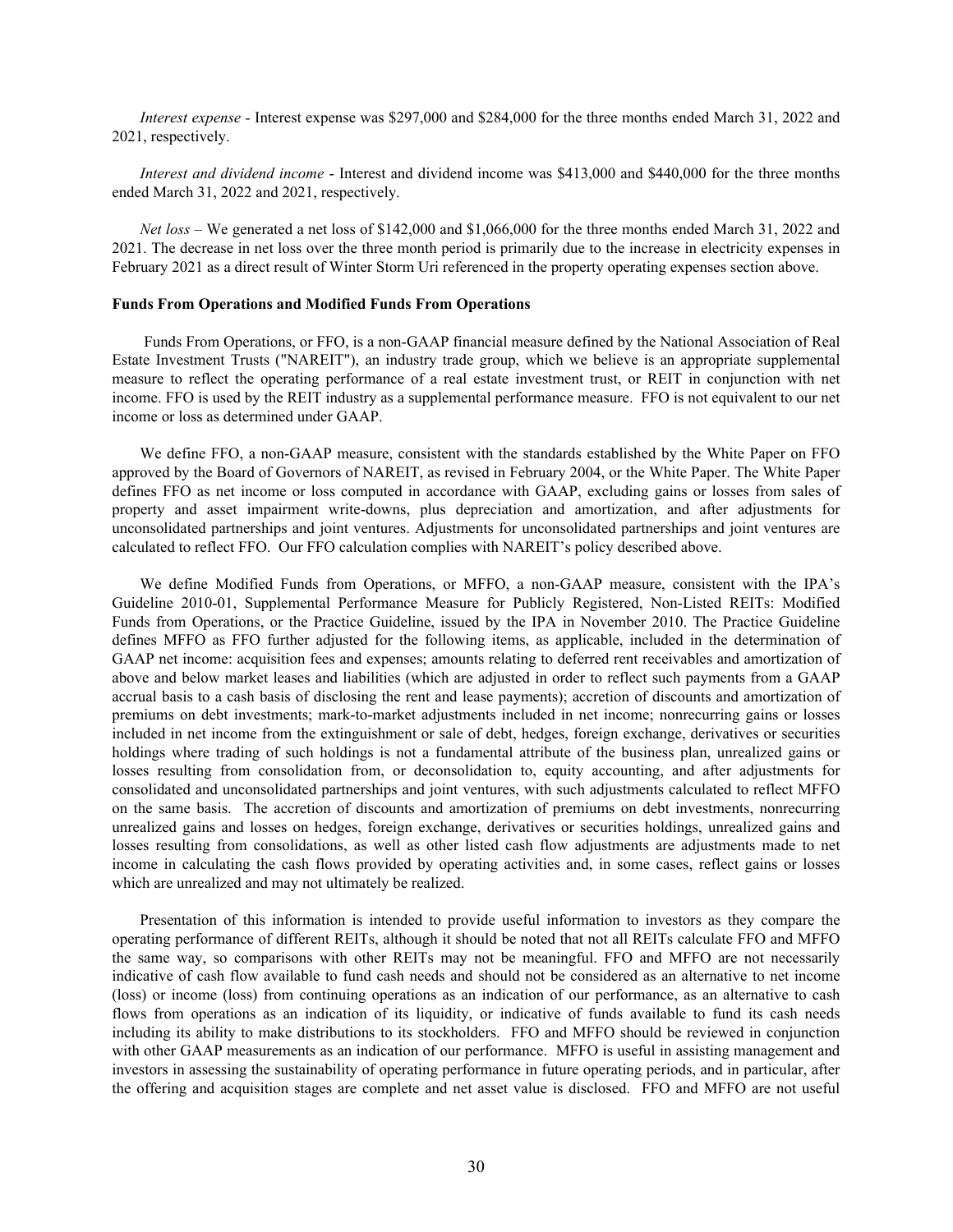measures in evaluating net asset value because impairments are taken into account in determining net asset value but not in determining FFO or MFFO.

Neither the SEC, NAREIT nor any other regulatory body has passed judgment on the acceptability of the adjustments that we use to calculate FFO or MFFO. In the future, the SEC, NAREIT, or another regulatory body may decide to standardize the allowable adjustments across the non-listed REIT industry and as a result we may have to adjust our calculation and characterization of FFO or MFFO.

The table below summarizes our calculation of FFO and MFFO for the three months ended March 31, 2022 and 2021 and a reconciliation of such non-GAAP financial performance measures to our net loss, in thousands.

|                                                                                                    | Three months ended March 31, |            |      |         |
|----------------------------------------------------------------------------------------------------|------------------------------|------------|------|---------|
|                                                                                                    | 2022                         |            | 2021 |         |
| Net loss                                                                                           | \$                           | $(142)$ \$ |      | (1,066) |
| Depreciation and amortization of real estate assets                                                |                              | 1,072      |      | 1,391   |
| Depreciation and amortization of real estate assets of<br>unconsolidated tenant in common interest |                              | 128        |      |         |
| FFO attributable to unconsolidated entity, Hartman SPE,<br>LLC(1)                                  |                              | 191        |      | (1)     |
| Funds from operations (FFO)                                                                        |                              | 1,249      |      | 324     |
| Organization and offering costs                                                                    |                              | 33         |      |         |
| Modified funds from operations (MFFO)                                                              | \$                           | 1,282 \$   |      | 325     |

(1) The Company's share of Hartman SPE, LLC FFO is based on the below financial data:

| Hartman SPE, LLC                      | Three months ended March 31, |                          |  |  |
|---------------------------------------|------------------------------|--------------------------|--|--|
|                                       | 2022                         | 2021                     |  |  |
| Net income (loss)                     | 1,841<br>S                   | <sup>\$</sup><br>(5,704) |  |  |
| Depreciation and amortization expense | 5,905                        | 5,662                    |  |  |
| <b>FFO</b>                            | 7,746                        | (42)<br>S                |  |  |
|                                       |                              |                          |  |  |
| Weighted average ownership            | $2.47\%$                     | 2.47 %                   |  |  |

## **Distributions**

The following table summarizes the distributions we paid in cash and in shares of our common stock and the amount of distributions reinvested pursuant to the distribution reinvestment plan for the period from January 2017 (the month we first paid distributions) through March 31, 2022 (in thousands):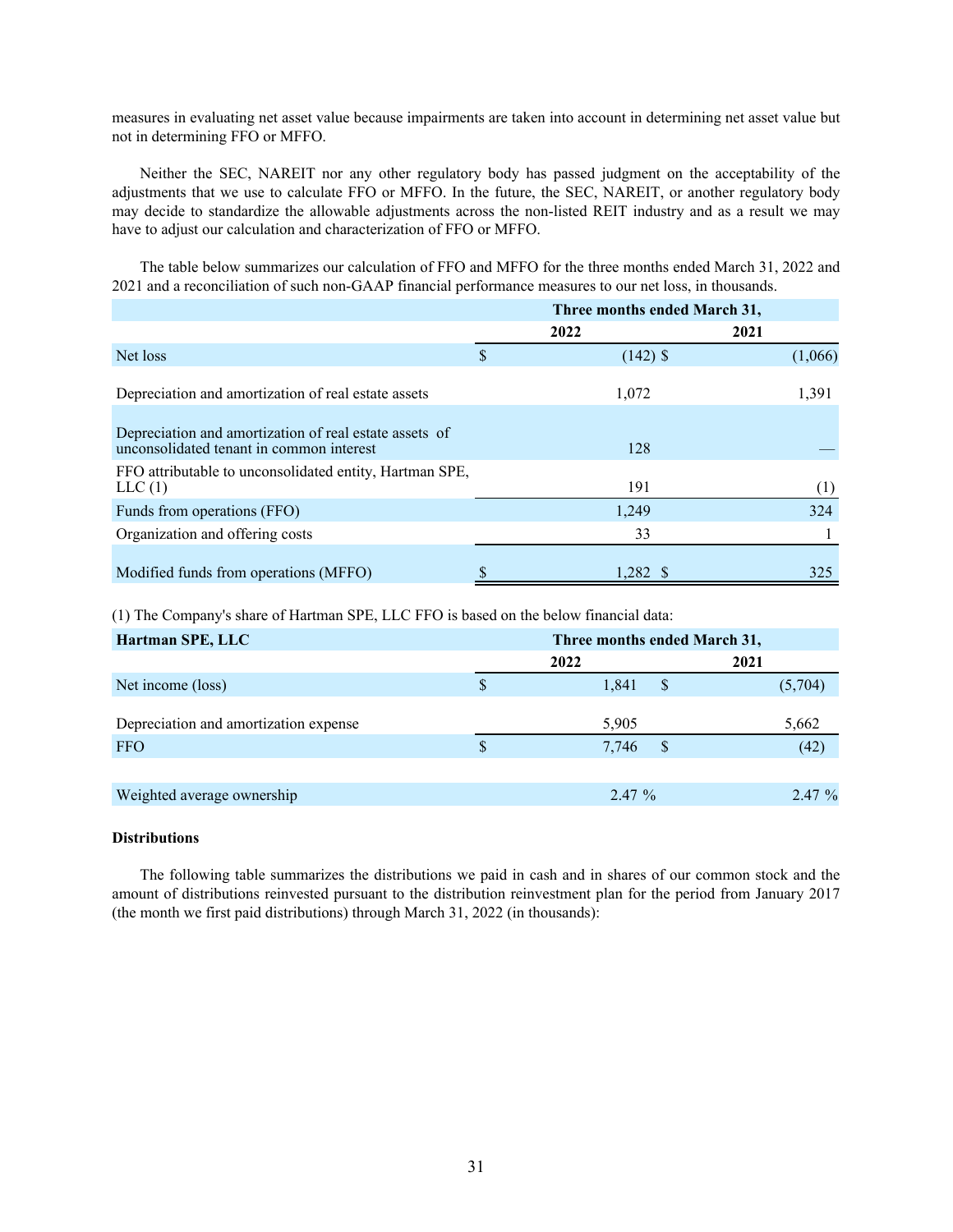| <b>Period</b>           |                           | Cash (1)    | DRP $\&$ Stock (2)   | <b>Total</b>           |
|-------------------------|---------------------------|-------------|----------------------|------------------------|
| First Quarter 2017      | \$                        | 27          | 19S<br>$\mathcal{S}$ | 46                     |
| Second Quarter 2017     |                           | 62          | 72                   | 134                    |
| Third Quarter 2017      |                           | 105         | 115                  | 220                    |
| Fourth Quarter 2017     |                           | 127         | 163                  | 290                    |
| First Quarter 2018      |                           | 154         | 192                  | 346                    |
| Second Quarter 2018     |                           | 182         | 245                  | 427                    |
| Third Quarter 2018      |                           | 215         | 293                  | 508                    |
| Fourth Quarter 2018     |                           | 237         | 346                  | 583                    |
| First Quarter 2019      |                           | 305         | 388                  | 693                    |
| Second Quarter 2019     |                           | 388         | 484                  | 872                    |
| Third Quarter 2019      |                           | 498         | 646                  | 1,144                  |
| Fourth Quarter 2019     |                           | 746         | 629                  | 1,375                  |
| First Quarter 2020      |                           | 771         | 543                  | 1,314                  |
| Second Quarter 2020     |                           | 790         | 605                  | 1,395                  |
| Third Quarter 2020      |                           | 798         | 605                  | 1,403                  |
| Fourth Quarter 2020     |                           | 821         | 620                  | 1,441                  |
| First Quarter 2021      |                           | 566         | 566                  | 1,132                  |
| Second Quarter 2021     |                           | 1,117       | 578                  | 1,695                  |
| Third Quarter 2021      |                           | 862         | 581                  | 1,443                  |
| Fourth Quarter 2021 (3) |                           | 286         | 605 \$               | 891                    |
| First Quarter 2022      | $\frac{1}{2}$             | 1,459 \$    | 583                  | $\mathcal{S}$<br>2,042 |
| Total                   | $\boldsymbol{\mathsf{S}}$ | $10,516$ \$ | 8,878                | $\sqrt{3}$<br>19,394   |

(1) Distributions are paid on a monthly basis. Distributions for all record dates of a given month are paid approximately 30 days following the end of such month.

(2) Amount of distributions paid in shares of common stock pursuant to our distribution reinvestment plan and stock dividend distribution.

(3) Distributions for the month of October and November which would have been paid in November and December 2021 were not paid until January 2022. The delay occurred while the Company was changing to a stock transfer agent.

For the three months ended March 31, 2022, we paid aggregate distributions of \$2,042,000, including distributions paid in shares of common stock pursuant to our distribution reinvestment plan. During the same period, cash used in operating activities was \$654,000, our net income was \$142,000 and our FFO was \$1,249,000. For a discussion of how we calculate FFO, see "Management's Discussion and Analysis of Financial Condition and Results of Operations—Funds From Operations and Modified Funds From Operations."

For the period from inception to March 31, 2022, we paid aggregate distributions of \$19,394,000, including stock distributions and distributions paid in shares of common stock pursuant to or distribution reinvestment plan. During this period, cash provided by operating activities was \$9,079,000, our net loss was \$8,313,000 and our FFO was \$13,850,000. For the period from inception to March 31, 2022 approximately 47% of our distributions were paid from cash flow from operating activities.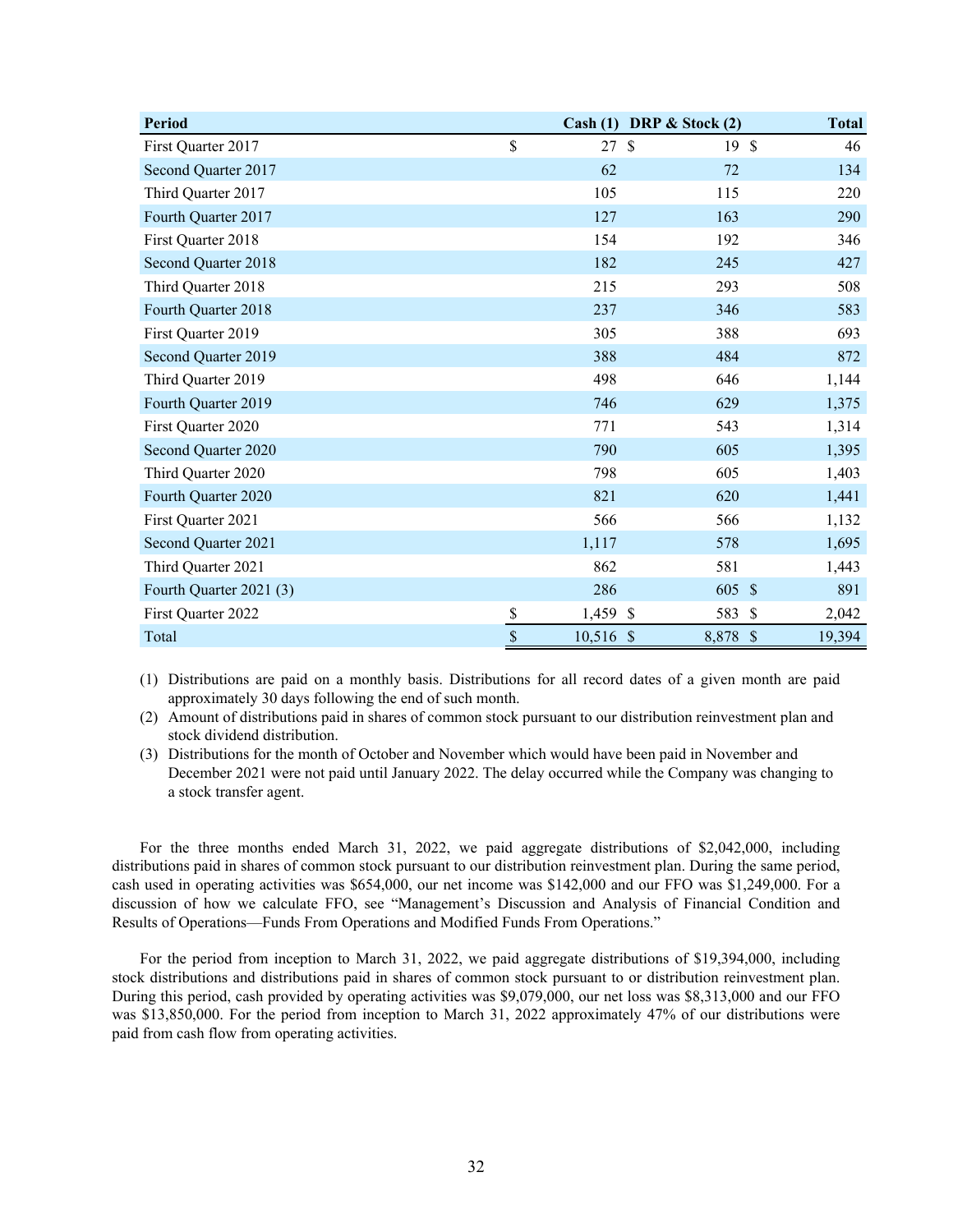#### **Liquidity and Capital Resources**

As of March 31, 2022, we had accepted investors' subscriptions for, and issued, 8,573,912 shares, net of redemptions, of our Class A common stock and 489,821 shares, net of redemptions of our Class T common stock, 35,150 shares of Class S common stock and 19,708 shares of Class I common stock in our initial and follow-on public offerings, including 720,912 Class A shares and 34,093 Class T shares issued pursuant to our distribution reinvestment plan, resulting in aggregate gross offering proceeds of \$90,186,006.

 Our principal demands for funds are and will continue to be for real estate and real estate-related acquisitions, for the payment of operating expenses, for the payment of interest on our outstanding indebtedness, and for the payment of distributions. Generally, we expect to meet cash needs for items other than acquisitions from our cash flow from operations; provided, that some or all of our distributions have been and may continue to be paid from sources other than cash from operations (as discussed below). We expect to meet cash needs for acquisitions from the remaining net proceeds of our follow-on offering and from financings.

Some or all of our distributions have been and may continue to be paid from sources other than cash flow from operations, including proceeds of our public offerings, cash advances to us by our advisor, cash resulting from a waiver of asset management fees and borrowings secured by our assets in anticipation of future operating cash flow. We may have little, if any, cash flow from operations available for distribution until we make substantial investments and those investments stabilize. In addition, to the extent our investments are in development or redevelopment projects or in properties that have significant capital requirements, our ability to make distributions may be negatively impacted, especially during our early periods of operation.

We use, and intend to use in the future, secured and unsecured debt to acquire properties and make other investments. As of March 31, 2022, our outstanding secured debt is \$42,510,000. There is no limitation on the amount we may invest in any single property or other asset or on the amount we can borrow for the purchase of any individual property or other investment. Under our charter, we are prohibited from borrowing in excess of 300% of our "net assets" (as defined by our charter) as of the date of any borrowing; however, we may exceed that limit if approved by a majority of our independent directors and if such excess is disclosed to the stockholders in the next quarterly report along with the explanation for such excess borrowings. Our board of directors has adopted a policy to limit our aggregate borrowings to approximately 50% of the aggregate value of our assets unless substantial justification exists that borrowing a greater amount is in our best interests. Such limitation, however, does not apply to individual real estate assets and only will apply once we have ceased raising capital in our public offering and invested substantially all of our capital. As a result, we expect to borrow more than 50% of the contract purchase price of each real estate asset we acquire to the extent our board of directors determines that borrowing these amounts is prudent.

Our advisor may, but is not required to, establish capital reserves from remaining gross offering proceeds, out of cash flow generated by operating properties and other investments or out of non-liquidating net sale proceeds from the sale of our properties and other investments. Capital reserves are typically utilized for non-operating expenses such as tenant improvements, leasing commissions and major capital expenditures. Alternatively, a lender may require its own formula for escrow of capital reserves.

Potential future sources of capital include proceeds from additional private or public offerings of our securities, secured or unsecured financings from banks or other lenders, proceeds from the sale of properties and undistributed funds from operations. If necessary, we may use financings or other sources of capital in the event of unforeseen significant capital expenditures.

#### *Cash Flows from Operating Activities*

As of March 31, 2022 and 2021, respectively, we had operations from ten commercial real estate properties and investments in unconsolidated real estate entities. During the three months ended March 31, 2022 and March 31, 2021, net cash used in operating activities was \$654,000 versus net cash provided by operating activities of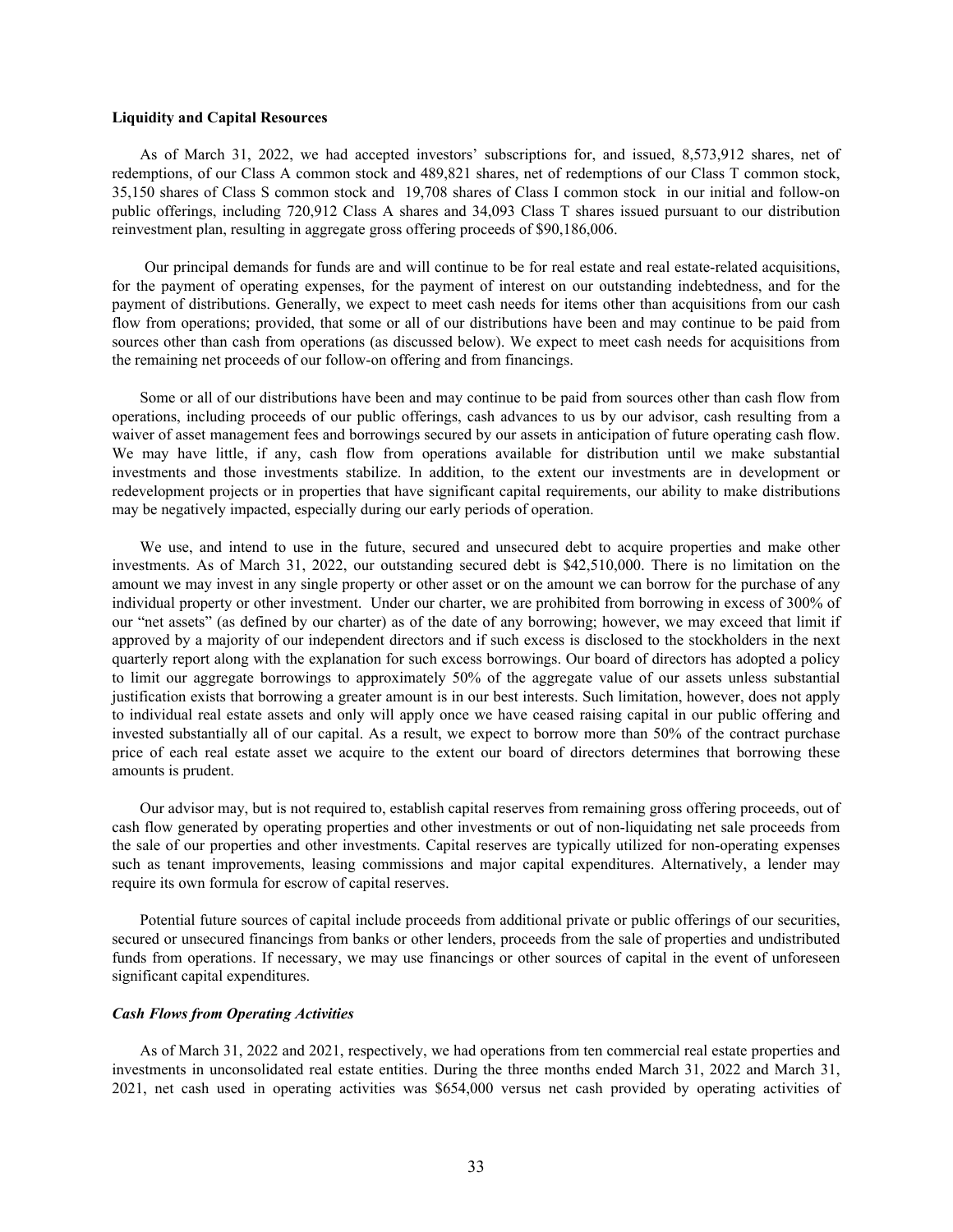\$386,000, respectively. The decrease in net cash provided by operating activities is primarily related to increase in cash outflow of accounts payable and accrued expense of \$555,000 and due from related parties of \$1,147,000.

## *Cash Flows from Investing Activities*

During the three months ended March 31, 2022, net cash used in investing activities was \$2,550,000 versus net cash used in \$639,000 for the three months ended March 31, 2021. The increase in net cash used in investing activities for the three months ended March 31, 2022 was primarily due to issuances of notes receivable to related parties of \$1,675,000.

#### *Cash Flows from Financing Activities*

Net cash provided by financing activities for the three months ended March 31, 2022 was \$3,926,000 versus \$307,000 for the three months ended March 31, 2021. Cash flows from financing activities increased mainly due to a \$3,844,000 increase in proceeds from our revolving credit facilities for the three months ended March 31, 2022 compared to the three months ended March 31, 2021.

#### **Contractual Commitments and Contingencies**

We use, and intend to use in the future, secured and unsecured debt, as a means of providing additional funds for the acquisition of our properties and our real estate-related assets. We believe that the careful use of borrowings will help us achieve our diversification goals and potentially enhance the returns on our investments. Under our charter, we are prohibited from borrowing in excess of 300% of our net assets, which generally approximates to 75% of the aggregate cost of our assets. We may borrow in excess of this amount if such excess is approved by a majority of the independent directors and disclosed to stockholders in our next quarterly report, along with a justification for such excess. In such event, we will monitor our debt levels and take action to reduce any such excess as practicable. Our aggregate borrowings are reviewed by our board of directors at least quarterly. As of March 31, 2022, our borrowings were not in excess of 300% of the value of our net assets.

In addition to using our capital resources for investing purposes and meeting our debt obligations, we expect to use our capital resources to make certain payments to our advisor. We expect to make payments to our advisor or its affiliates in connection with the selection and origination or purchase of real estate and real estate-related investments, the management of our assets, the management of the development or improvement of our assets and costs incurred by our advisor in providing services to us.

As of March 31, 2022, we had notes payable totaling an aggregate principal amount of \$42,510,000. For more information on our outstanding indebtedness, see Note 8 (Notes Payable, net) to the consolidated financial statements included in this Quarterly Report.

On November 6, 2020, our board of directors and the board of directors of Hartman Short Term Income Properties XX, Inc., or Hartman XX, a public, non-listed REIT sponsored by affiliates of our advisor, each approved a merger of Hartman XX with and into our company. On January 26, 2021, the respective boards determined to delay the pursuit of the proposed merger transaction. On October 26, 2021, the respective boards determined to move forward with the proposed merger transaction. The completion of the proposed merger will be subject to the satisfaction of a number of significant conditions, including obtaining all necessary stockholder approvals, and there is no guarantee when, if at all, such a transaction will be completed.

#### **Off-Balance Sheet Arrangements**

 As of March 31, 2022 and December 31, 2021, we had no off-balance sheet arrangements that have or are reasonably likely to have a current or future effect on our financial condition, changes in financial condition, revenues or expenses, results of operations, liquidity, capital expenditures or capital resources.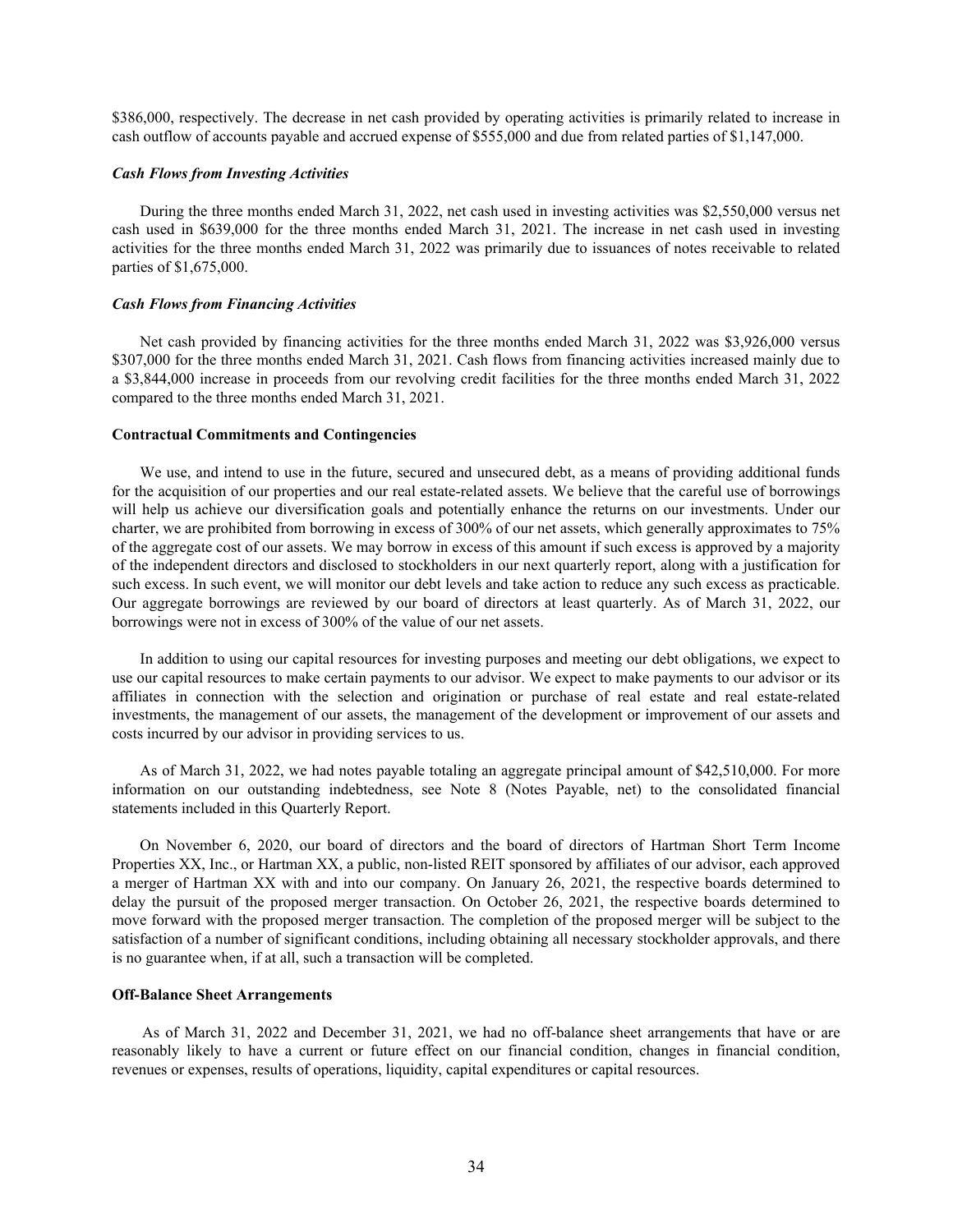#### <span id="page-36-0"></span>**Recent Accounting Pronouncements**

Based on preliminary assessments, we do not expect the adoption of any recently issued but not yet effective or early-adopted accounting standards to have a material effect on our consolidated financial position or our consolidated results of operations. See Note 2 to the consolidated financial statements included in this Quarterly Report.

#### **Related-Party Transactions and Agreements**

We have entered into agreements with our Advisor and its affiliates whereby we have paid, and may continue to pay, certain fees to, or reimburse certain expenses of, our Advisor and its affiliates. See Item 13, "Certain Relationships and Related Transactions and Director Independence" in our Annual Report on Form 10-K for the year ended December 31, 2021 and Note 9 (Related Party Arrangements) to the consolidated financial statements included in this Quarterly Report for a discussion of the various related-party transactions, agreements and fees.

## **Item 3. Quantitative and Qualitative Disclosures about Market Risk**

We will be exposed to interest rate changes primarily as a result of long-term debt used to acquire properties and make loans and other permitted investments. Our interest rate risk management objectives will be to limit the impact of interest rate changes on earnings and cash flows and to lower overall borrowing costs. To achieve these objectives, we expect to borrow primarily at fixed rates or variable rates with the lowest margins available and, in some cases, with the ability to convert variable rates to fixed rates. With regard to variable rate financing, we will assess interest rate cash flow risk by continually identifying and monitoring changes in interest rate exposures that may adversely impact expected future cash flows and by evaluating hedging opportunities.

#### **Item 4. Controls and Procedures**

## *Evaluation of Disclosure Controls and Procedures*

In connection with the preparation of this Form 10-Q, as of March 31, 2022, an evaluation was performed under the supervision and with the participation of our management, including our Chief Executive Officer and Chief Financial Officer, of the effectiveness of the design and operation of our disclosure controls and procedures (as defined in Rules 13a-15(e) and 15d-15(e) under the Exchange Act). In performing this evaluation, management reviewed the selection, application and monitoring of our historical accounting policies. Based on that evaluation, our Chief Executive Officer and Chief Financial Officer concluded that as of March 31, 2022, these disclosure controls and procedures were effective and designed to ensure that the information required to be disclosed in our reports filed with the SEC under the Exchange Act is recorded, processed, summarized and reported as and when required.

#### *Changes in Internal Control over Financial Reporting*

There have been no changes in our internal controls over financial reporting that occurred during the quarter ended March 31, 2022 that have materially affected, or are reasonably likely to materially affect, our internal control over financing reporting.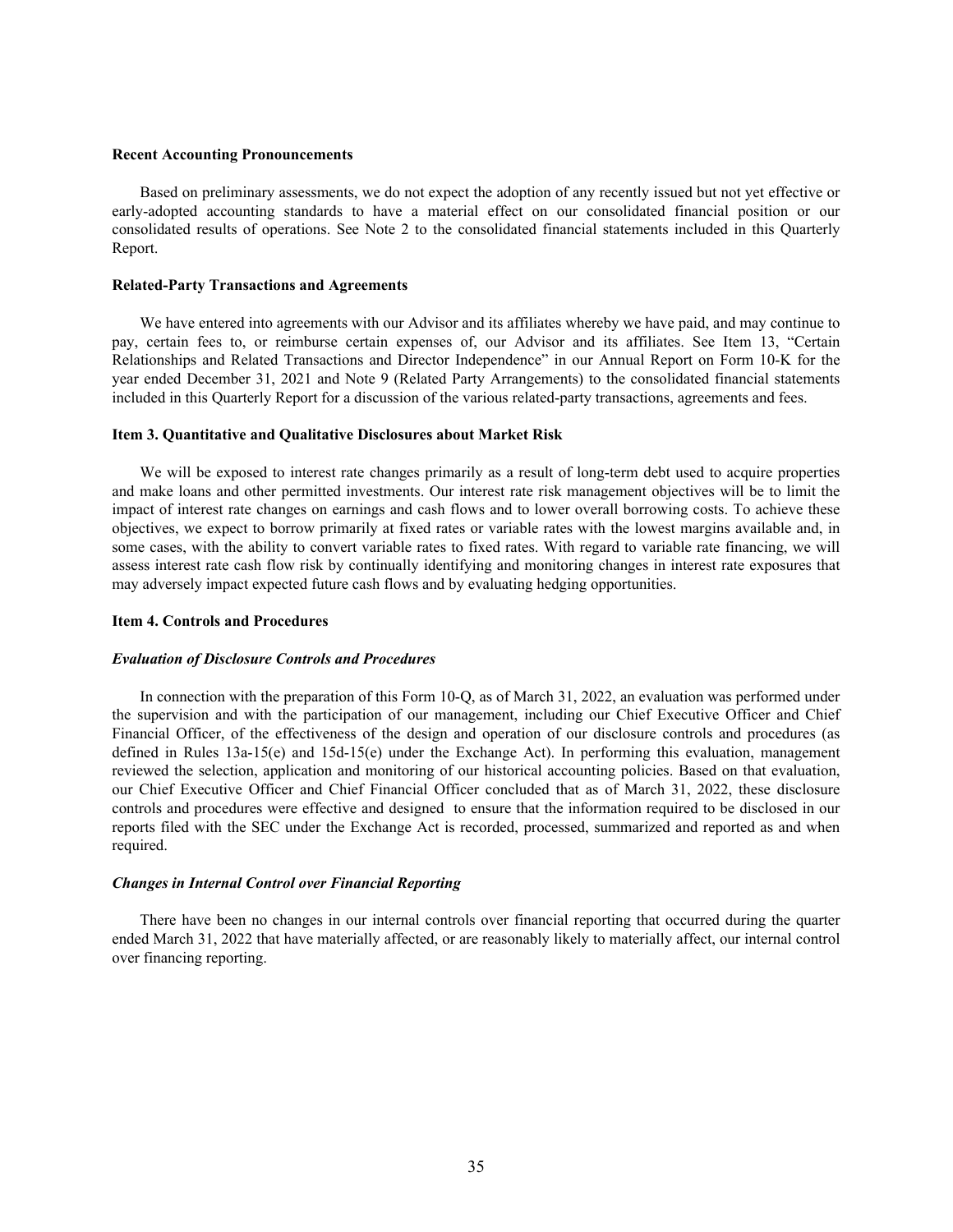#### **PART II** OTHER INFORMATION

## <span id="page-37-0"></span>**Item 1. Legal Proceedings**

In February 2021, the state of Texas experienced a severe winter storm, commonly referred to as Winter Storm Uri, which resulted in power outages and electrical grid failures across the state. Wholesale electricity prices increased significantly during this period. As a result, we experienced a substantial increase in electricity charges for some of our properties during the month of and after the storm.

On May 26, 2021, Summer Energy LLC ("Summer") filed a lawsuit against the Property Manager, an affiliate of the Company that manages our properties, in state court in Harris County, Texas. In this lawsuit, Summer seeks to collect approximately \$8.4 million from the Property Manager that Summer claims that the Property Manager owes Summer under one or more electricity sales agreements ("Agreements") related to Winter Storm Uri. Of the approximately \$8.4 million claimed in the lawsuit, approximately \$0.8 million relates to wholly owned properties of the Company. Under the Agreements, Summer provided electricity to buildings managed by the Property Manager at indexed prices.

On March 24, 2022, the court entered a judgment in favor of Summer against the Property Manager in the amount of \$7,871,000 plus customary pre- and post-judgment interest and attorney's fees. The Property Manager continues to dispute the amount of liability to Summer and intends to appeal the judgment. The outcome of the pending appeal is subject to significant uncertainty and we cannot provide any assurance that the Property Manager will ultimately prevail. The Company had recognized its applicable share of the judgment amount, approximately \$750,000, within the Company's consolidated statement of operations for fiscal year 2021. Many of the Company's leases contain provisions that require tenants to pay their allocable share of operating expenses, including utilities. At this time, the Company is unable to reasonably estimate an amount expected to be recovered from its tenants.

#### **Item 1A. Risk Factors**

#### *There is substantial doubt about our ability to continue as a going concern because we have debt maturing within twelve months.*

As disclosed in our most recent Annual Report on Form 10-K, substantial doubt exists that we will be able to continue as a going concern because our revolving credit loan and term loan having maturity dates less than twelve months from the issuance of our consolidated financial statements included in our most recent Annual Report on Form 10-K. We have a \$35 million revolving credit loan with a maturity date of March 27, 2023. We have a second \$20 million revolving credit loan with a maturity date of March 9, 2023. In order to renew or extend the revolving credit loan, the Company must meet the lenders underwriting criteria at the time of such renewal or extension request. We have a \$2,448,000 term loan with an extended maturity date of March 14, 2023. In order to further extend the term loan maturity date, we must meet the second extension criteria set forth in the term loan agreement. We believe that we will be able to extend the maturity date or renew the loans for one year or longer. However if we are unable to do so we may be unable to meet our debt service obligations and the lenders my pursue foreclosure or other available remedies, which would have a material adverse effect on our financial condition, ability to meet our financial obligations, ability to operate our business and meet our investment objectives, and ability to pay distributions to our stockholders.

## *The outbreak of the novel coronavirus, COVID-19, has caused and may continue to cause moderate to severe disruptions in the United States as well as Texas state and local economies and could have a material adverse effect on our business, financial condition and results of operations.*

The COVID-19 pandemic has caused significant disruptions to the United States economy as well as the economies of the State of Texas and major Texas communities and has contributed to significant volatility and negative pressure in financial markets. The global impact of the outbreak is continually evolving and, as additional cases of the virus are identified, many countries, including the United States, have reacted by instituting quarantines, restrictions on travel and mandatory closures of businesses. Cities in Texas where we own properties and/or have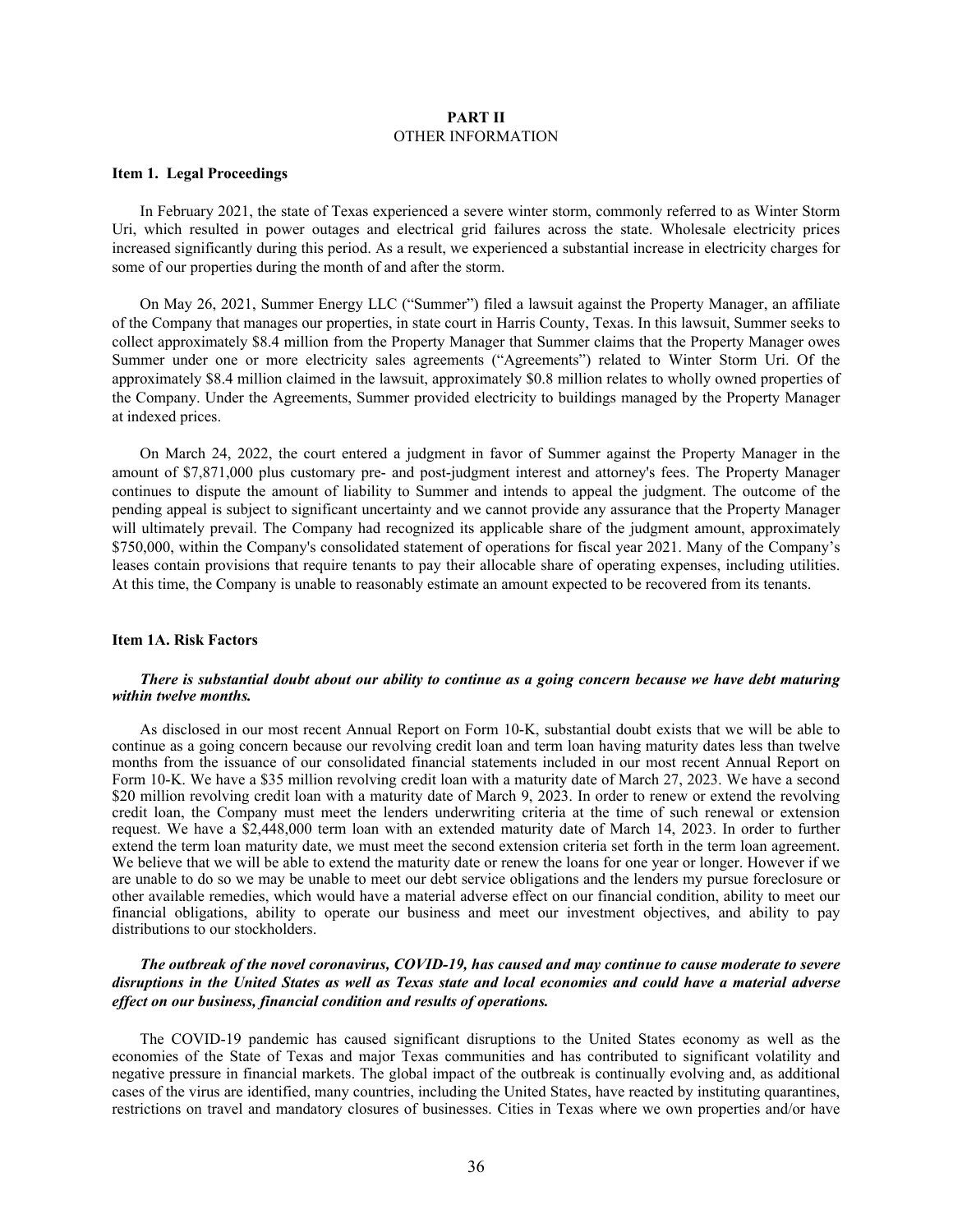development sites, have substantially "re-opened for business" as the result of the lifting of government restrictions from the state to local levels, however such restrictions may be reinstated in whole or in part and additional restrictions may be implemented in the future. Safety protocols at the local level continue to be followed by business establishments including our tenants such as social distancing, capacity limitations and mask requirements. The degree to which businesses have returned to pre-pandemic operations is highly variable.

Although a number of vaccines for COVID-19 are currently available to the general public in the United States and in many countries around the world, it will take time for the distribution of vaccines to materially affect the spread of COVID-19 and the ultimate effectiveness of the vaccination effort is subject to significant uncertainty. The length and severity of the pandemic will be worsened to the extent that a significant portion of the population, in the United States and globally, is reluctant to be vaccinated, fails to complete required multi-step vaccination protocol or is unable to become vaccinated due to shortages in vaccine supply or suspensions in the distribution of vaccines due to safety concerns or other issues. The length of the pandemic is also dependent upon the degree to which more contagious variants of the virus continue to spread, particularly among areas of the country in which overall full vaccination rates are relatively low, and overall rates of new COVID-19 cases continue to rise. Further, new and worsening outbreaks of COVID-19 in other countries may impact global vaccine supplies and lead to the emergence of new variants of the virus which are more contagious, more deadly or against which currently available vaccines are less effective. As a result of the foregoing factors, the COVID-19 pandemic is expected to have a continued adverse impact on economic and market conditions despite the ongoing distribution of vaccines.

The COVID-19 pandemic may adversely affect our business, financial condition and results of operations, and may have the effect of heightening many of the risks described in the "Risk Factors" section of our Annual Report on Form 10-K for the year ended December 31, 2021, including:

- failure of our tenants to perform tenant obligations under our leases including but not limited to timely payment of rent and other charges;
- the disruptive impact on tenant personnel resources, which could hinder our ability to renew expiring leases, initiate or complete tenant build-out and construction projects and otherwise interfere with our tenant relationships;
- disruptions in the supply of materials or products or the inability of contractors to perform on timely basis tenant improvement construction or other construction and development;
- a general decline in business activity and demand for real estate transactions, which could adversely affect our ability or desire to continue growing our portfolio of properties;
- the likelihood that the impact of COVID-19 could result in an event or change in circumstances that results in an impairment charge in the value of one or more of our properties, which would result in an immediately negative adjustment to our earnings and could have a material adverse effect on our business, financial conditions and results of operations in the period in which the charge takes place;
- uncertainty as to whether business interruption, loss of rental income and/or other associated expenses related to our operations across our portfolio will be covered by our insurance policies, which may increase unreimbursed liabilities; and
- the potential negative impact on the health of our personnel, including our senior management team, particularly if a significant number of our employees or key members of our senior management are impacted, which could result in a deterioration in our ability to ensure business continuity during a disruption.

The COVID-19 pandemic is a continually evolving situation that presents material uncertainty and risk. The extent and duration of the impacts of COVID-19 on our business, financial condition, results of operations and cash flows is dependent on future developments that are highly uncertain and cannot be accurately predicted at this time, including without limitation the scope, severity and duration of the pandemic, the extent and effectiveness of the actions taken to contain the pandemic or mitigate its impact, the speed of the development and distribution of vaccines for COVID-19 and the efficacy and availability of such vaccines, the extent to which the general population is willing to be vaccinated, the efficacy of currently available vaccines against current and any newly emerging variants of COVID-19, the potential for business closures that may be mandated or advisable, whether based on increased COVID-19 cases, the spread of more infectious or deadly variants or other factors, the reduction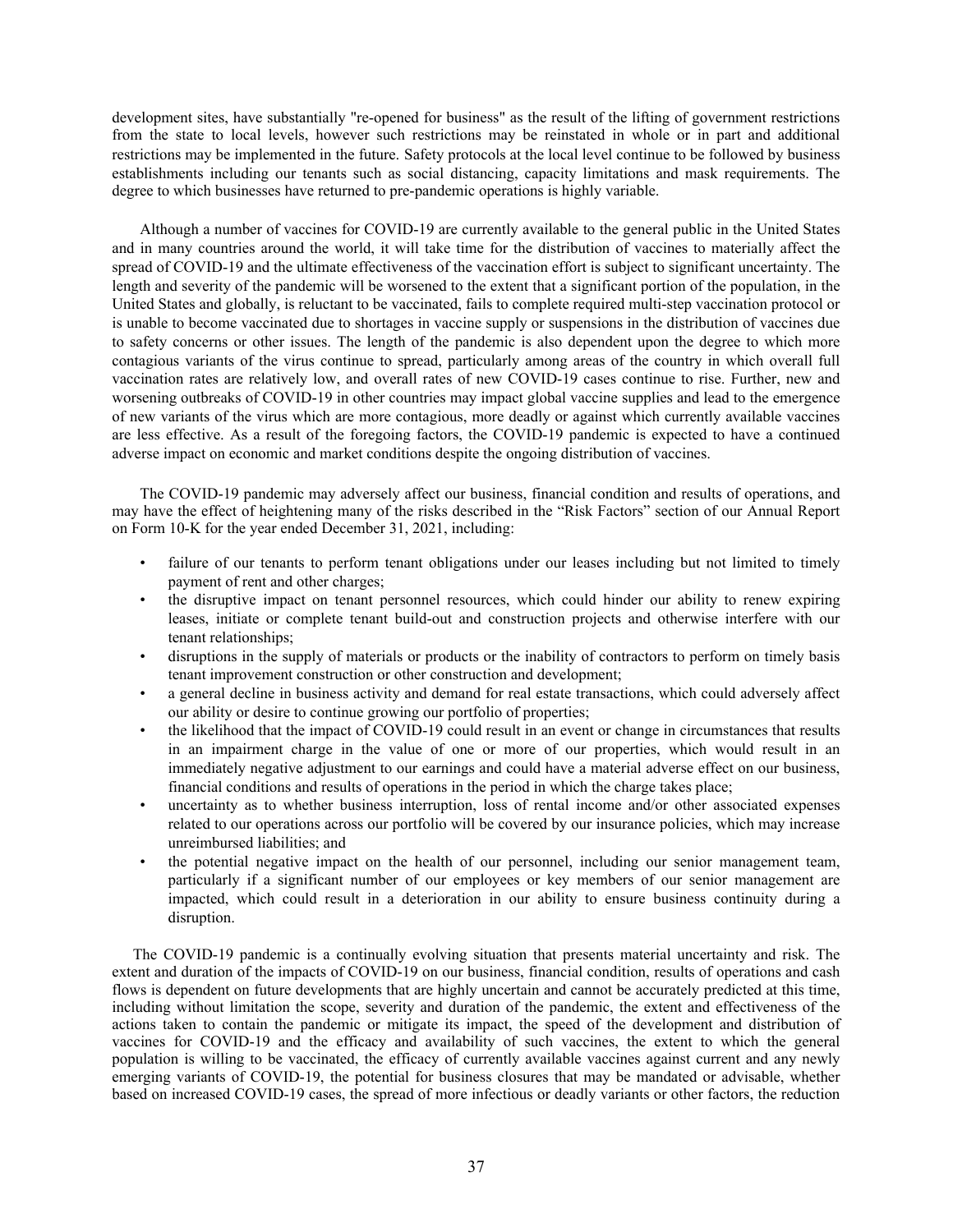<span id="page-39-0"></span>or reversal of previously implemented containment measures in certain states and cities, and the direct and indirect economic effects of the pandemic. As a result, we cannot provide an estimate of the overall impact of COVID-19 on our business, financial condition, results of operations and cash flows.

#### **Item 2. Unregistered Sales of Equity Securities and Use of Proceeds**

During the three months ended March 31, 2022, we did not sell any equity securities that were not registered under the Securities Act of 1933, as amended, or the Securities Act.

The table below sets forth information regarding the shares of our common stock redeemed pursuant to our share redemption program during the three months ended March 31, 2022.

|               | <b>Total Number of Shares</b><br>Requested to be<br>Redeemed (1) | <b>Total Number of</b><br><b>Shares Redeemed</b> | <b>Average Price Paid per</b><br>Share $(2)$ | <b>Approximate Dollar Value of</b><br><b>Shares Available That May</b><br><b>Yet Be Redeemed Under the</b><br>Program (3) |
|---------------|------------------------------------------------------------------|--------------------------------------------------|----------------------------------------------|---------------------------------------------------------------------------------------------------------------------------|
| January 2022  | 34,215                                                           | $1.043 \text{ }$ \$                              | 10.23                                        |                                                                                                                           |
| February 2022 | 33,503                                                           |                                                  |                                              |                                                                                                                           |
| March 2022    | 60.068                                                           |                                                  |                                              |                                                                                                                           |
| Total         | 127.786                                                          | .043                                             | <u> 10.23 </u>                               |                                                                                                                           |

(1) We generally redeem shares in the month following the end of the fiscal quarter in which requests were received.

(2) Pursuant to the share redemption program, we currently redeem shares at NAV most recently determined. Notwithstanding the foregoing, the redemption price for redemptions sought upon a stockholder's death or disability or upon confinement to a long-term care facility, is available only for stockholders who purchased their shares directly from us or the persons specifically set forth in the share redemption program.

(3) The number of shares that may be redeemed pursuant to our share redemption program will not exceed (i) 5% of the weighted-average number of shares outstanding during the 12-month period immediately prior to the effective date of the redemption and (ii) those share redemptions that can be funded with proceeds from our distribution reinvestment plan plus, if we had positive net operating cash flow for the previous fiscal year, 1% of all operating cash flow from the previous fiscal year.

On June 24, 2016, our Registration Statement on Form S-11 (File No. 333-207711), registering our initial public offering of up to \$269,000,000 in shares of our common stock, was declared effective by the SEC under the Securities Act and we commenced our initial public offering. On January 9, 2017, we amended our charter, to (i) designate our authorized shares of common stock as Class A shares of common stock and Class T shares of common stock and (ii) convert each share of our common stock outstanding as of date of the amendment to our charter into a share of our Class A common stock. On February 6, 2017, our amended registration statement on Form S-11 (File No. 333-207711), registering our public offering of up to \$269,000,000 in shares of our Class A common stock and Class T common stock, was declared effective by the SEC and we commenced offering shares of our Class A and Class T common stock in our initial public offering.

In our initial public offering we offered up to \$250,000,000 in any combination of shares of our Class A and Class T common stock to the public and up to \$19,000,000 in shares of our Class A and Class T common stock to our stockholders pursuant to our distribution reinvestment plan.

Our follow-on offering (File no. 333-232308) was declared effective January 14, 2020. In our follow-on offering, we are offering up to \$180,000,000 in any combination of Class A and Class T shares of our common stock to the public and up to \$5,000,000 in any combination of Class A, Class T, Class I and Class S shares of our common stock to our stockholders pursuant to our distribution reinvestment plan.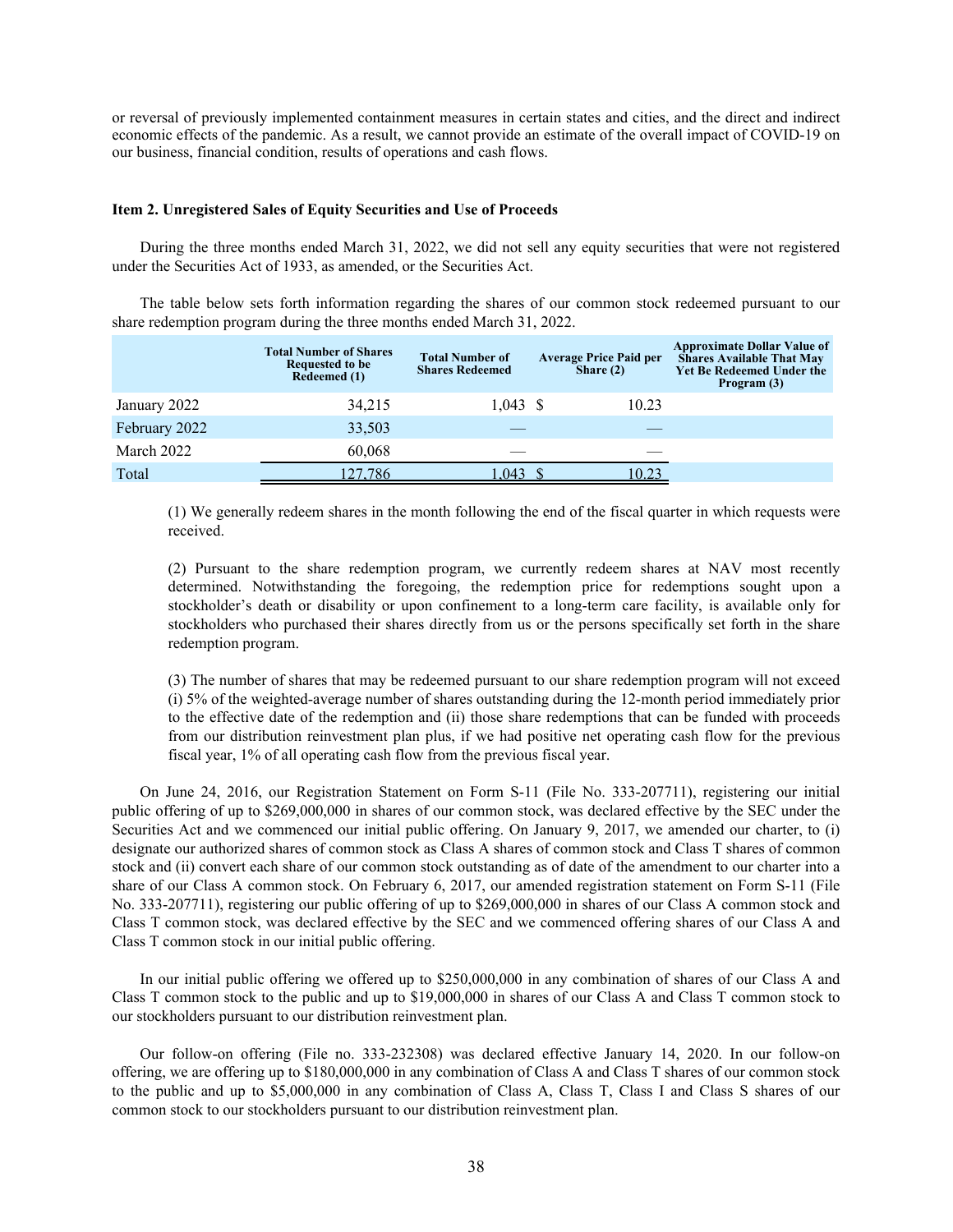<span id="page-40-0"></span>Effective May 10, 2022, the sale price of our Class A, Class S, Class I and Class T common shares to the public is \$11.31, \$10.55, \$10.17 and \$10.83 per share, respectively, representing the net asset value per share as determined by the board of directors plus the applicable sales commissions and managing broker dealer fees. The sale price of all classes of common shares to our shareholders pursuant to the distribution reinvestment plan is \$10.17 per share.

From our inception through March 31, 2022, we have recognized selling commissions, dealer manager fees and organization and other offering costs in our initial public offering in the amounts set forth below. The dealer manager for our public offering reallowed all of the selling commissions and a portion of the dealer manager fees to participating broker-dealers.

| <b>Type of Expense</b>                         | <b>Amount (in thousands)</b> | <b>Estimated/Actual</b> |
|------------------------------------------------|------------------------------|-------------------------|
| Selling commissions and dealer manager fees \$ | 6.546                        | Actual                  |
| Finders' fees                                  |                              |                         |
| Expenses paid to or for underwriters           |                              |                         |
| Other organization and offering costs          | 1,850                        | Actual                  |
| <b>Total expenses</b>                          | 8,396                        |                         |

As of March 31, 2022, the net offering proceeds to us from our initial public offering and follow-on public offering after deducting the total expenses incurred as described above, were \$73,997,000. For the period from inception through March 31, 2022, the ratio of the cost of raising capital to capital raised was approximately 11.35%.

We intend to use substantially all of the available net proceeds from our public offerings to continue to invest in a portfolio of real properties. As of March 31, 2022, we used \$42,092,000 of the net proceeds from our initial public offering, plus debt financing, to purchase ten properties. We used \$8,027,000 of net offering proceeds to invest in an unconsolidated real estate joint venture between our company and Hartman XX Limited Partnership, the operating partnership of our affiliate, Hartman XX. We used \$3,707,000 of net offering proceeds to invest in Hartman XX common shares and Hartman XX Operating Partnership OP units. We used \$13,063,000 of net offering proceeds to invest in our taxable REIT subsidiary and affiliate notes receivable.

## **Item 3. Defaults Upon Senior Securities**

None.

## **Item 4. Mine Safety Disclosures**

Not applicable.

## **Item 5. Other Information**

None.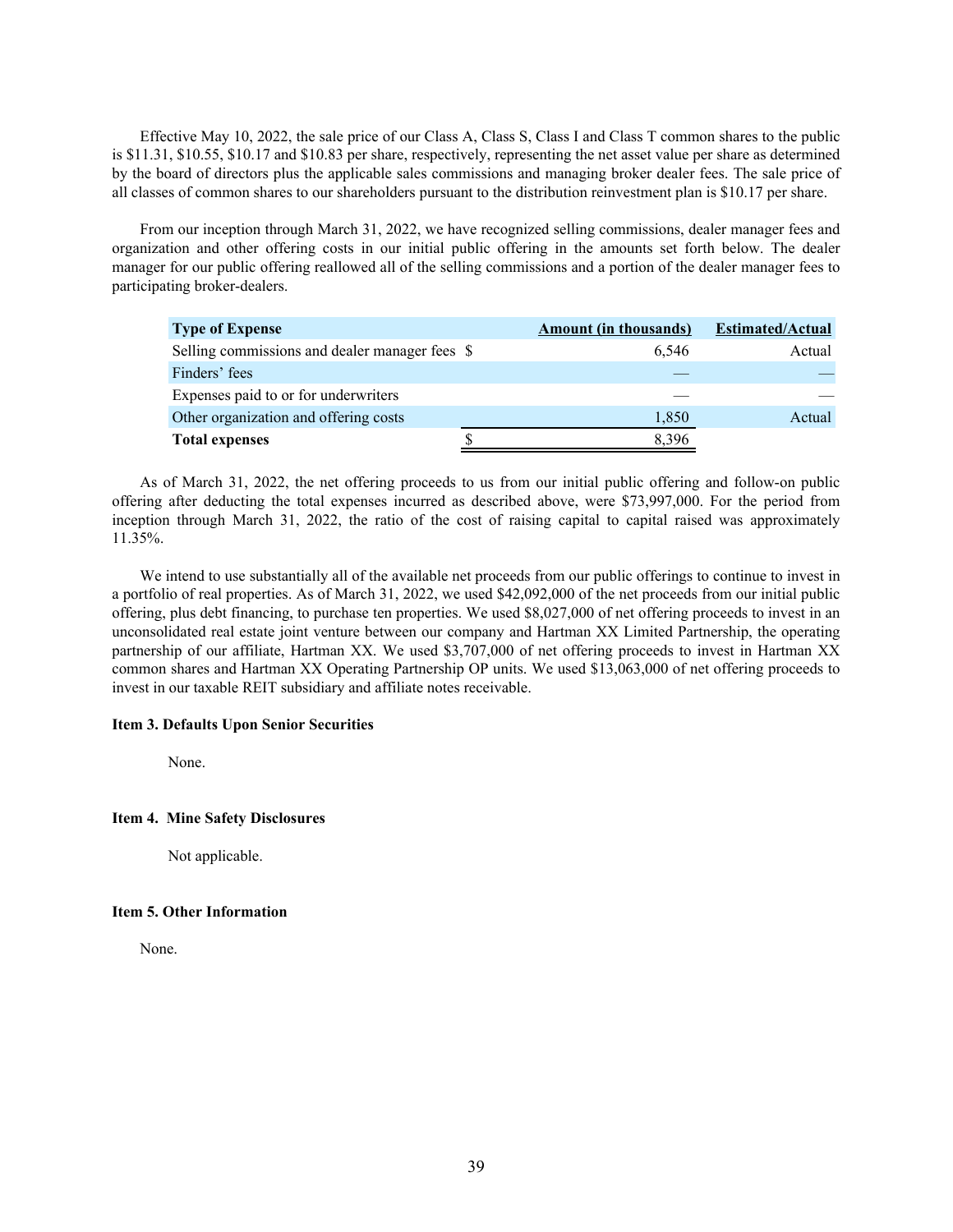## <span id="page-41-0"></span>**Item 6. Exhibits**

| <b>Exhibit</b>         | <b>Description</b>                                                                                                                                                                                                                                                                   |
|------------------------|--------------------------------------------------------------------------------------------------------------------------------------------------------------------------------------------------------------------------------------------------------------------------------------|
| 3.1.1                  | Articles Supplementary to the Third Articles of Amendment and Restatement (incorporated by<br>reference to Exhibit 3.1 to the Company's Current Report on Form 8-K filed on August 12,<br>2020.                                                                                      |
| 3.1.2                  | Third Articles of Amendment and Restatement (incorporated by reference to Exhibit 3.1 to<br>Pre-Effective Amendment No. 3 to the Post-Effective Amendment No. 1 to the Company's<br>Registration statement on Form S-11 (Registration No. 333-207711) filed on January 12,<br>2017.) |
| 3.2                    | Bylaws (incorporated by reference to Exhibit 3.2 to Pre-Effective Amendment No. 5 to the<br>Company's Registration statement on Form S-11 (Registration No. 333-207711) filed on May<br>23, 2016.                                                                                    |
| $31.1*$                | Certification of Chief Executive Officer pursuant to Section 302 of the Sarbanes-Oxley Act of<br>2002                                                                                                                                                                                |
| $31.2*$                | Certification of Chief Financial Officer pursuant to Section 302 of the Sarbanes-Oxley Act of<br>2002                                                                                                                                                                                |
| $32.1*$                | Certification of Chief Executive Officer pursuant to Section 906 of the Sarbanes-Oxley Act of<br>2002                                                                                                                                                                                |
| $32.2*$                | Certification of Chief Financial Officer pursuant to Section 906 of the Sarbanes-Oxley Act of<br>2002                                                                                                                                                                                |
| $101$ . INS*           | <b>XBRL Instance Document</b>                                                                                                                                                                                                                                                        |
| $101.SCH*$             | <b>XBRL Taxonomy Extension Schema Document</b>                                                                                                                                                                                                                                       |
| $101.CAI.*$            | XBRL Taxonomy Extension Calculation Linkbase Document                                                                                                                                                                                                                                |
| $101.DEF*$             | XBRL Taxonomy Extension Definition Linkbase Document                                                                                                                                                                                                                                 |
| $101$ LAB <sup>*</sup> | <b>XBRL Taxonomy Extension Label Linkbase Document</b>                                                                                                                                                                                                                               |
| 101.PRE*               | XBRL Taxonomy Extension Presentation Linkbase Document                                                                                                                                                                                                                               |

\* Filed herewith